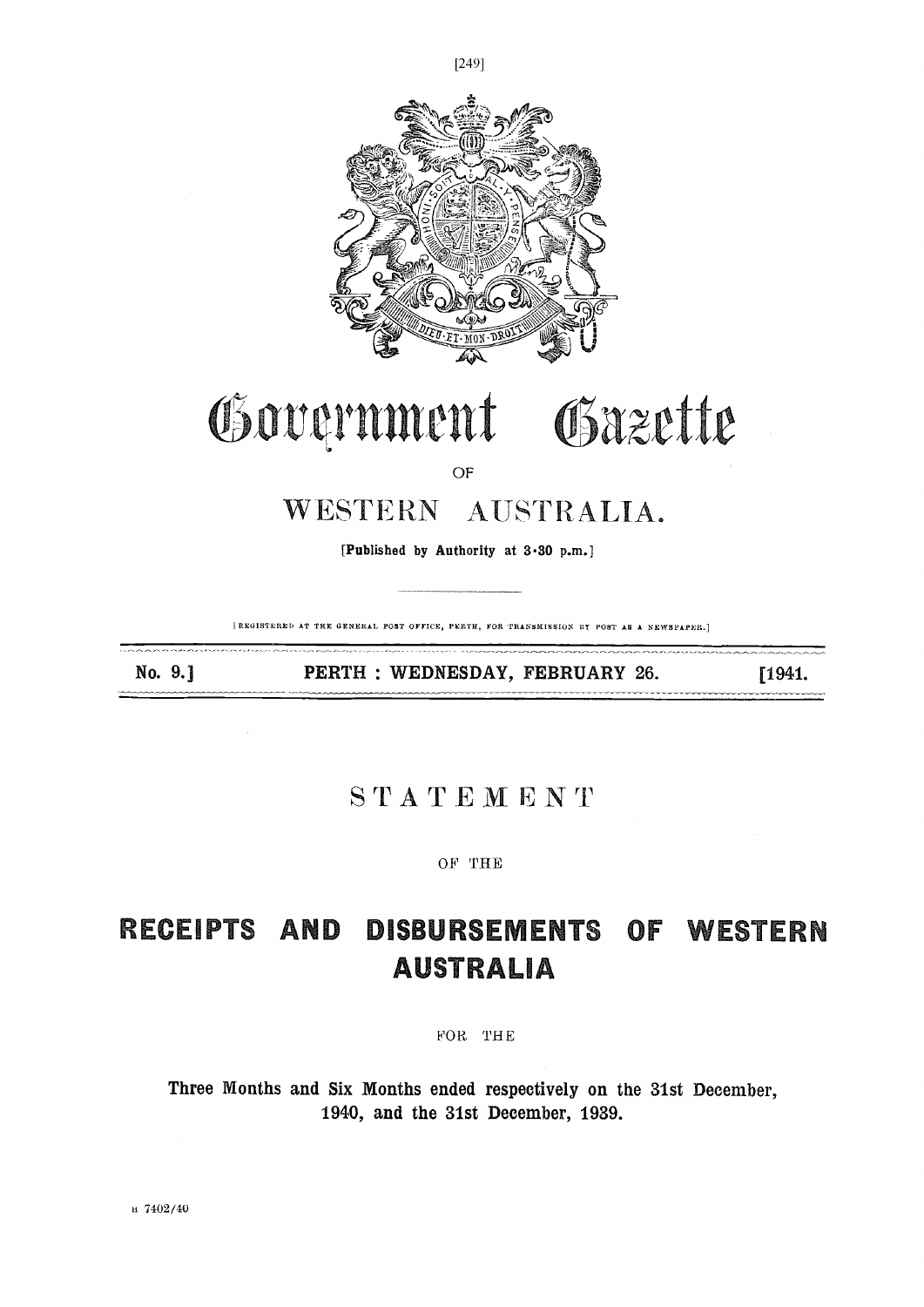#### COMPARATIVE STATEMENT of the REVENUE of the GOVERNMENT of WEST-ERN AUSTRALIA for the THREE MONTHS and SIX MONTHS ended respectively on the 31st DECEMBER, 1940, and the 31st DECEMBER, 1939.

|                                                                                                                                                                                                                                                                                                                 |                                                                                  |                                                                                                                                | Head of Revenue.                                                                                                                   |                                                                                                             |                                                                                                               |                                                                                                                            |                                                                                                                                  |                                                               |                                                                                                      | Three Months ended:                                                                                                                                              |                                                  |                                                                                          |                                                                                                                                               |                                                                                                                                             | Six Months ended:                                                                                                                                 |                                          |                                                                                                        |
|-----------------------------------------------------------------------------------------------------------------------------------------------------------------------------------------------------------------------------------------------------------------------------------------------------------------|----------------------------------------------------------------------------------|--------------------------------------------------------------------------------------------------------------------------------|------------------------------------------------------------------------------------------------------------------------------------|-------------------------------------------------------------------------------------------------------------|---------------------------------------------------------------------------------------------------------------|----------------------------------------------------------------------------------------------------------------------------|----------------------------------------------------------------------------------------------------------------------------------|---------------------------------------------------------------|------------------------------------------------------------------------------------------------------|------------------------------------------------------------------------------------------------------------------------------------------------------------------|--------------------------------------------------|------------------------------------------------------------------------------------------|-----------------------------------------------------------------------------------------------------------------------------------------------|---------------------------------------------------------------------------------------------------------------------------------------------|---------------------------------------------------------------------------------------------------------------------------------------------------|------------------------------------------|--------------------------------------------------------------------------------------------------------|
|                                                                                                                                                                                                                                                                                                                 |                                                                                  |                                                                                                                                |                                                                                                                                    |                                                                                                             |                                                                                                               |                                                                                                                            | 31st Dec., 1940.                                                                                                                 |                                                               |                                                                                                      | 31st Dec., 1939.                                                                                                                                                 |                                                  |                                                                                          | 31st Dec., 1940.                                                                                                                              |                                                                                                                                             | 31st Dec., 1939.                                                                                                                                  |                                          |                                                                                                        |
|                                                                                                                                                                                                                                                                                                                 |                                                                                  |                                                                                                                                | GOVERNMENTAL.                                                                                                                      |                                                                                                             |                                                                                                               |                                                                                                                            | £                                                                                                                                |                                                               | s. d.                                                                                                | £                                                                                                                                                                | s. d.                                            |                                                                                          | £                                                                                                                                             | s. d.                                                                                                                                       | £                                                                                                                                                 |                                          | s. d.                                                                                                  |
| Land Tax<br>Income Tax<br>Dividend Duty<br>$\rm God\thinspace Mining$ Profits $\rm Tax$<br>Financial Emergency Tax<br>Totalisator Tax<br>Stamp Duty<br>Probate Duty<br>Entertainment Tax<br>$\rm{Lieenses}$<br>$\cdots$                                                                                         | $\cdots$<br>$\ddotsc$<br>$\ddotsc$<br>$\sim 100$<br>$\ddotsc$<br>Total, Taxation | Taxation.<br>$\ddots$<br>$\ddotsc$<br>$\ldots$<br>$\ldots$<br>$\sim$ $\sim$<br>$\dots$<br>$\cdots$<br>$\cdots$<br>Territorial. | $\ddotsc$<br>$\cdots$<br>$\ddotsc$<br>$\ldots$<br>$\ldots$<br>$\ldots$<br>$\ldots$<br>$\ddotsc$<br>$\ddotsc$                       | .<br>$\cdots$<br>$\cdots$<br>$\cdots$<br>$\cdots$<br>$\cdots$<br>$\cdots$<br>$\cdots$<br>$\ldots$<br>.<br>. | .<br>$\cdots$<br>$\ldots$<br>$\cdots$<br>$\cdots$<br>$\cdots$<br>$\ldots$<br>$\cdots$<br>$\cdots$<br>$\cdots$ | $\cdots$<br>$\ldots$<br>$\ldots$<br>$\ldots$<br>$\cdots$<br>$\cdots$<br>$\ldots$<br>$\ddotsc$<br>$\cdots$<br>$\ldots$<br>. | 12,954 17<br>237,174<br>24<br>9,293<br>82,173 14 11<br>8,652 13<br>58,202<br>42,696<br>23,680 18<br>32,662<br>507,514 7          | -6<br>3<br>$\overline{2}$<br>$\overline{4}$                   | $\bf{0}$<br>9<br>8<br>8<br>$\mathbf{0}$<br>2 10<br>3 11<br>4<br>3<br>$\overline{4}$                  | 7,332<br>91.488<br>10<br>967 16<br>233,477<br>11,127<br>60,573 10<br>47,182<br>22,397<br>25,527 19 1<br>500,084 1 0                                              | 7<br>5<br>$\mathbf{0}$<br>8<br>3<br>2 10<br>8 10 | 5<br>$\overline{2}$<br>$\theta$<br>$\mathbf{0}$<br>6<br>$\boldsymbol{2}$<br>$\mathbf{0}$ | 40,202<br>467,279 19 10<br>38<br>15,803<br>248,221<br>18,690<br>125,762<br>83,663<br>46,049 14<br>56,444 8<br>1,102,154 17                    | 4<br>- 7<br>-3<br>8<br>$\mathbf{0}$<br>$\mathbf{0}$<br>$\overline{4}$<br>5<br>9<br>$\overline{4}$<br>$2$ $11$<br>-9<br>3<br>6<br>-7<br>- 1  | 26,120 16<br>258,651 15<br>$10,949$ I<br>525,849 19<br>19,818 11<br>133,518<br>64,556<br>45,649 16<br>46,238 15<br>1,131,419 0 2                  | 65 10<br>9<br>-5                         | -5<br>7<br>3<br>4<br>1<br>3<br>5<br>-1<br>-5<br>$\overline{4}$                                         |
| Land Revenue<br>Mining Revenue<br>Timber<br>$\ddotsc$                                                                                                                                                                                                                                                           | $\sim$<br>$\sim$ . $\sim$                                                        | $\ddotsc$<br>$\ldots$<br>$\ldots$                                                                                              | $\ldots$<br>$\ldots$<br>$\ddots$                                                                                                   | $\cdots$<br>.<br>$\ldots$                                                                                   | $\cdots$<br>$\cdots$                                                                                          | $\cdots$<br>$\cdots$<br>$\ddotsc$                                                                                          | 17,260 18<br>3,827 15<br>43,383 13                                                                                               |                                                               | -8<br>$\mathbf{0}$<br>-9                                                                             | 11,088<br>4,251<br>36,338                                                                                                                                        | 2 II<br>$\mathbf{I}$<br>$\overline{7}$           | 6<br>9                                                                                   | 63,931 11 10<br>10,824 3<br>81,916 16                                                                                                         | 9<br>6                                                                                                                                      | 52,973<br>12,173<br>73,342 10                                                                                                                     | 8<br>9                                   | 3<br>8<br>6                                                                                            |
|                                                                                                                                                                                                                                                                                                                 | Total, Territorial                                                               |                                                                                                                                |                                                                                                                                    | $\ldots$                                                                                                    | $\cdots$                                                                                                      | $\cdots$                                                                                                                   | 64,472 7                                                                                                                         |                                                               | -5                                                                                                   | 51,677 12                                                                                                                                                        |                                                  | $\overline{2}$                                                                           | 156,672 12                                                                                                                                    | - 1                                                                                                                                         | 138,489 8 5                                                                                                                                       |                                          |                                                                                                        |
| Law Courts<br>Departmental Reimbursements, Fees and other Ser-<br>vices                                                                                                                                                                                                                                         | $\ldots$<br>$\ddotsc$                                                            | $\ldots$                                                                                                                       | $\cdots$                                                                                                                           | $\ldots$                                                                                                    | $\ddotsc$                                                                                                     | $\cdots$<br>$\cdots$                                                                                                       | $21,851$ $15$ 0<br>232,217 11                                                                                                    |                                                               | 9                                                                                                    | 21,119<br>203,264                                                                                                                                                | -5<br>6                                          | $-4$<br>6                                                                                | 41,551 18<br>420,679                                                                                                                          | - 3<br>- 6<br>$\mathbf 0$                                                                                                                   | 40,485<br>388,448                                                                                                                                 | -7 II<br>$1 \quad 9$                     |                                                                                                        |
| Royal Mint                                                                                                                                                                                                                                                                                                      | $\ddotsc$                                                                        | $\cdots$                                                                                                                       | $\ddotsc$                                                                                                                          |                                                                                                             |                                                                                                               | $\cdots$                                                                                                                   | 9,568 14<br>263,638 0 11                                                                                                         |                                                               | $\overline{2}$                                                                                       | 15,490<br>239,873 15 4                                                                                                                                           | 3                                                | -6                                                                                       | 18,590 19<br>480,822 3                                                                                                                        | $\overline{4}$<br>- 7                                                                                                                       | 23,264 15 5<br>452,198 5 I                                                                                                                        |                                          |                                                                                                        |
| States Grants Act<br>Interest Contributions                                                                                                                                                                                                                                                                     |                                                                                  | $\ddotsc$                                                                                                                      | COMMONWEALTH.<br>$\ddotsc$<br>Total, Commonwealth<br>Grand Total, Governmental                                                     | $\cdots$<br>$\ldots$                                                                                        | .<br>$\ddotsc$<br>$\ddotsc$                                                                                   | $\cdots$<br>$\cdots$<br>$\cdots$<br>$\ddotsc$                                                                              | 176,250<br>118,359<br>294,609 0<br>1,130,233 15 8                                                                                | $\bf{0}$<br>$\theta$                                          | $\mathbf{0}$<br>$\mathbf{0}$<br>$\mathbf{0}$                                                         | 148,750<br>118,359<br>267,109<br>$1,058,744$ 8 6                                                                                                                 | $\mathbf{0}$<br>$\mathbf{0}$<br>$\overline{0}$   | $\theta$<br>$\mathbf{0}$<br>$\mathbf{0}$                                                 | 325,000<br>236,718<br>561,718 0 0<br>2,301,367 12                                                                                             | $\mathbf{0}$<br>$\mathbf{0}$<br>$\mathbf{0}$<br>$\mathbf{0}$<br>- 9                                                                         | 297,500<br>236,718<br>534,218 0 0<br>2,256,324 13 8                                                                                               | $\mathbf{0}$<br>$\mathbf{0}$             | $\mathbf{0}$<br>$\bf{0}$                                                                               |
| Fremantle Harbour Trust<br>Goldfields Water Supply<br>Kalgoorlie Abattoirs<br>Metropolitan Abattoirs and Saleyards<br>Metropolitan Water Supply, Sewerage, and Drainage<br>Other Hydraulic Undertakings<br>Railways<br>Trainways<br>State Ferries<br>Electricity Supply<br>State Batteries<br>Cave Houses, etc. | $\ldots$<br>.<br>$\cdots$                                                        | $\ldots$<br><br>.<br>$\ddotsc$<br>.<br>.<br>$\cdots$                                                                           | PUBLIC UTILITIES.<br>$\mathbf{1}$<br>$\ddotsc$<br><br>$\cdots$<br>$\ldots$<br>.<br>$\cdots$<br>$\cdots$<br>Total, Public Utilities | $\ddotsc$<br>$\ldots$<br>$\ldots$<br>.<br>.<br>.<br>$\cdots$<br>.<br>$\cdots$<br>.                          | $\ldots$<br>$\ldots$<br>$\ldots$<br>$\ddotsc$<br><br>.<br>.<br>$\cdots$<br>.<br>.                             | $\ddotsc$<br>$\ldots$<br>$\ldots$<br>$\cdots$<br><br>$\cdots$<br>$\ldots$<br>$\ldots$<br>$\cdots$<br>$\cdots$<br>$\ldots$  | 57,503<br>69,980<br>1,713<br>16,244<br>168,435<br>19,247 16<br>919,817<br>85,012 17<br>2,063<br>108,195<br>34,789 19<br>3,876 17 | $\overline{4}$<br>$\theta$<br>$\overline{2}$<br>-8<br>9<br>-6 | $\overline{4}$<br>$\theta$<br>-1<br>6 II<br>9<br>9<br>$\boldsymbol{2}$<br>6<br>6<br>4<br>7<br>7<br>0 | 50,373 6 10<br>58,294 15 10<br>1,782 13<br>13,957<br>153,203<br>16,238 14<br>912,749 17<br>76,280 19<br>$1,967 \quad 5$<br>104,706 14<br>33,591 13<br>3,886 8 10 | $\overline{4}$                                   | - 3<br>8 10<br>2<br>$\boldsymbol{2}$<br>1<br>9<br>9<br>3<br>5                            | 87,503<br>125,339 10<br>3,237<br>29,988 19<br>304,629 18<br>30,659 19<br>1,787,790 19<br>165,079 19<br>3,938 12<br>218,238<br>63,771<br>5,825 | $\frac{4}{3}$<br>$\mathbf{0}$<br>3<br>8<br>$\overline{0}$<br>-1<br>$\bf{0}$<br>3<br>-6<br>3<br>-1<br>9<br>-7<br>7<br>$\bf{0}$<br>$5\,$<br>8 | 93,433<br>109,021 12<br>3,224 7 11<br>25,592 18<br>275,994 I<br>27,428 12<br>1,738,908<br>150,001<br>3,670<br>216,061 15<br>60,706 16<br>5,325 18 | $\overline{7}$<br>3<br>$\mathbf{0}$<br>3 | -1<br>$\overline{4}$<br>8<br>$\mathbf{0}$<br>-1<br>8<br>4<br>$\boldsymbol{2}$<br>9<br>$\mathbf 0$<br>4 |
| State Trading Concerns-                                                                                                                                                                                                                                                                                         |                                                                                  |                                                                                                                                |                                                                                                                                    |                                                                                                             | $\cdots$                                                                                                      | $\cdots$                                                                                                                   | 1,486,879 13                                                                                                                     |                                                               | $\overline{2}$                                                                                       | 1,427,033                                                                                                                                                        | $2\quad 2$                                       |                                                                                          | 2,826,003 4                                                                                                                                   | -4                                                                                                                                          | 2,709,368 16 4                                                                                                                                    |                                          |                                                                                                        |
| Balance transferred from State Trading Concerns<br>Recoup of Departmental Charges, Interest, etc.                                                                                                                                                                                                               |                                                                                  |                                                                                                                                |                                                                                                                                    |                                                                                                             |                                                                                                               |                                                                                                                            | 1,000<br>12,661                                                                                                                  |                                                               | $0\quad 0$<br>9 II                                                                                   | 2,000<br>17,032                                                                                                                                                  | $\mathbf{0}$<br>3 10                             | $\mathbf{0}$                                                                             | 2,000<br>13,253                                                                                                                               | $\bf{0}$<br>$\mathbf 0$<br>$\overline{5}$<br>-7                                                                                             | 2,000<br>18,055 17                                                                                                                                | $0\quad 0$                               | -3                                                                                                     |
|                                                                                                                                                                                                                                                                                                                 |                                                                                  |                                                                                                                                | Total, State Trading Concerns<br>Total, Public Utilities and State Trad-                                                           |                                                                                                             |                                                                                                               | $\ldots$                                                                                                                   | 13,661 9 11                                                                                                                      |                                                               |                                                                                                      | 19,032                                                                                                                                                           | 3 10                                             |                                                                                          | $15,253$ 5                                                                                                                                    | - 7                                                                                                                                         | 20,055 17                                                                                                                                         |                                          | -3                                                                                                     |
|                                                                                                                                                                                                                                                                                                                 |                                                                                  | ing Concerns                                                                                                                   | Grand Total                                                                                                                        | .                                                                                                           |                                                                                                               | $\ldots$                                                                                                                   | $1,500,541$ 3                                                                                                                    |                                                               | - 1                                                                                                  | 1,446,065                                                                                                                                                        | 6                                                | $\overline{\ }$                                                                          | 2,841,256                                                                                                                                     | 9 II                                                                                                                                        | 2,729,424 13 7                                                                                                                                    |                                          |                                                                                                        |
|                                                                                                                                                                                                                                                                                                                 |                                                                                  |                                                                                                                                |                                                                                                                                    | $\sim$                                                                                                      | $\ldots$                                                                                                      | $\cdots$                                                                                                                   | 2,630,774 18                                                                                                                     |                                                               | 9                                                                                                    | 2,504,809 14                                                                                                                                                     |                                                  | -6                                                                                       | 5,142,624                                                                                                                                     | $\overline{2}$<br>- 8                                                                                                                       | 4,985,749                                                                                                                                         |                                          | 7 <sup>3</sup>                                                                                         |

#### REVENUE.

Under Treasurer,

The Treasury, Perth, 17th January, 1941.

A. J. REID,<br>
Under Treasurer,<br>
Treasurer,<br>
Treasurer,<br>
Treasurer,<br>
Treasurer,<br>
Treasurer,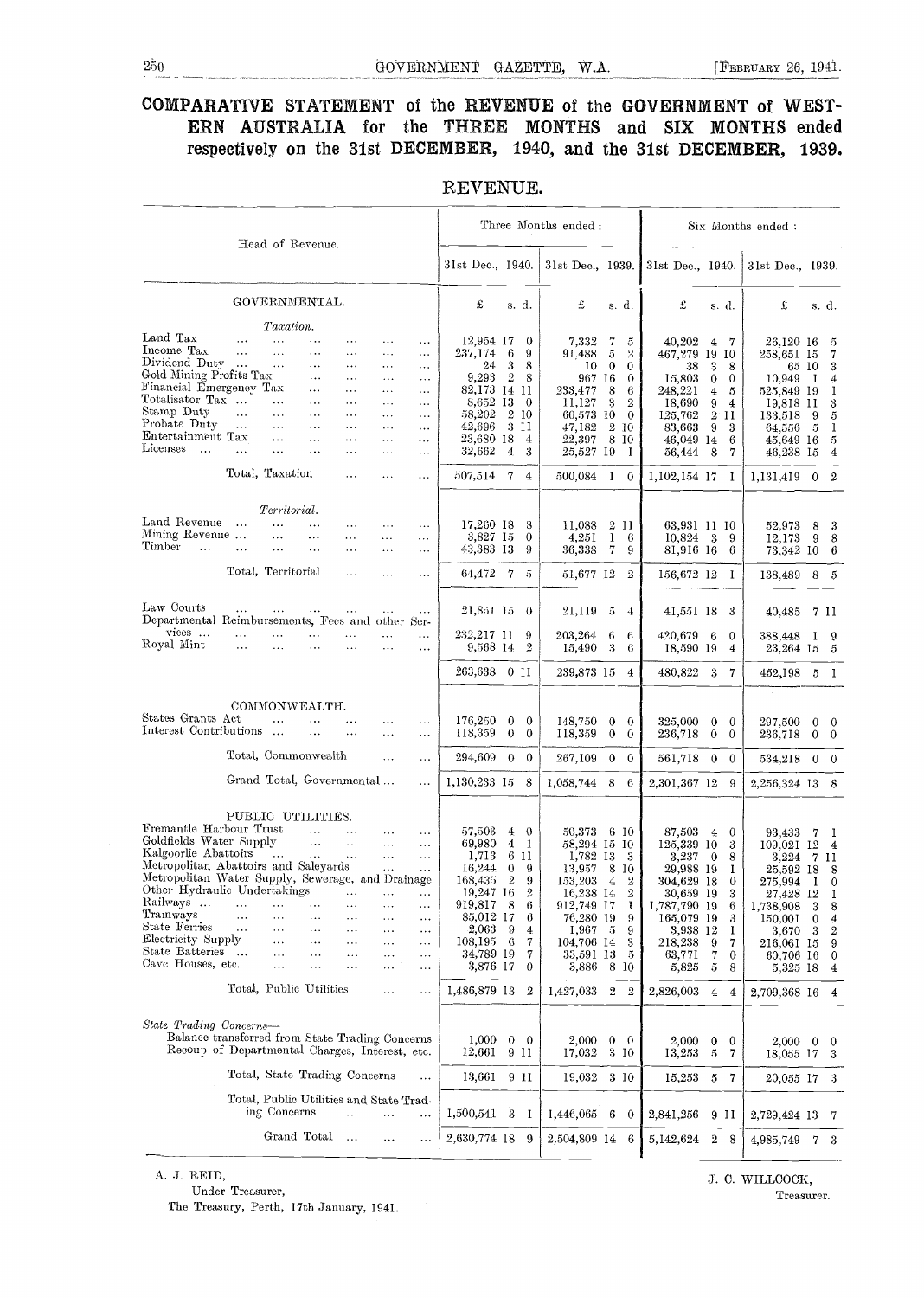#### COMPARATIVE STATEMENT ot the EXPENDITURE of the GOVERNMENT of WESTERN AUSTRALIA for the THREE MONTHS and SIX MONTHS ended respectively on the 31st December, 1940, and the 31st December, 1939.

EXPENDITURE.

 $\overline{\cdot}$ 

|                                                                                                                                                       |                                                                 | Three Months ended :                                         |                                                    | Six Months ended:                                   |
|-------------------------------------------------------------------------------------------------------------------------------------------------------|-----------------------------------------------------------------|--------------------------------------------------------------|----------------------------------------------------|-----------------------------------------------------|
| Heads of Service.                                                                                                                                     | 31st Dec., 1940.                                                | 31st Dec., 1939.                                             | 31st Dec., 1940.                                   | 31st Dec., 1939.                                    |
| Special Acts-                                                                                                                                         | £<br>s. d.                                                      | £<br>s. d.                                                   | £<br>s. d.                                         | £<br>s. d.                                          |
| Constitution Acts<br>$\ldots$<br>$\ldots$                                                                                                             | 4,275<br>$\bf{0}$<br>$\bf{0}$                                   | 4,275<br>$\bf{0}$<br>$\bf{0}$                                | 8.550<br>$\theta$<br>$\bf{0}$                      | 8,883<br>7<br>$\bf{0}$                              |
| Loan Acts-Interest and Sinking Fund<br>$\ldots$<br>Annuities                                                                                          | 7<br>1,022,057<br>7<br>62<br>-10<br>$\theta$                    | $1,006.645$ 11<br>$\overline{2}$<br>62 10<br>$\theta$        | 2,044,065<br>6<br>6<br>$\bf{0}$                    | 3<br>2,010.238<br>9                                 |
| $\sim$<br>$\sim$ .<br>$\bar{\nu}$ .<br>$\cdots$<br>$\cdots$<br>$\ldots$<br>Auditor General<br>$\sim$<br>$\ldots$<br>$\ldots$<br>$\ldots$<br>$\ddotsc$ | 250<br>$\bf{0}$<br>$\mathbf{0}$                                 | 250.<br>$\bf{0}$<br>$\theta$                                 | 125<br>$\theta$<br>500<br>$\theta$<br>$\mathbf{0}$ | $\theta$<br>125<br>$\theta$<br>500<br>0<br>$\theta$ |
| Commissioner of Railways<br>$\cdots$<br>$\cdots$<br>$\sim$ $\sim$ $\sim$                                                                              | $\bf{0}$<br>500<br>$\bf{0}$                                     | 6<br>333<br>8                                                | 1,000<br>$\theta$<br>$\theta$                      | 1,000<br>$\theta$<br>$\bf{0}$                       |
| Commonwealth Pensions<br>$\ldots$<br>$\sim$ $\sim$<br>$\sim$ $\sim$ $\sim$                                                                            | $\cdots$                                                        | 317 11<br>$\bf{0}$                                           |                                                    | 317 11<br>$\theta$                                  |
| Court of Arbitration<br>$\ddotsc$<br>$\sim$<br>$\ldots$<br>$\ldots$                                                                                   | $\bf{0}$<br>925<br>$\bf{0}$<br>$\overline{7}$<br>118<br>8       | 925<br>$\bf{0}$<br>$\bf{0}$<br>218<br>$\perp$<br>$\tilde{v}$ | 1,850<br>$0\quad 0$                                | 1,850<br>$\bf{0}$<br>$\theta$                       |
| Dairy Cattle Compensation Act<br>$\sim$ $\sim$<br>$\sim$ $\sim$ $\sim$<br>Fire Brigades Act-Contribution<br>$\ldots$<br>$\ldots$                      | 4,322<br>7<br>6                                                 | 4.185 19<br>8                                                | 393 16 10<br>8.535 19<br>-7                        | 218<br>$\overline{D}$<br>-1.<br>8,371 19<br>4       |
| Forests Act-Conservator of Forests<br>$\sim$ $\sim$ $\sim$<br>$\sim 100$                                                                              | $\bf{0}$<br>$\bf{0}$<br>325                                     | 325<br>$\bf{0}$<br>$\bf{0}$                                  | 650<br>$\bf{0}$<br>$\theta$                        | 650<br>$\bf{0}$<br>$\bf{0}$                         |
| Forests Act-Transfer from Revenue<br>$\sim 100$<br>$\sim$ $\sim$ $\sim$                                                                               | 6<br>16,711<br>6                                                | 3<br>11,838<br>8                                             | 30.641<br>$\frac{4}{3}$<br>-7                      | 22,510<br>5<br>6                                    |
| Judges' Pensions<br>$\sim 100$<br>$\cdots$<br>$\ddotsc$<br>$\ldots$                                                                                   | 249 19<br>$\bf{0}$<br>$\boldsymbol{2}$<br>9                     | 5<br>247<br>3<br>$\bf{0}$<br>$\theta$                        | 499 18<br>$\bf{0}$                                 | 333<br>5<br>$\overline{4}$                          |
| Parliamentary Allowances<br>$\ddotsc$<br>$\sim 10$<br>$\sim$ $\sim$<br>Mine Workers' Relief Fund<br>$\sim 100$<br>$\cdots$<br>$\sim$ $\sim$ $\sim$    | 12,137<br>6<br>4,361 13                                         | 12,150<br>4,325 14<br>6                                      | 24,252<br>6 11<br>8,967<br>$\overline{4}$<br>- 3   | 24,217 15 10<br>8,753 19 11                         |
| Native Affairs Administration Act<br>$\sim$ $\sim$<br>$\ldots$                                                                                        |                                                                 |                                                              | 10,000<br>$0\quad 0$                               | 10,000<br>0<br>$\theta$                             |
| Pensions and Retiring Allowances<br>$\sim 10$<br>$\cdots$                                                                                             | 34,840 15<br>- 8                                                | 33,100<br>-9<br>$\overline{2}$                               | 68,589 14 11                                       | 66,030<br>7<br>7                                    |
| Pensions-State Savings Bank Transfer Act, 1931                                                                                                        | 390 19 11<br>459 10                                             | 410 15<br>6                                                  | 390 19 11                                          | $410-15$<br>6                                       |
| Profiteering Prevention Act<br>$\cdots$<br>$\ddotsc$<br>$\cdots$<br>Public Service Commissioner<br>$\sim$ .<br>$\cdots$<br>$\sim$ $\sim$ $\sim$       | $\overline{4}$<br>335<br>-9<br>6                                | 146 16<br>$\overline{2}$<br>335<br>-9<br>6                   | 818<br>-5<br>8<br>623<br>$\mathbf{0}$<br>6         | $\overline{2}$<br>146 16<br>623<br>$\theta$<br>6    |
| Royal Mint<br>$\sim 100$<br>$\sim 10^{-1}$<br>$\ldots$                                                                                                | 6,139<br>$\bf{0}$<br>$\bf{0}$                                   | $\bf{0}$<br>7,139<br>$\bf{0}$                                | 13,239<br>$\bf{0}$<br>$\theta$                     | 13.739<br>$\theta$<br>$\theta$                      |
| Stipendiary Magistrates<br>$\ldots$<br>$\cdots$                                                                                                       | 6<br>1,615<br>5                                                 | 1,741 14<br>4                                                | 3,081 14<br>-1                                     | 3,377<br>$\ddagger$<br>3                            |
| Superannuation and Family Benefits Act<br>$\cdots$                                                                                                    | $\scriptstyle\rm 7$<br>3<br>11,892                              |                                                              | 19,853<br>$\overline{4}$<br>4                      |                                                     |
| Tramway Purchase Act<br>$\cdots$<br>University Building Acts (No.37 of 1930 and No.                                                                   | $\bf{0}$<br>3.000<br>$\boldsymbol{0}$                           | 2,250<br>$\bf{0}$<br>$\theta$                                | 3,000<br>$\theta$<br>$\bf{0}$                      | 2,250<br>$\theta$<br>$\theta$                       |
| 50 of 1931)                                                                                                                                           | 3,107 12<br>-5                                                  | 3,107 12<br>- 5                                              | 3,107 12<br>-5                                     | 3,107 12 5                                          |
| University Building Act (No. 4 of 1938), Agri-                                                                                                        |                                                                 |                                                              |                                                    |                                                     |
| cultural Buildings<br>$\ldots$<br>                                                                                                                    | 630<br>$\theta$<br>$\theta$                                     | 630<br>$\bf{0}$<br>$\bf{0}$                                  | 630<br>$\theta$<br>$\bf{0}$                        | $\theta$<br>630<br>- 0                              |
| University of Western Australia<br>$\ldots$<br>$\cdots$<br>Total                                                                                      | 8,675 0<br>$\bf{0}$<br>1,137,381 16 11                          | $\theta$<br>8,625<br>$\bf{0}$<br>$1,103,586$ 0 5             | $17,350 \quad 0 \quad 0$<br>2,270,714 8 6          | 17,250<br>$0\quad 0$<br>2,205,534 5 6               |
| $\ddotsc$<br>$\ddotsc$                                                                                                                                |                                                                 |                                                              |                                                    |                                                     |
| Legislative Council<br>$\cdots$<br>$\ddotsc$<br>                                                                                                      | 440 15 6                                                        | 555 13 1                                                     | 819 12 9                                           | 988 10 4                                            |
|                                                                                                                                                       | 830 12 9                                                        | 851 16 5                                                     | 1,611<br>-9<br>-1                                  |                                                     |
| Legislative Assembly<br>$\ldots$<br>$\cdots$<br>$\cdots$<br>$\cdots$<br>$\ldots$                                                                      |                                                                 |                                                              |                                                    | $1,604$ 13 9                                        |
| Joint House Committee<br>$\ddotsc$<br>$\ddotsc$<br>$\cdots$<br>$\cdots$                                                                               | $1,332 \quad 7 \quad 4$                                         | $1,341$ $11$ $1$                                             | 2,449 5 8                                          | 2,603 19 2                                          |
| Joint Printing Committee<br>$\ldots$<br>$\ddotsc$<br>$\ddotsc$<br>$\cdots$                                                                            | 1,456<br>$\overline{2}$<br>- 7                                  | 1,474 17 11                                                  | 2,667 19<br>3                                      | 2,685 15 8                                          |
| Joint Library Committee<br>$\cdots$<br>$\cdots$<br>$\cdots$<br>$\cdots$                                                                               | $106\quad 5\quad 7$                                             | 110 10 7                                                     | 190 13<br>$\overline{4}$                           | 197 19<br>3                                         |
| Premier-                                                                                                                                              |                                                                 |                                                              |                                                    |                                                     |
| Premier's Department<br>$\cdots$                                                                                                                      | 5,871 8 11                                                      | 5,686 14 8                                                   | 10,279 16<br>8                                     | 9,804 5<br>$\mathbf{0}$                             |
| $\cdots$<br>$\ldots$<br>Governor's Establishment<br>$\sim$ .<br>$\cdots$<br>$\cdots$                                                                  | 602 10<br>-1                                                    | 528<br>- 1<br>$\theta$                                       | 1,099<br>5<br>$\overline{4}$                       | $1,125$ 17<br>-1                                    |
| London Agency<br>$\ldots$<br>$\dots$<br>$\cdots$                                                                                                      | 2.282 11<br>7                                                   | 1,865 13<br>5                                                | 5.511<br>1<br>7                                    | 4,877<br>3<br>4                                     |
| Public Service Commissioner<br>$\ldots$<br>$\ddotsc$<br>$\cdots$                                                                                      | 503<br>$2\;10$                                                  | 453 5<br>1                                                   | 884<br>9<br>7                                      | 822 12 10                                           |
| Government Motor Car Service<br>$\ldots$<br>Printing                                                                                                  | 202 14<br>$\overline{4}$<br>$16,729$ 2<br>3                     | 952 11<br>3<br>17,333 3 5                                    | Cr. 288<br>6 11<br>34,277<br>$\,2\,$<br>5          | 1,475 0 10                                          |
| $\sim$ .<br>$\sim 10^{-1}$<br>$\sim$ $\sim$<br>$\sim$ $\sim$ $\sim$<br>$\ldots$<br>$\cdots$<br>Tourist and Publicity Bureau<br>$\ddotsc$<br>$\cdots$  | 1,693 11<br>$\overline{4}$                                      | 1,671 8 7                                                    | $\bf{6}$<br>2,924<br>9                             | 35,089 18 11<br>3,707 15 3                          |
| Literary and Scientific Grants<br>$\cdots$<br>$\ddotsc$                                                                                               | $2,775$ 0<br>$\bf{0}$                                           | $2,775 \quad 0 \quad 0$                                      | 5,525<br>$\mathbf{0}$<br>$\bf{0}$                  | $5,525$ 0 0                                         |
| Total<br>$\cdots$<br>$\cdots$<br>$\cdots$<br>$\ldots$                                                                                                 | 30,660 1 4                                                      | 31,265 17 5                                                  | $60,212$ 15 5                                      | 62,427 13 3                                         |
| Treasur <b>er</b> —                                                                                                                                   |                                                                 |                                                              |                                                    |                                                     |
| Treasury<br>$\ldots$<br>$\sim 100$<br>$\sim$ $\sim$<br>$\ldots$<br>$\cdots$<br>$\ldots$                                                               | 8<br>9,263<br>5                                                 | $8,028$ 5 1                                                  | 16,388 18 11                                       | 15.449 5 11                                         |
| Audit<br>$\ddotsc$<br>$\mathbf{r}$<br>$\sim$ $\sim$<br>$\ldots$<br>$\cdots$<br>$\ldots$                                                               | 8<br>4,607 19                                                   | $4,631$ 0 9                                                  | 8,617<br>$\overline{4}$<br>$\overline{4}$          | 8,345 19 10                                         |
| Compassionate Allowances<br>$\sim$ $\sim$<br>$\sim$ $\sim$<br>$\ldots$                                                                                | 9<br>652<br>8                                                   | $1,360$ 9 9                                                  | 1,038<br>$\overline{7}$<br>9                       | 1,937 17 9                                          |
| Government Stores<br>$\sim$ .<br>$\cdots$<br>$\sim$ $\sim$<br>$\ldots$<br>Taxation<br>$\sim$ .<br>$\cdots$                                            | $\boldsymbol{2}$<br>4,545<br>6<br>$\overline{7}$<br>9<br>16,102 | $4,412$ 12 0<br>8,371 6 1                                    | 9,060<br>- 5<br>8<br>24,640 9<br>$\boldsymbol{3}$  | 8,868 11 4<br>16,846 6 1                            |
| $\sim$ .<br>$\ldots$<br>$\ldots$<br>$\ldots$<br>Superanuuation Board<br>$\ldots$<br>$\ldots$<br>$\ldots$<br>$\ldots$                                  | 5<br>3<br>460                                                   | 219 14<br>-5                                                 | 769 13<br>9                                        | 430 1 1                                             |
| Miscellaneous Services<br>$\ddotsc$<br>$\cdots$<br>$\cdots$<br>$\ldots$                                                                               | $\boldsymbol{2}$<br>107,663<br>$\overline{2}$                   | 98,582 14<br>$\overline{2}$                                  | 298,573 17 8                                       | 283,253 19 10                                       |
| Total<br>$\cdots$<br>$\cdots$<br>$\ldots$<br>$\ldots$                                                                                                 | 143,294 13<br>7                                                 | $125,606$ 2 3                                                | 359,088 17 4                                       | 335,132 1 10                                        |
| Minister for Forests-                                                                                                                                 |                                                                 |                                                              |                                                    |                                                     |
| Forests<br>$\ddotsc$<br>$\ldots$<br>$\cdots$<br>$\cdots$<br>$\cdots$                                                                                  | 7,128 1 0                                                       | 7,599 7 2                                                    | 13,973 5 9                                         | $14,495 \quad 0 \quad 1$                            |
| Minister for Public Works, Water Supplies and                                                                                                         |                                                                 |                                                              |                                                    |                                                     |
| $Emplyyment$ —                                                                                                                                        |                                                                 |                                                              |                                                    |                                                     |
| Public Works and Buildings<br>$\cdots$<br>$\cdots$<br>$\ldots$                                                                                        | 20,997 18 1<br>440 0 7                                          | 25,266 13 10                                                 | 53,668<br>1 8                                      | 59,894 17 10                                        |
| Town Planning<br>$\sim 100$<br>$\cdots$<br>$\mathbf{r}$<br>$\ddotsc$<br>Unemployment Relief and State Labour Bureau                                   | 12,358 12 1                                                     | 2 7<br>472<br>21,038 6<br>-1                                 | 823 1 10<br>29,754 19 4                            | 901 17 7<br>41,099 19 11                            |
|                                                                                                                                                       |                                                                 |                                                              |                                                    |                                                     |
| $_{\rm Total}$<br>$\cdots$<br>$\ldots$                                                                                                                | 33,796 10 9                                                     | 46,777 2 6                                                   | 84,246 2 10                                        | 101,896 15 4                                        |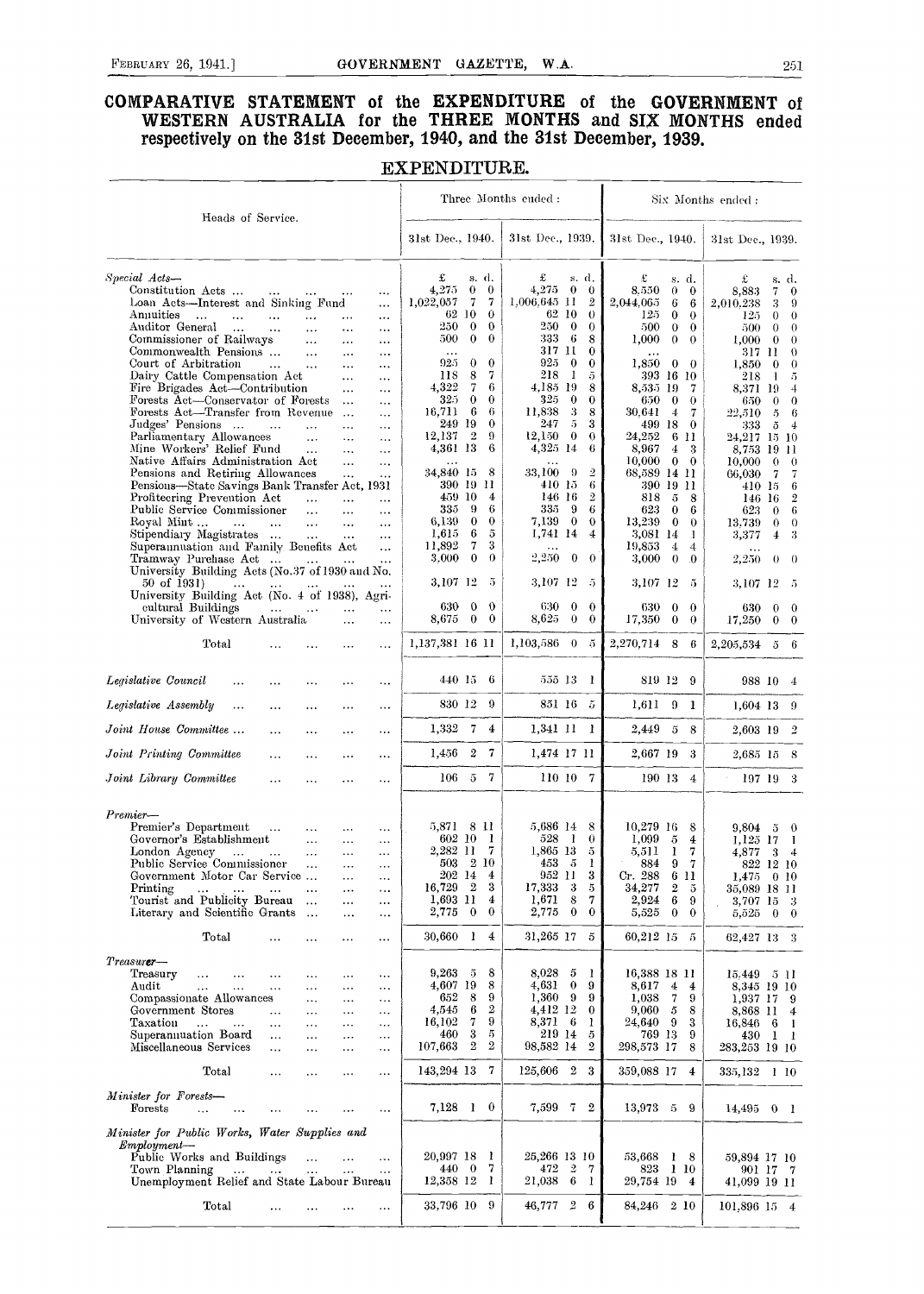#### EXPENDITURE-continued.

| Heads of Service.<br>31st Dec., 1939.<br>31st Dec., 1940.<br>31st Dec., 1939.<br>31st Dec., 1940.<br>£<br>s. d.<br>£<br>£<br>s. d.<br>£<br>s. d.<br>s. d.<br>$1 \t7$<br>29,729<br>-5<br>3<br>8<br>29.573<br>7<br>15.586 13<br>-5<br>15,778<br>Lands and Surveys<br>$\ddotsc$<br>$\ddotsc$<br>$\ldots$<br>$\cdots$<br>2,873 10 6<br>-6<br>1,434 12<br>3<br>2,141<br>7<br>1,115 10<br>3<br>Farmers' Debts Adjustment<br>$\ldots$<br>$\cdots$<br>$\cdots$<br>32,602 12 1<br>16,702 3 8<br>17,212 15 11<br>31,714 14 11<br>Total<br>$\cdots$<br><br>$\sim$ $\sim$<br>$\cdots$<br>48,083 15 2<br>47,986 5 0<br>25,849 8<br>$\boldsymbol{2}$<br>25,281 16 10<br>Agriculture Generally<br>$\ldots$<br><br>$\cdots$<br>$\cdots$<br>7,312 10 9<br>7,032 13 7<br>4,061 5 10<br>$3,664$ 9<br>$\mathbf{0}$<br>College of Agriculture<br>$\ldots$<br>$\cdots$<br>$\sim$ $\sim$<br>$\ldots$<br>55,396 5 11<br>$\overline{2}$<br>55,018 18 7<br>29,343 2 8<br>29,513 17<br>Total<br>.,.<br>$\cdots$<br>$\cdots$<br>$\cdots$<br>Minister for Labour and Industrial Development-<br>$\mathbf 0$<br>8<br>711<br>$\overline{2}$<br>389<br>6<br>745 I<br>403 2<br>$\boldsymbol{2}$<br>-8<br>Labour<br>$\mathbf{r}$ and $\mathbf{r}$ are the set of $\mathbf{r}$<br>$\sim$<br>$\cdots$<br>$\ldots$<br>$\ldots$<br>7<br>$\boldsymbol{\cdot}$<br>3,571<br>6<br>9<br>3,625 15<br>1,866<br>4<br>1,894 11<br>-1<br><b>Factories</b><br>$\sim$<br>$\cdots$<br>$\ldots$<br>$\ldots$<br>$\ldots$<br>$\cdots$<br>$\,2\,$<br>2,780<br>9<br>$\overline{4}$<br>$\,2$<br>3,306 17<br>-9<br>1,326<br>$1,976$ 0<br>-5<br>Arbitration Court<br>$\sim 10^{-1}$<br>$\ldots$<br>$\ldots$<br>$\cdots$<br>$\mathbf{I}$<br>-1<br>$6\phantom{.0}$<br>7<br>1,856 2 11<br>1,528<br>8<br>919<br>1.011 18<br>Council of Industrial Development<br>$\sim 10$<br>$\ldots$<br>67,947 18<br>-7<br>36,804 8<br>3<br>68,870 12<br>3<br>-5<br>33,669 15<br>Child Welfare and Outdoor Relief<br>$\sim$ .<br>$\ldots$<br>76,539 3 7<br>41,305 3 3<br>38,955 7 9<br>78,404 9 11<br>Total<br>$\sim$ $\sim$<br>$\sim$ $\sim$ $\sim$<br>$\ddotsc$<br>$\cdots$<br>Minister for Mines-<br>71,690 0 4<br>66,542 9 7<br>37,973 13 11<br>34,643 0 7<br>Mines<br>$\cdots$<br>$\cdots$<br>$\cdots$<br>$\cdots$<br>Minister for Public Health-<br>21,108 17 3<br>9,953<br>- 3<br>-8<br>19,643 15 11<br>$10,023$ 6<br>7<br>Medical<br>$\sim 10^{-1}$<br>and the state<br>$\sim 100$ km s $^{-1}$<br>$\ldots$<br>$\sim$ $\sim$<br>22,457 19 6<br>-9<br>22,227<br>$\cdot$ 3<br>8<br>10,147 12<br>9,769<br>-7<br>7<br>Public Health<br>$\mathbf{r}$ , $\mathbf{r}$ , $\mathbf{r}$<br>$\sim 100$<br>$\ldots$<br>$\ddotsc$<br>$\sim 10^{-1}$<br>61,634 0 11<br>29,742 2 10<br>63,027 15<br>$\mathbf{I}$<br>28,596 17<br>9<br>Mental Hospitals and Inebriates<br>$\ldots$<br>$\cdots$<br>105,200 17 8<br>104,898 14 8<br>49,464 14 3<br>48,767 16 11<br>Total<br>$\sim 10^{-1}$<br>$\cdots$<br>$\ldots$<br>$\cdots$<br>Chief Secretary-<br>-1<br>9,409 17<br>10,148 17 11<br>4,914 16 7<br>4,728 13 0<br>Office of Chief Secretary<br>$\sim$ .<br>$\cdots$<br>$\cdots$<br>6,332 $5$<br>-6<br>3,007 II II<br>5,992 14<br>3,177 9<br>3<br>- 5<br>Friendly Societies and Registry<br>$\sim$ $\sim$<br>$\ldots$<br>14,477 10<br>-1<br>6<br>7,376 16<br>17,122<br>$\overline{4}$<br>5<br>8,157 12<br>- 1<br>Prisons<br>$\sim$<br>$\sim 10^{-1}$<br>$\cdots$<br>$\cdots$<br>$\ldots$<br>$\ldots$<br>712 7<br>-9<br>381 11 5<br>$1,023$ 1<br>- 5<br>555 0<br>9<br>Observatory<br>$\cdots$<br>$\ldots$<br>$\cdots$<br>$\cdots$<br>$\cdots$<br>30,932 0 5<br>15,680 16 0<br>34,286 18 2<br>16,618 15 6<br>Total<br>$\cdots$<br>$\cdots$<br>$\ldots$<br>$\cdots$<br>Minister for Education-<br>401.682 9 4<br>197,370 5<br>$\overline{4}$<br>415,096 6 10<br>205,395 1 8<br>Education<br>$\ldots$<br>$\mathbf{r}$ .<br>$\sim$ $\sim$<br>$\ddotsc$<br>$\cdots$<br>Minister for Police-<br>132,942 0 0<br>136,179 2 9<br>69,123 17 3<br>69,572 4 3<br>Police<br>$\cdots$<br>$\sim 10^{-1}$<br>$\cdots$<br>$\ldots$<br>$\cdots$<br>$\cdots$<br>Minister for Justice-<br>43,058 17 1<br>7<br>41,486 3 11<br>22,440<br>4<br>21.532 17 7<br>Crown Law, etc.<br>$\ldots$<br>.<br>$\cdots$<br>$\cdots$<br>$\ddotsc$<br>1,537 15 1<br>830 5<br>1,494 18 8<br>808 8 0<br>$\overline{4}$<br>Licensing<br>$\ldots$<br>$\ldots$<br>$\cdots$<br>$\ldots$<br>$\ldots$<br>$\cdots$<br>44,596 12 2<br>23,270 12 8<br>42,981 2 7<br>22,341 5 7<br>Total<br>$\ddotsc$<br>$\ldots$<br>$\cdots$<br>$\ldots$<br>Minister for the North-West-<br>$15,000 \quad 0$<br>$\mathbf{0}$<br>$16,000 \quad 0$<br>$13,000 \quad 0 \quad 0$<br>$\overline{0}$<br>12,000<br>$0 \quad 0$<br>Native Affairs<br>$\cdots$<br>$\cdots$<br>$\dots$<br>$\cdots$<br>$\cdots$<br>13,266 1 0<br>14,079 2<br>7,213 9 11<br>6,839 13 4<br>$\mathbf{I}$<br>Harbour and Light and Jetties<br>$\cdots$<br>$\cdots$<br>3,158 19<br>6<br>3,529 10<br>1,815 17 6<br>$1,617$ 4 5<br>$\mathbf{I}$<br>Fisheries<br>$\cdots$<br>$\sim 100$ km s $^{-1}$<br>$\ldots$<br>$\ddotsc$<br><br>$\cdots$<br>4 18 9<br>4 18 9<br>123 I<br>0189<br>- 5<br>North-West Generally<br>$\sim$<br>$\ldots$<br><br>$\cdots$<br>31,429 19 3<br>21,030 6 2<br>21,461 16 6<br>33,731 13 7<br>Total<br>$\cdots$<br>$\ldots$<br>$\ddotsc$<br>$\cdots$<br>Public Utilities-<br>64,730 19<br>6<br>31,800 15 7<br>66,473 17<br>-5<br>35,366 17 5<br>Goldfields Water Supply Undertaking<br>$\ldots$<br>$2,108$ 9<br>5<br>-9<br>$8\quad 4$<br>2,444 19<br>Kalgoorlie Abattoirs<br>$1,251$ 16 2<br>882.<br>$\cdots$<br>17,629 17<br>9<br>8,737 10 10<br>17,130 16<br>8,526 19 11<br>-7<br>Metropolitan Abattoirs and Saleyards<br>$\ldots$<br>Metropolitan Water Supply, Sewerage,<br>and<br>51,733 16 8<br>29,597 10 0<br>51,464 14<br>$\overline{2}$<br>30,455 14 9<br>Drainage<br>$\cdots$<br>$\cdots$<br>$\ldots$<br>$\cdots$<br>30,163 6 11<br>- 3<br>15,873<br>8<br>28,937<br>14,972 17<br>7<br>$\mathbf{I}$<br>Other Hydraulic Undertakings<br>-1<br>$\cdots$<br>$\ldots$<br>1,401,961 11 11<br>9<br>1,362,709 3 10<br>683,113 1 9<br>696,380<br>5<br>Railways<br>$\sim 100$<br>$\ldots$<br>$\sim$ $\sim$<br>$\ldots$<br>124,741 10 11<br>125,169 5<br>58,656 6<br>7<br>- 5<br>Tramways, Perth Electric<br>60,059 16 11<br>$\cdots$<br>$\ldots$<br>$\ldots$<br>4,443 17 6<br>2,141 14 6<br>4,299 14<br>- 6<br><b>State Ferries</b><br>1,996 7 10<br>$\sim$ $\sim$<br>$\cdots$<br>$\ldots$<br>$\sim$ $\sim$<br>$\ldots$<br>146,314 1 3<br>68,696 13 5<br>153,212 9<br>-6<br>Electricity Supply<br>67,712 17<br>$^{\circ}$<br>$\cdots$<br>$\cdots$<br>$\sim$ $\sim$<br>$\ldots$<br>57,014 4 5<br>58,014 12<br>$\bf{0}$<br>State Batteries<br>29,439 18 9<br>30,631 10 7<br>$\ldots$<br>$\cdots$<br>$\cdots$<br>$\ldots$<br>$\ldots$<br>4,132 15 11<br>4,470 1<br>2,859 19 10<br>2,700 15 11<br>5<br>Cave House, etc.<br>$\cdots$<br>$\cdots$<br>$\ddotsc$<br>$\dots$<br>$1,904,974$ 12 2<br>$3 \quad 9$<br>1,874,326 17 8<br>935,756 7 7<br>946,099<br>Total<br>$\cdots$<br>$\cdots$<br>$\cdots$<br>$\ldots$<br>5,615,553 7 1<br>2,768,094 1 10<br>5,669,155 19 2<br>2,795,104 12 8<br>GRAND TOTAL<br>$\ldots$<br>$\ddotsc$ |                           |  |  | Three Months ended: |  | Six Months ended: |
|---------------------------------------------------------------------------------------------------------------------------------------------------------------------------------------------------------------------------------------------------------------------------------------------------------------------------------------------------------------------------------------------------------------------------------------------------------------------------------------------------------------------------------------------------------------------------------------------------------------------------------------------------------------------------------------------------------------------------------------------------------------------------------------------------------------------------------------------------------------------------------------------------------------------------------------------------------------------------------------------------------------------------------------------------------------------------------------------------------------------------------------------------------------------------------------------------------------------------------------------------------------------------------------------------------------------------------------------------------------------------------------------------------------------------------------------------------------------------------------------------------------------------------------------------------------------------------------------------------------------------------------------------------------------------------------------------------------------------------------------------------------------------------------------------------------------------------------------------------------------------------------------------------------------------------------------------------------------------------------------------------------------------------------------------------------------------------------------------------------------------------------------------------------------------------------------------------------------------------------------------------------------------------------------------------------------------------------------------------------------------------------------------------------------------------------------------------------------------------------------------------------------------------------------------------------------------------------------------------------------------------------------------------------------------------------------------------------------------------------------------------------------------------------------------------------------------------------------------------------------------------------------------------------------------------------------------------------------------------------------------------------------------------------------------------------------------------------------------------------------------------------------------------------------------------------------------------------------------------------------------------------------------------------------------------------------------------------------------------------------------------------------------------------------------------------------------------------------------------------------------------------------------------------------------------------------------------------------------------------------------------------------------------------------------------------------------------------------------------------------------------------------------------------------------------------------------------------------------------------------------------------------------------------------------------------------------------------------------------------------------------------------------------------------------------------------------------------------------------------------------------------------------------------------------------------------------------------------------------------------------------------------------------------------------------------------------------------------------------------------------------------------------------------------------------------------------------------------------------------------------------------------------------------------------------------------------------------------------------------------------------------------------------------------------------------------------------------------------------------------------------------------------------------------------------------------------------------------------------------------------------------------------------------------------------------------------------------------------------------------------------------------------------------------------------------------------------------------------------------------------------------------------------------------------------------------------------------------------------------------------------------------------------------------------------------------------------------------------------------------------------------------------------------------------------------------------------------------------------------------------------------------------------------------------------------------------------------------------------------------------------------------------------------------------------------------------------------------------------------------------------------------------------------------------------------------------------------------------------------------------------------------------------------------------------------------------------------------------------------------------------------------------------------------------------------------------------------------------------------------------------------------------------------------------------------------------------------------------------------------------------------------------------------------------------------------------------------------------------------------------------------------------------------------------------------------------------------------------------------------------------------------------------------------------------------------------------------------------------------------------------------------------------------------------------------------------------------------------------------------------------------------------------------------------------------------------------------------------------------------------------------------------------------------------------------------------------------------------------------------------------------------------------------------------------------------------------------------------------------------------------------------------------|---------------------------|--|--|---------------------|--|-------------------|
|                                                                                                                                                                                                                                                                                                                                                                                                                                                                                                                                                                                                                                                                                                                                                                                                                                                                                                                                                                                                                                                                                                                                                                                                                                                                                                                                                                                                                                                                                                                                                                                                                                                                                                                                                                                                                                                                                                                                                                                                                                                                                                                                                                                                                                                                                                                                                                                                                                                                                                                                                                                                                                                                                                                                                                                                                                                                                                                                                                                                                                                                                                                                                                                                                                                                                                                                                                                                                                                                                                                                                                                                                                                                                                                                                                                                                                                                                                                                                                                                                                                                                                                                                                                                                                                                                                                                                                                                                                                                                                                                                                                                                                                                                                                                                                                                                                                                                                                                                                                                                                                                                                                                                                                                                                                                                                                                                                                                                                                                                                                                                                                                                                                                                                                                                                                                                                                                                                                                                                                                                                                                                                                                                                                                                                                                                                                                                                                                                                                                                                                                                                                                                                                                                                                                                                                                                                                                                                                                                                                                                                                                                                                                                         |                           |  |  |                     |  |                   |
|                                                                                                                                                                                                                                                                                                                                                                                                                                                                                                                                                                                                                                                                                                                                                                                                                                                                                                                                                                                                                                                                                                                                                                                                                                                                                                                                                                                                                                                                                                                                                                                                                                                                                                                                                                                                                                                                                                                                                                                                                                                                                                                                                                                                                                                                                                                                                                                                                                                                                                                                                                                                                                                                                                                                                                                                                                                                                                                                                                                                                                                                                                                                                                                                                                                                                                                                                                                                                                                                                                                                                                                                                                                                                                                                                                                                                                                                                                                                                                                                                                                                                                                                                                                                                                                                                                                                                                                                                                                                                                                                                                                                                                                                                                                                                                                                                                                                                                                                                                                                                                                                                                                                                                                                                                                                                                                                                                                                                                                                                                                                                                                                                                                                                                                                                                                                                                                                                                                                                                                                                                                                                                                                                                                                                                                                                                                                                                                                                                                                                                                                                                                                                                                                                                                                                                                                                                                                                                                                                                                                                                                                                                                                                         | Minister for Lands-       |  |  |                     |  |                   |
|                                                                                                                                                                                                                                                                                                                                                                                                                                                                                                                                                                                                                                                                                                                                                                                                                                                                                                                                                                                                                                                                                                                                                                                                                                                                                                                                                                                                                                                                                                                                                                                                                                                                                                                                                                                                                                                                                                                                                                                                                                                                                                                                                                                                                                                                                                                                                                                                                                                                                                                                                                                                                                                                                                                                                                                                                                                                                                                                                                                                                                                                                                                                                                                                                                                                                                                                                                                                                                                                                                                                                                                                                                                                                                                                                                                                                                                                                                                                                                                                                                                                                                                                                                                                                                                                                                                                                                                                                                                                                                                                                                                                                                                                                                                                                                                                                                                                                                                                                                                                                                                                                                                                                                                                                                                                                                                                                                                                                                                                                                                                                                                                                                                                                                                                                                                                                                                                                                                                                                                                                                                                                                                                                                                                                                                                                                                                                                                                                                                                                                                                                                                                                                                                                                                                                                                                                                                                                                                                                                                                                                                                                                                                                         |                           |  |  |                     |  |                   |
|                                                                                                                                                                                                                                                                                                                                                                                                                                                                                                                                                                                                                                                                                                                                                                                                                                                                                                                                                                                                                                                                                                                                                                                                                                                                                                                                                                                                                                                                                                                                                                                                                                                                                                                                                                                                                                                                                                                                                                                                                                                                                                                                                                                                                                                                                                                                                                                                                                                                                                                                                                                                                                                                                                                                                                                                                                                                                                                                                                                                                                                                                                                                                                                                                                                                                                                                                                                                                                                                                                                                                                                                                                                                                                                                                                                                                                                                                                                                                                                                                                                                                                                                                                                                                                                                                                                                                                                                                                                                                                                                                                                                                                                                                                                                                                                                                                                                                                                                                                                                                                                                                                                                                                                                                                                                                                                                                                                                                                                                                                                                                                                                                                                                                                                                                                                                                                                                                                                                                                                                                                                                                                                                                                                                                                                                                                                                                                                                                                                                                                                                                                                                                                                                                                                                                                                                                                                                                                                                                                                                                                                                                                                                                         | Minister for Agriculture- |  |  |                     |  |                   |
|                                                                                                                                                                                                                                                                                                                                                                                                                                                                                                                                                                                                                                                                                                                                                                                                                                                                                                                                                                                                                                                                                                                                                                                                                                                                                                                                                                                                                                                                                                                                                                                                                                                                                                                                                                                                                                                                                                                                                                                                                                                                                                                                                                                                                                                                                                                                                                                                                                                                                                                                                                                                                                                                                                                                                                                                                                                                                                                                                                                                                                                                                                                                                                                                                                                                                                                                                                                                                                                                                                                                                                                                                                                                                                                                                                                                                                                                                                                                                                                                                                                                                                                                                                                                                                                                                                                                                                                                                                                                                                                                                                                                                                                                                                                                                                                                                                                                                                                                                                                                                                                                                                                                                                                                                                                                                                                                                                                                                                                                                                                                                                                                                                                                                                                                                                                                                                                                                                                                                                                                                                                                                                                                                                                                                                                                                                                                                                                                                                                                                                                                                                                                                                                                                                                                                                                                                                                                                                                                                                                                                                                                                                                                                         |                           |  |  |                     |  |                   |
|                                                                                                                                                                                                                                                                                                                                                                                                                                                                                                                                                                                                                                                                                                                                                                                                                                                                                                                                                                                                                                                                                                                                                                                                                                                                                                                                                                                                                                                                                                                                                                                                                                                                                                                                                                                                                                                                                                                                                                                                                                                                                                                                                                                                                                                                                                                                                                                                                                                                                                                                                                                                                                                                                                                                                                                                                                                                                                                                                                                                                                                                                                                                                                                                                                                                                                                                                                                                                                                                                                                                                                                                                                                                                                                                                                                                                                                                                                                                                                                                                                                                                                                                                                                                                                                                                                                                                                                                                                                                                                                                                                                                                                                                                                                                                                                                                                                                                                                                                                                                                                                                                                                                                                                                                                                                                                                                                                                                                                                                                                                                                                                                                                                                                                                                                                                                                                                                                                                                                                                                                                                                                                                                                                                                                                                                                                                                                                                                                                                                                                                                                                                                                                                                                                                                                                                                                                                                                                                                                                                                                                                                                                                                                         |                           |  |  |                     |  |                   |
|                                                                                                                                                                                                                                                                                                                                                                                                                                                                                                                                                                                                                                                                                                                                                                                                                                                                                                                                                                                                                                                                                                                                                                                                                                                                                                                                                                                                                                                                                                                                                                                                                                                                                                                                                                                                                                                                                                                                                                                                                                                                                                                                                                                                                                                                                                                                                                                                                                                                                                                                                                                                                                                                                                                                                                                                                                                                                                                                                                                                                                                                                                                                                                                                                                                                                                                                                                                                                                                                                                                                                                                                                                                                                                                                                                                                                                                                                                                                                                                                                                                                                                                                                                                                                                                                                                                                                                                                                                                                                                                                                                                                                                                                                                                                                                                                                                                                                                                                                                                                                                                                                                                                                                                                                                                                                                                                                                                                                                                                                                                                                                                                                                                                                                                                                                                                                                                                                                                                                                                                                                                                                                                                                                                                                                                                                                                                                                                                                                                                                                                                                                                                                                                                                                                                                                                                                                                                                                                                                                                                                                                                                                                                                         |                           |  |  |                     |  |                   |
|                                                                                                                                                                                                                                                                                                                                                                                                                                                                                                                                                                                                                                                                                                                                                                                                                                                                                                                                                                                                                                                                                                                                                                                                                                                                                                                                                                                                                                                                                                                                                                                                                                                                                                                                                                                                                                                                                                                                                                                                                                                                                                                                                                                                                                                                                                                                                                                                                                                                                                                                                                                                                                                                                                                                                                                                                                                                                                                                                                                                                                                                                                                                                                                                                                                                                                                                                                                                                                                                                                                                                                                                                                                                                                                                                                                                                                                                                                                                                                                                                                                                                                                                                                                                                                                                                                                                                                                                                                                                                                                                                                                                                                                                                                                                                                                                                                                                                                                                                                                                                                                                                                                                                                                                                                                                                                                                                                                                                                                                                                                                                                                                                                                                                                                                                                                                                                                                                                                                                                                                                                                                                                                                                                                                                                                                                                                                                                                                                                                                                                                                                                                                                                                                                                                                                                                                                                                                                                                                                                                                                                                                                                                                                         |                           |  |  |                     |  |                   |
|                                                                                                                                                                                                                                                                                                                                                                                                                                                                                                                                                                                                                                                                                                                                                                                                                                                                                                                                                                                                                                                                                                                                                                                                                                                                                                                                                                                                                                                                                                                                                                                                                                                                                                                                                                                                                                                                                                                                                                                                                                                                                                                                                                                                                                                                                                                                                                                                                                                                                                                                                                                                                                                                                                                                                                                                                                                                                                                                                                                                                                                                                                                                                                                                                                                                                                                                                                                                                                                                                                                                                                                                                                                                                                                                                                                                                                                                                                                                                                                                                                                                                                                                                                                                                                                                                                                                                                                                                                                                                                                                                                                                                                                                                                                                                                                                                                                                                                                                                                                                                                                                                                                                                                                                                                                                                                                                                                                                                                                                                                                                                                                                                                                                                                                                                                                                                                                                                                                                                                                                                                                                                                                                                                                                                                                                                                                                                                                                                                                                                                                                                                                                                                                                                                                                                                                                                                                                                                                                                                                                                                                                                                                                                         |                           |  |  |                     |  |                   |
|                                                                                                                                                                                                                                                                                                                                                                                                                                                                                                                                                                                                                                                                                                                                                                                                                                                                                                                                                                                                                                                                                                                                                                                                                                                                                                                                                                                                                                                                                                                                                                                                                                                                                                                                                                                                                                                                                                                                                                                                                                                                                                                                                                                                                                                                                                                                                                                                                                                                                                                                                                                                                                                                                                                                                                                                                                                                                                                                                                                                                                                                                                                                                                                                                                                                                                                                                                                                                                                                                                                                                                                                                                                                                                                                                                                                                                                                                                                                                                                                                                                                                                                                                                                                                                                                                                                                                                                                                                                                                                                                                                                                                                                                                                                                                                                                                                                                                                                                                                                                                                                                                                                                                                                                                                                                                                                                                                                                                                                                                                                                                                                                                                                                                                                                                                                                                                                                                                                                                                                                                                                                                                                                                                                                                                                                                                                                                                                                                                                                                                                                                                                                                                                                                                                                                                                                                                                                                                                                                                                                                                                                                                                                                         |                           |  |  |                     |  |                   |
|                                                                                                                                                                                                                                                                                                                                                                                                                                                                                                                                                                                                                                                                                                                                                                                                                                                                                                                                                                                                                                                                                                                                                                                                                                                                                                                                                                                                                                                                                                                                                                                                                                                                                                                                                                                                                                                                                                                                                                                                                                                                                                                                                                                                                                                                                                                                                                                                                                                                                                                                                                                                                                                                                                                                                                                                                                                                                                                                                                                                                                                                                                                                                                                                                                                                                                                                                                                                                                                                                                                                                                                                                                                                                                                                                                                                                                                                                                                                                                                                                                                                                                                                                                                                                                                                                                                                                                                                                                                                                                                                                                                                                                                                                                                                                                                                                                                                                                                                                                                                                                                                                                                                                                                                                                                                                                                                                                                                                                                                                                                                                                                                                                                                                                                                                                                                                                                                                                                                                                                                                                                                                                                                                                                                                                                                                                                                                                                                                                                                                                                                                                                                                                                                                                                                                                                                                                                                                                                                                                                                                                                                                                                                                         |                           |  |  |                     |  |                   |
|                                                                                                                                                                                                                                                                                                                                                                                                                                                                                                                                                                                                                                                                                                                                                                                                                                                                                                                                                                                                                                                                                                                                                                                                                                                                                                                                                                                                                                                                                                                                                                                                                                                                                                                                                                                                                                                                                                                                                                                                                                                                                                                                                                                                                                                                                                                                                                                                                                                                                                                                                                                                                                                                                                                                                                                                                                                                                                                                                                                                                                                                                                                                                                                                                                                                                                                                                                                                                                                                                                                                                                                                                                                                                                                                                                                                                                                                                                                                                                                                                                                                                                                                                                                                                                                                                                                                                                                                                                                                                                                                                                                                                                                                                                                                                                                                                                                                                                                                                                                                                                                                                                                                                                                                                                                                                                                                                                                                                                                                                                                                                                                                                                                                                                                                                                                                                                                                                                                                                                                                                                                                                                                                                                                                                                                                                                                                                                                                                                                                                                                                                                                                                                                                                                                                                                                                                                                                                                                                                                                                                                                                                                                                                         |                           |  |  |                     |  |                   |
|                                                                                                                                                                                                                                                                                                                                                                                                                                                                                                                                                                                                                                                                                                                                                                                                                                                                                                                                                                                                                                                                                                                                                                                                                                                                                                                                                                                                                                                                                                                                                                                                                                                                                                                                                                                                                                                                                                                                                                                                                                                                                                                                                                                                                                                                                                                                                                                                                                                                                                                                                                                                                                                                                                                                                                                                                                                                                                                                                                                                                                                                                                                                                                                                                                                                                                                                                                                                                                                                                                                                                                                                                                                                                                                                                                                                                                                                                                                                                                                                                                                                                                                                                                                                                                                                                                                                                                                                                                                                                                                                                                                                                                                                                                                                                                                                                                                                                                                                                                                                                                                                                                                                                                                                                                                                                                                                                                                                                                                                                                                                                                                                                                                                                                                                                                                                                                                                                                                                                                                                                                                                                                                                                                                                                                                                                                                                                                                                                                                                                                                                                                                                                                                                                                                                                                                                                                                                                                                                                                                                                                                                                                                                                         |                           |  |  |                     |  |                   |
|                                                                                                                                                                                                                                                                                                                                                                                                                                                                                                                                                                                                                                                                                                                                                                                                                                                                                                                                                                                                                                                                                                                                                                                                                                                                                                                                                                                                                                                                                                                                                                                                                                                                                                                                                                                                                                                                                                                                                                                                                                                                                                                                                                                                                                                                                                                                                                                                                                                                                                                                                                                                                                                                                                                                                                                                                                                                                                                                                                                                                                                                                                                                                                                                                                                                                                                                                                                                                                                                                                                                                                                                                                                                                                                                                                                                                                                                                                                                                                                                                                                                                                                                                                                                                                                                                                                                                                                                                                                                                                                                                                                                                                                                                                                                                                                                                                                                                                                                                                                                                                                                                                                                                                                                                                                                                                                                                                                                                                                                                                                                                                                                                                                                                                                                                                                                                                                                                                                                                                                                                                                                                                                                                                                                                                                                                                                                                                                                                                                                                                                                                                                                                                                                                                                                                                                                                                                                                                                                                                                                                                                                                                                                                         |                           |  |  |                     |  |                   |
|                                                                                                                                                                                                                                                                                                                                                                                                                                                                                                                                                                                                                                                                                                                                                                                                                                                                                                                                                                                                                                                                                                                                                                                                                                                                                                                                                                                                                                                                                                                                                                                                                                                                                                                                                                                                                                                                                                                                                                                                                                                                                                                                                                                                                                                                                                                                                                                                                                                                                                                                                                                                                                                                                                                                                                                                                                                                                                                                                                                                                                                                                                                                                                                                                                                                                                                                                                                                                                                                                                                                                                                                                                                                                                                                                                                                                                                                                                                                                                                                                                                                                                                                                                                                                                                                                                                                                                                                                                                                                                                                                                                                                                                                                                                                                                                                                                                                                                                                                                                                                                                                                                                                                                                                                                                                                                                                                                                                                                                                                                                                                                                                                                                                                                                                                                                                                                                                                                                                                                                                                                                                                                                                                                                                                                                                                                                                                                                                                                                                                                                                                                                                                                                                                                                                                                                                                                                                                                                                                                                                                                                                                                                                                         |                           |  |  |                     |  |                   |
|                                                                                                                                                                                                                                                                                                                                                                                                                                                                                                                                                                                                                                                                                                                                                                                                                                                                                                                                                                                                                                                                                                                                                                                                                                                                                                                                                                                                                                                                                                                                                                                                                                                                                                                                                                                                                                                                                                                                                                                                                                                                                                                                                                                                                                                                                                                                                                                                                                                                                                                                                                                                                                                                                                                                                                                                                                                                                                                                                                                                                                                                                                                                                                                                                                                                                                                                                                                                                                                                                                                                                                                                                                                                                                                                                                                                                                                                                                                                                                                                                                                                                                                                                                                                                                                                                                                                                                                                                                                                                                                                                                                                                                                                                                                                                                                                                                                                                                                                                                                                                                                                                                                                                                                                                                                                                                                                                                                                                                                                                                                                                                                                                                                                                                                                                                                                                                                                                                                                                                                                                                                                                                                                                                                                                                                                                                                                                                                                                                                                                                                                                                                                                                                                                                                                                                                                                                                                                                                                                                                                                                                                                                                                                         |                           |  |  |                     |  |                   |
|                                                                                                                                                                                                                                                                                                                                                                                                                                                                                                                                                                                                                                                                                                                                                                                                                                                                                                                                                                                                                                                                                                                                                                                                                                                                                                                                                                                                                                                                                                                                                                                                                                                                                                                                                                                                                                                                                                                                                                                                                                                                                                                                                                                                                                                                                                                                                                                                                                                                                                                                                                                                                                                                                                                                                                                                                                                                                                                                                                                                                                                                                                                                                                                                                                                                                                                                                                                                                                                                                                                                                                                                                                                                                                                                                                                                                                                                                                                                                                                                                                                                                                                                                                                                                                                                                                                                                                                                                                                                                                                                                                                                                                                                                                                                                                                                                                                                                                                                                                                                                                                                                                                                                                                                                                                                                                                                                                                                                                                                                                                                                                                                                                                                                                                                                                                                                                                                                                                                                                                                                                                                                                                                                                                                                                                                                                                                                                                                                                                                                                                                                                                                                                                                                                                                                                                                                                                                                                                                                                                                                                                                                                                                                         |                           |  |  |                     |  |                   |
|                                                                                                                                                                                                                                                                                                                                                                                                                                                                                                                                                                                                                                                                                                                                                                                                                                                                                                                                                                                                                                                                                                                                                                                                                                                                                                                                                                                                                                                                                                                                                                                                                                                                                                                                                                                                                                                                                                                                                                                                                                                                                                                                                                                                                                                                                                                                                                                                                                                                                                                                                                                                                                                                                                                                                                                                                                                                                                                                                                                                                                                                                                                                                                                                                                                                                                                                                                                                                                                                                                                                                                                                                                                                                                                                                                                                                                                                                                                                                                                                                                                                                                                                                                                                                                                                                                                                                                                                                                                                                                                                                                                                                                                                                                                                                                                                                                                                                                                                                                                                                                                                                                                                                                                                                                                                                                                                                                                                                                                                                                                                                                                                                                                                                                                                                                                                                                                                                                                                                                                                                                                                                                                                                                                                                                                                                                                                                                                                                                                                                                                                                                                                                                                                                                                                                                                                                                                                                                                                                                                                                                                                                                                                                         |                           |  |  |                     |  |                   |
|                                                                                                                                                                                                                                                                                                                                                                                                                                                                                                                                                                                                                                                                                                                                                                                                                                                                                                                                                                                                                                                                                                                                                                                                                                                                                                                                                                                                                                                                                                                                                                                                                                                                                                                                                                                                                                                                                                                                                                                                                                                                                                                                                                                                                                                                                                                                                                                                                                                                                                                                                                                                                                                                                                                                                                                                                                                                                                                                                                                                                                                                                                                                                                                                                                                                                                                                                                                                                                                                                                                                                                                                                                                                                                                                                                                                                                                                                                                                                                                                                                                                                                                                                                                                                                                                                                                                                                                                                                                                                                                                                                                                                                                                                                                                                                                                                                                                                                                                                                                                                                                                                                                                                                                                                                                                                                                                                                                                                                                                                                                                                                                                                                                                                                                                                                                                                                                                                                                                                                                                                                                                                                                                                                                                                                                                                                                                                                                                                                                                                                                                                                                                                                                                                                                                                                                                                                                                                                                                                                                                                                                                                                                                                         |                           |  |  |                     |  |                   |
|                                                                                                                                                                                                                                                                                                                                                                                                                                                                                                                                                                                                                                                                                                                                                                                                                                                                                                                                                                                                                                                                                                                                                                                                                                                                                                                                                                                                                                                                                                                                                                                                                                                                                                                                                                                                                                                                                                                                                                                                                                                                                                                                                                                                                                                                                                                                                                                                                                                                                                                                                                                                                                                                                                                                                                                                                                                                                                                                                                                                                                                                                                                                                                                                                                                                                                                                                                                                                                                                                                                                                                                                                                                                                                                                                                                                                                                                                                                                                                                                                                                                                                                                                                                                                                                                                                                                                                                                                                                                                                                                                                                                                                                                                                                                                                                                                                                                                                                                                                                                                                                                                                                                                                                                                                                                                                                                                                                                                                                                                                                                                                                                                                                                                                                                                                                                                                                                                                                                                                                                                                                                                                                                                                                                                                                                                                                                                                                                                                                                                                                                                                                                                                                                                                                                                                                                                                                                                                                                                                                                                                                                                                                                                         |                           |  |  |                     |  |                   |
|                                                                                                                                                                                                                                                                                                                                                                                                                                                                                                                                                                                                                                                                                                                                                                                                                                                                                                                                                                                                                                                                                                                                                                                                                                                                                                                                                                                                                                                                                                                                                                                                                                                                                                                                                                                                                                                                                                                                                                                                                                                                                                                                                                                                                                                                                                                                                                                                                                                                                                                                                                                                                                                                                                                                                                                                                                                                                                                                                                                                                                                                                                                                                                                                                                                                                                                                                                                                                                                                                                                                                                                                                                                                                                                                                                                                                                                                                                                                                                                                                                                                                                                                                                                                                                                                                                                                                                                                                                                                                                                                                                                                                                                                                                                                                                                                                                                                                                                                                                                                                                                                                                                                                                                                                                                                                                                                                                                                                                                                                                                                                                                                                                                                                                                                                                                                                                                                                                                                                                                                                                                                                                                                                                                                                                                                                                                                                                                                                                                                                                                                                                                                                                                                                                                                                                                                                                                                                                                                                                                                                                                                                                                                                         |                           |  |  |                     |  |                   |
|                                                                                                                                                                                                                                                                                                                                                                                                                                                                                                                                                                                                                                                                                                                                                                                                                                                                                                                                                                                                                                                                                                                                                                                                                                                                                                                                                                                                                                                                                                                                                                                                                                                                                                                                                                                                                                                                                                                                                                                                                                                                                                                                                                                                                                                                                                                                                                                                                                                                                                                                                                                                                                                                                                                                                                                                                                                                                                                                                                                                                                                                                                                                                                                                                                                                                                                                                                                                                                                                                                                                                                                                                                                                                                                                                                                                                                                                                                                                                                                                                                                                                                                                                                                                                                                                                                                                                                                                                                                                                                                                                                                                                                                                                                                                                                                                                                                                                                                                                                                                                                                                                                                                                                                                                                                                                                                                                                                                                                                                                                                                                                                                                                                                                                                                                                                                                                                                                                                                                                                                                                                                                                                                                                                                                                                                                                                                                                                                                                                                                                                                                                                                                                                                                                                                                                                                                                                                                                                                                                                                                                                                                                                                                         |                           |  |  |                     |  |                   |
|                                                                                                                                                                                                                                                                                                                                                                                                                                                                                                                                                                                                                                                                                                                                                                                                                                                                                                                                                                                                                                                                                                                                                                                                                                                                                                                                                                                                                                                                                                                                                                                                                                                                                                                                                                                                                                                                                                                                                                                                                                                                                                                                                                                                                                                                                                                                                                                                                                                                                                                                                                                                                                                                                                                                                                                                                                                                                                                                                                                                                                                                                                                                                                                                                                                                                                                                                                                                                                                                                                                                                                                                                                                                                                                                                                                                                                                                                                                                                                                                                                                                                                                                                                                                                                                                                                                                                                                                                                                                                                                                                                                                                                                                                                                                                                                                                                                                                                                                                                                                                                                                                                                                                                                                                                                                                                                                                                                                                                                                                                                                                                                                                                                                                                                                                                                                                                                                                                                                                                                                                                                                                                                                                                                                                                                                                                                                                                                                                                                                                                                                                                                                                                                                                                                                                                                                                                                                                                                                                                                                                                                                                                                                                         |                           |  |  |                     |  |                   |
|                                                                                                                                                                                                                                                                                                                                                                                                                                                                                                                                                                                                                                                                                                                                                                                                                                                                                                                                                                                                                                                                                                                                                                                                                                                                                                                                                                                                                                                                                                                                                                                                                                                                                                                                                                                                                                                                                                                                                                                                                                                                                                                                                                                                                                                                                                                                                                                                                                                                                                                                                                                                                                                                                                                                                                                                                                                                                                                                                                                                                                                                                                                                                                                                                                                                                                                                                                                                                                                                                                                                                                                                                                                                                                                                                                                                                                                                                                                                                                                                                                                                                                                                                                                                                                                                                                                                                                                                                                                                                                                                                                                                                                                                                                                                                                                                                                                                                                                                                                                                                                                                                                                                                                                                                                                                                                                                                                                                                                                                                                                                                                                                                                                                                                                                                                                                                                                                                                                                                                                                                                                                                                                                                                                                                                                                                                                                                                                                                                                                                                                                                                                                                                                                                                                                                                                                                                                                                                                                                                                                                                                                                                                                                         |                           |  |  |                     |  |                   |
|                                                                                                                                                                                                                                                                                                                                                                                                                                                                                                                                                                                                                                                                                                                                                                                                                                                                                                                                                                                                                                                                                                                                                                                                                                                                                                                                                                                                                                                                                                                                                                                                                                                                                                                                                                                                                                                                                                                                                                                                                                                                                                                                                                                                                                                                                                                                                                                                                                                                                                                                                                                                                                                                                                                                                                                                                                                                                                                                                                                                                                                                                                                                                                                                                                                                                                                                                                                                                                                                                                                                                                                                                                                                                                                                                                                                                                                                                                                                                                                                                                                                                                                                                                                                                                                                                                                                                                                                                                                                                                                                                                                                                                                                                                                                                                                                                                                                                                                                                                                                                                                                                                                                                                                                                                                                                                                                                                                                                                                                                                                                                                                                                                                                                                                                                                                                                                                                                                                                                                                                                                                                                                                                                                                                                                                                                                                                                                                                                                                                                                                                                                                                                                                                                                                                                                                                                                                                                                                                                                                                                                                                                                                                                         |                           |  |  |                     |  |                   |
|                                                                                                                                                                                                                                                                                                                                                                                                                                                                                                                                                                                                                                                                                                                                                                                                                                                                                                                                                                                                                                                                                                                                                                                                                                                                                                                                                                                                                                                                                                                                                                                                                                                                                                                                                                                                                                                                                                                                                                                                                                                                                                                                                                                                                                                                                                                                                                                                                                                                                                                                                                                                                                                                                                                                                                                                                                                                                                                                                                                                                                                                                                                                                                                                                                                                                                                                                                                                                                                                                                                                                                                                                                                                                                                                                                                                                                                                                                                                                                                                                                                                                                                                                                                                                                                                                                                                                                                                                                                                                                                                                                                                                                                                                                                                                                                                                                                                                                                                                                                                                                                                                                                                                                                                                                                                                                                                                                                                                                                                                                                                                                                                                                                                                                                                                                                                                                                                                                                                                                                                                                                                                                                                                                                                                                                                                                                                                                                                                                                                                                                                                                                                                                                                                                                                                                                                                                                                                                                                                                                                                                                                                                                                                         |                           |  |  |                     |  |                   |
|                                                                                                                                                                                                                                                                                                                                                                                                                                                                                                                                                                                                                                                                                                                                                                                                                                                                                                                                                                                                                                                                                                                                                                                                                                                                                                                                                                                                                                                                                                                                                                                                                                                                                                                                                                                                                                                                                                                                                                                                                                                                                                                                                                                                                                                                                                                                                                                                                                                                                                                                                                                                                                                                                                                                                                                                                                                                                                                                                                                                                                                                                                                                                                                                                                                                                                                                                                                                                                                                                                                                                                                                                                                                                                                                                                                                                                                                                                                                                                                                                                                                                                                                                                                                                                                                                                                                                                                                                                                                                                                                                                                                                                                                                                                                                                                                                                                                                                                                                                                                                                                                                                                                                                                                                                                                                                                                                                                                                                                                                                                                                                                                                                                                                                                                                                                                                                                                                                                                                                                                                                                                                                                                                                                                                                                                                                                                                                                                                                                                                                                                                                                                                                                                                                                                                                                                                                                                                                                                                                                                                                                                                                                                                         |                           |  |  |                     |  |                   |
|                                                                                                                                                                                                                                                                                                                                                                                                                                                                                                                                                                                                                                                                                                                                                                                                                                                                                                                                                                                                                                                                                                                                                                                                                                                                                                                                                                                                                                                                                                                                                                                                                                                                                                                                                                                                                                                                                                                                                                                                                                                                                                                                                                                                                                                                                                                                                                                                                                                                                                                                                                                                                                                                                                                                                                                                                                                                                                                                                                                                                                                                                                                                                                                                                                                                                                                                                                                                                                                                                                                                                                                                                                                                                                                                                                                                                                                                                                                                                                                                                                                                                                                                                                                                                                                                                                                                                                                                                                                                                                                                                                                                                                                                                                                                                                                                                                                                                                                                                                                                                                                                                                                                                                                                                                                                                                                                                                                                                                                                                                                                                                                                                                                                                                                                                                                                                                                                                                                                                                                                                                                                                                                                                                                                                                                                                                                                                                                                                                                                                                                                                                                                                                                                                                                                                                                                                                                                                                                                                                                                                                                                                                                                                         |                           |  |  |                     |  |                   |
|                                                                                                                                                                                                                                                                                                                                                                                                                                                                                                                                                                                                                                                                                                                                                                                                                                                                                                                                                                                                                                                                                                                                                                                                                                                                                                                                                                                                                                                                                                                                                                                                                                                                                                                                                                                                                                                                                                                                                                                                                                                                                                                                                                                                                                                                                                                                                                                                                                                                                                                                                                                                                                                                                                                                                                                                                                                                                                                                                                                                                                                                                                                                                                                                                                                                                                                                                                                                                                                                                                                                                                                                                                                                                                                                                                                                                                                                                                                                                                                                                                                                                                                                                                                                                                                                                                                                                                                                                                                                                                                                                                                                                                                                                                                                                                                                                                                                                                                                                                                                                                                                                                                                                                                                                                                                                                                                                                                                                                                                                                                                                                                                                                                                                                                                                                                                                                                                                                                                                                                                                                                                                                                                                                                                                                                                                                                                                                                                                                                                                                                                                                                                                                                                                                                                                                                                                                                                                                                                                                                                                                                                                                                                                         |                           |  |  |                     |  |                   |
|                                                                                                                                                                                                                                                                                                                                                                                                                                                                                                                                                                                                                                                                                                                                                                                                                                                                                                                                                                                                                                                                                                                                                                                                                                                                                                                                                                                                                                                                                                                                                                                                                                                                                                                                                                                                                                                                                                                                                                                                                                                                                                                                                                                                                                                                                                                                                                                                                                                                                                                                                                                                                                                                                                                                                                                                                                                                                                                                                                                                                                                                                                                                                                                                                                                                                                                                                                                                                                                                                                                                                                                                                                                                                                                                                                                                                                                                                                                                                                                                                                                                                                                                                                                                                                                                                                                                                                                                                                                                                                                                                                                                                                                                                                                                                                                                                                                                                                                                                                                                                                                                                                                                                                                                                                                                                                                                                                                                                                                                                                                                                                                                                                                                                                                                                                                                                                                                                                                                                                                                                                                                                                                                                                                                                                                                                                                                                                                                                                                                                                                                                                                                                                                                                                                                                                                                                                                                                                                                                                                                                                                                                                                                                         |                           |  |  |                     |  |                   |
|                                                                                                                                                                                                                                                                                                                                                                                                                                                                                                                                                                                                                                                                                                                                                                                                                                                                                                                                                                                                                                                                                                                                                                                                                                                                                                                                                                                                                                                                                                                                                                                                                                                                                                                                                                                                                                                                                                                                                                                                                                                                                                                                                                                                                                                                                                                                                                                                                                                                                                                                                                                                                                                                                                                                                                                                                                                                                                                                                                                                                                                                                                                                                                                                                                                                                                                                                                                                                                                                                                                                                                                                                                                                                                                                                                                                                                                                                                                                                                                                                                                                                                                                                                                                                                                                                                                                                                                                                                                                                                                                                                                                                                                                                                                                                                                                                                                                                                                                                                                                                                                                                                                                                                                                                                                                                                                                                                                                                                                                                                                                                                                                                                                                                                                                                                                                                                                                                                                                                                                                                                                                                                                                                                                                                                                                                                                                                                                                                                                                                                                                                                                                                                                                                                                                                                                                                                                                                                                                                                                                                                                                                                                                                         |                           |  |  |                     |  |                   |
|                                                                                                                                                                                                                                                                                                                                                                                                                                                                                                                                                                                                                                                                                                                                                                                                                                                                                                                                                                                                                                                                                                                                                                                                                                                                                                                                                                                                                                                                                                                                                                                                                                                                                                                                                                                                                                                                                                                                                                                                                                                                                                                                                                                                                                                                                                                                                                                                                                                                                                                                                                                                                                                                                                                                                                                                                                                                                                                                                                                                                                                                                                                                                                                                                                                                                                                                                                                                                                                                                                                                                                                                                                                                                                                                                                                                                                                                                                                                                                                                                                                                                                                                                                                                                                                                                                                                                                                                                                                                                                                                                                                                                                                                                                                                                                                                                                                                                                                                                                                                                                                                                                                                                                                                                                                                                                                                                                                                                                                                                                                                                                                                                                                                                                                                                                                                                                                                                                                                                                                                                                                                                                                                                                                                                                                                                                                                                                                                                                                                                                                                                                                                                                                                                                                                                                                                                                                                                                                                                                                                                                                                                                                                                         |                           |  |  |                     |  |                   |
|                                                                                                                                                                                                                                                                                                                                                                                                                                                                                                                                                                                                                                                                                                                                                                                                                                                                                                                                                                                                                                                                                                                                                                                                                                                                                                                                                                                                                                                                                                                                                                                                                                                                                                                                                                                                                                                                                                                                                                                                                                                                                                                                                                                                                                                                                                                                                                                                                                                                                                                                                                                                                                                                                                                                                                                                                                                                                                                                                                                                                                                                                                                                                                                                                                                                                                                                                                                                                                                                                                                                                                                                                                                                                                                                                                                                                                                                                                                                                                                                                                                                                                                                                                                                                                                                                                                                                                                                                                                                                                                                                                                                                                                                                                                                                                                                                                                                                                                                                                                                                                                                                                                                                                                                                                                                                                                                                                                                                                                                                                                                                                                                                                                                                                                                                                                                                                                                                                                                                                                                                                                                                                                                                                                                                                                                                                                                                                                                                                                                                                                                                                                                                                                                                                                                                                                                                                                                                                                                                                                                                                                                                                                                                         |                           |  |  |                     |  |                   |
|                                                                                                                                                                                                                                                                                                                                                                                                                                                                                                                                                                                                                                                                                                                                                                                                                                                                                                                                                                                                                                                                                                                                                                                                                                                                                                                                                                                                                                                                                                                                                                                                                                                                                                                                                                                                                                                                                                                                                                                                                                                                                                                                                                                                                                                                                                                                                                                                                                                                                                                                                                                                                                                                                                                                                                                                                                                                                                                                                                                                                                                                                                                                                                                                                                                                                                                                                                                                                                                                                                                                                                                                                                                                                                                                                                                                                                                                                                                                                                                                                                                                                                                                                                                                                                                                                                                                                                                                                                                                                                                                                                                                                                                                                                                                                                                                                                                                                                                                                                                                                                                                                                                                                                                                                                                                                                                                                                                                                                                                                                                                                                                                                                                                                                                                                                                                                                                                                                                                                                                                                                                                                                                                                                                                                                                                                                                                                                                                                                                                                                                                                                                                                                                                                                                                                                                                                                                                                                                                                                                                                                                                                                                                                         |                           |  |  |                     |  |                   |
|                                                                                                                                                                                                                                                                                                                                                                                                                                                                                                                                                                                                                                                                                                                                                                                                                                                                                                                                                                                                                                                                                                                                                                                                                                                                                                                                                                                                                                                                                                                                                                                                                                                                                                                                                                                                                                                                                                                                                                                                                                                                                                                                                                                                                                                                                                                                                                                                                                                                                                                                                                                                                                                                                                                                                                                                                                                                                                                                                                                                                                                                                                                                                                                                                                                                                                                                                                                                                                                                                                                                                                                                                                                                                                                                                                                                                                                                                                                                                                                                                                                                                                                                                                                                                                                                                                                                                                                                                                                                                                                                                                                                                                                                                                                                                                                                                                                                                                                                                                                                                                                                                                                                                                                                                                                                                                                                                                                                                                                                                                                                                                                                                                                                                                                                                                                                                                                                                                                                                                                                                                                                                                                                                                                                                                                                                                                                                                                                                                                                                                                                                                                                                                                                                                                                                                                                                                                                                                                                                                                                                                                                                                                                                         |                           |  |  |                     |  |                   |
|                                                                                                                                                                                                                                                                                                                                                                                                                                                                                                                                                                                                                                                                                                                                                                                                                                                                                                                                                                                                                                                                                                                                                                                                                                                                                                                                                                                                                                                                                                                                                                                                                                                                                                                                                                                                                                                                                                                                                                                                                                                                                                                                                                                                                                                                                                                                                                                                                                                                                                                                                                                                                                                                                                                                                                                                                                                                                                                                                                                                                                                                                                                                                                                                                                                                                                                                                                                                                                                                                                                                                                                                                                                                                                                                                                                                                                                                                                                                                                                                                                                                                                                                                                                                                                                                                                                                                                                                                                                                                                                                                                                                                                                                                                                                                                                                                                                                                                                                                                                                                                                                                                                                                                                                                                                                                                                                                                                                                                                                                                                                                                                                                                                                                                                                                                                                                                                                                                                                                                                                                                                                                                                                                                                                                                                                                                                                                                                                                                                                                                                                                                                                                                                                                                                                                                                                                                                                                                                                                                                                                                                                                                                                                         |                           |  |  |                     |  |                   |
|                                                                                                                                                                                                                                                                                                                                                                                                                                                                                                                                                                                                                                                                                                                                                                                                                                                                                                                                                                                                                                                                                                                                                                                                                                                                                                                                                                                                                                                                                                                                                                                                                                                                                                                                                                                                                                                                                                                                                                                                                                                                                                                                                                                                                                                                                                                                                                                                                                                                                                                                                                                                                                                                                                                                                                                                                                                                                                                                                                                                                                                                                                                                                                                                                                                                                                                                                                                                                                                                                                                                                                                                                                                                                                                                                                                                                                                                                                                                                                                                                                                                                                                                                                                                                                                                                                                                                                                                                                                                                                                                                                                                                                                                                                                                                                                                                                                                                                                                                                                                                                                                                                                                                                                                                                                                                                                                                                                                                                                                                                                                                                                                                                                                                                                                                                                                                                                                                                                                                                                                                                                                                                                                                                                                                                                                                                                                                                                                                                                                                                                                                                                                                                                                                                                                                                                                                                                                                                                                                                                                                                                                                                                                                         |                           |  |  |                     |  |                   |
|                                                                                                                                                                                                                                                                                                                                                                                                                                                                                                                                                                                                                                                                                                                                                                                                                                                                                                                                                                                                                                                                                                                                                                                                                                                                                                                                                                                                                                                                                                                                                                                                                                                                                                                                                                                                                                                                                                                                                                                                                                                                                                                                                                                                                                                                                                                                                                                                                                                                                                                                                                                                                                                                                                                                                                                                                                                                                                                                                                                                                                                                                                                                                                                                                                                                                                                                                                                                                                                                                                                                                                                                                                                                                                                                                                                                                                                                                                                                                                                                                                                                                                                                                                                                                                                                                                                                                                                                                                                                                                                                                                                                                                                                                                                                                                                                                                                                                                                                                                                                                                                                                                                                                                                                                                                                                                                                                                                                                                                                                                                                                                                                                                                                                                                                                                                                                                                                                                                                                                                                                                                                                                                                                                                                                                                                                                                                                                                                                                                                                                                                                                                                                                                                                                                                                                                                                                                                                                                                                                                                                                                                                                                                                         |                           |  |  |                     |  |                   |
|                                                                                                                                                                                                                                                                                                                                                                                                                                                                                                                                                                                                                                                                                                                                                                                                                                                                                                                                                                                                                                                                                                                                                                                                                                                                                                                                                                                                                                                                                                                                                                                                                                                                                                                                                                                                                                                                                                                                                                                                                                                                                                                                                                                                                                                                                                                                                                                                                                                                                                                                                                                                                                                                                                                                                                                                                                                                                                                                                                                                                                                                                                                                                                                                                                                                                                                                                                                                                                                                                                                                                                                                                                                                                                                                                                                                                                                                                                                                                                                                                                                                                                                                                                                                                                                                                                                                                                                                                                                                                                                                                                                                                                                                                                                                                                                                                                                                                                                                                                                                                                                                                                                                                                                                                                                                                                                                                                                                                                                                                                                                                                                                                                                                                                                                                                                                                                                                                                                                                                                                                                                                                                                                                                                                                                                                                                                                                                                                                                                                                                                                                                                                                                                                                                                                                                                                                                                                                                                                                                                                                                                                                                                                                         |                           |  |  |                     |  |                   |
|                                                                                                                                                                                                                                                                                                                                                                                                                                                                                                                                                                                                                                                                                                                                                                                                                                                                                                                                                                                                                                                                                                                                                                                                                                                                                                                                                                                                                                                                                                                                                                                                                                                                                                                                                                                                                                                                                                                                                                                                                                                                                                                                                                                                                                                                                                                                                                                                                                                                                                                                                                                                                                                                                                                                                                                                                                                                                                                                                                                                                                                                                                                                                                                                                                                                                                                                                                                                                                                                                                                                                                                                                                                                                                                                                                                                                                                                                                                                                                                                                                                                                                                                                                                                                                                                                                                                                                                                                                                                                                                                                                                                                                                                                                                                                                                                                                                                                                                                                                                                                                                                                                                                                                                                                                                                                                                                                                                                                                                                                                                                                                                                                                                                                                                                                                                                                                                                                                                                                                                                                                                                                                                                                                                                                                                                                                                                                                                                                                                                                                                                                                                                                                                                                                                                                                                                                                                                                                                                                                                                                                                                                                                                                         |                           |  |  |                     |  |                   |
|                                                                                                                                                                                                                                                                                                                                                                                                                                                                                                                                                                                                                                                                                                                                                                                                                                                                                                                                                                                                                                                                                                                                                                                                                                                                                                                                                                                                                                                                                                                                                                                                                                                                                                                                                                                                                                                                                                                                                                                                                                                                                                                                                                                                                                                                                                                                                                                                                                                                                                                                                                                                                                                                                                                                                                                                                                                                                                                                                                                                                                                                                                                                                                                                                                                                                                                                                                                                                                                                                                                                                                                                                                                                                                                                                                                                                                                                                                                                                                                                                                                                                                                                                                                                                                                                                                                                                                                                                                                                                                                                                                                                                                                                                                                                                                                                                                                                                                                                                                                                                                                                                                                                                                                                                                                                                                                                                                                                                                                                                                                                                                                                                                                                                                                                                                                                                                                                                                                                                                                                                                                                                                                                                                                                                                                                                                                                                                                                                                                                                                                                                                                                                                                                                                                                                                                                                                                                                                                                                                                                                                                                                                                                                         |                           |  |  |                     |  |                   |
|                                                                                                                                                                                                                                                                                                                                                                                                                                                                                                                                                                                                                                                                                                                                                                                                                                                                                                                                                                                                                                                                                                                                                                                                                                                                                                                                                                                                                                                                                                                                                                                                                                                                                                                                                                                                                                                                                                                                                                                                                                                                                                                                                                                                                                                                                                                                                                                                                                                                                                                                                                                                                                                                                                                                                                                                                                                                                                                                                                                                                                                                                                                                                                                                                                                                                                                                                                                                                                                                                                                                                                                                                                                                                                                                                                                                                                                                                                                                                                                                                                                                                                                                                                                                                                                                                                                                                                                                                                                                                                                                                                                                                                                                                                                                                                                                                                                                                                                                                                                                                                                                                                                                                                                                                                                                                                                                                                                                                                                                                                                                                                                                                                                                                                                                                                                                                                                                                                                                                                                                                                                                                                                                                                                                                                                                                                                                                                                                                                                                                                                                                                                                                                                                                                                                                                                                                                                                                                                                                                                                                                                                                                                                                         |                           |  |  |                     |  |                   |
|                                                                                                                                                                                                                                                                                                                                                                                                                                                                                                                                                                                                                                                                                                                                                                                                                                                                                                                                                                                                                                                                                                                                                                                                                                                                                                                                                                                                                                                                                                                                                                                                                                                                                                                                                                                                                                                                                                                                                                                                                                                                                                                                                                                                                                                                                                                                                                                                                                                                                                                                                                                                                                                                                                                                                                                                                                                                                                                                                                                                                                                                                                                                                                                                                                                                                                                                                                                                                                                                                                                                                                                                                                                                                                                                                                                                                                                                                                                                                                                                                                                                                                                                                                                                                                                                                                                                                                                                                                                                                                                                                                                                                                                                                                                                                                                                                                                                                                                                                                                                                                                                                                                                                                                                                                                                                                                                                                                                                                                                                                                                                                                                                                                                                                                                                                                                                                                                                                                                                                                                                                                                                                                                                                                                                                                                                                                                                                                                                                                                                                                                                                                                                                                                                                                                                                                                                                                                                                                                                                                                                                                                                                                                                         |                           |  |  |                     |  |                   |
|                                                                                                                                                                                                                                                                                                                                                                                                                                                                                                                                                                                                                                                                                                                                                                                                                                                                                                                                                                                                                                                                                                                                                                                                                                                                                                                                                                                                                                                                                                                                                                                                                                                                                                                                                                                                                                                                                                                                                                                                                                                                                                                                                                                                                                                                                                                                                                                                                                                                                                                                                                                                                                                                                                                                                                                                                                                                                                                                                                                                                                                                                                                                                                                                                                                                                                                                                                                                                                                                                                                                                                                                                                                                                                                                                                                                                                                                                                                                                                                                                                                                                                                                                                                                                                                                                                                                                                                                                                                                                                                                                                                                                                                                                                                                                                                                                                                                                                                                                                                                                                                                                                                                                                                                                                                                                                                                                                                                                                                                                                                                                                                                                                                                                                                                                                                                                                                                                                                                                                                                                                                                                                                                                                                                                                                                                                                                                                                                                                                                                                                                                                                                                                                                                                                                                                                                                                                                                                                                                                                                                                                                                                                                                         |                           |  |  |                     |  |                   |
|                                                                                                                                                                                                                                                                                                                                                                                                                                                                                                                                                                                                                                                                                                                                                                                                                                                                                                                                                                                                                                                                                                                                                                                                                                                                                                                                                                                                                                                                                                                                                                                                                                                                                                                                                                                                                                                                                                                                                                                                                                                                                                                                                                                                                                                                                                                                                                                                                                                                                                                                                                                                                                                                                                                                                                                                                                                                                                                                                                                                                                                                                                                                                                                                                                                                                                                                                                                                                                                                                                                                                                                                                                                                                                                                                                                                                                                                                                                                                                                                                                                                                                                                                                                                                                                                                                                                                                                                                                                                                                                                                                                                                                                                                                                                                                                                                                                                                                                                                                                                                                                                                                                                                                                                                                                                                                                                                                                                                                                                                                                                                                                                                                                                                                                                                                                                                                                                                                                                                                                                                                                                                                                                                                                                                                                                                                                                                                                                                                                                                                                                                                                                                                                                                                                                                                                                                                                                                                                                                                                                                                                                                                                                                         |                           |  |  |                     |  |                   |
|                                                                                                                                                                                                                                                                                                                                                                                                                                                                                                                                                                                                                                                                                                                                                                                                                                                                                                                                                                                                                                                                                                                                                                                                                                                                                                                                                                                                                                                                                                                                                                                                                                                                                                                                                                                                                                                                                                                                                                                                                                                                                                                                                                                                                                                                                                                                                                                                                                                                                                                                                                                                                                                                                                                                                                                                                                                                                                                                                                                                                                                                                                                                                                                                                                                                                                                                                                                                                                                                                                                                                                                                                                                                                                                                                                                                                                                                                                                                                                                                                                                                                                                                                                                                                                                                                                                                                                                                                                                                                                                                                                                                                                                                                                                                                                                                                                                                                                                                                                                                                                                                                                                                                                                                                                                                                                                                                                                                                                                                                                                                                                                                                                                                                                                                                                                                                                                                                                                                                                                                                                                                                                                                                                                                                                                                                                                                                                                                                                                                                                                                                                                                                                                                                                                                                                                                                                                                                                                                                                                                                                                                                                                                                         |                           |  |  |                     |  |                   |
|                                                                                                                                                                                                                                                                                                                                                                                                                                                                                                                                                                                                                                                                                                                                                                                                                                                                                                                                                                                                                                                                                                                                                                                                                                                                                                                                                                                                                                                                                                                                                                                                                                                                                                                                                                                                                                                                                                                                                                                                                                                                                                                                                                                                                                                                                                                                                                                                                                                                                                                                                                                                                                                                                                                                                                                                                                                                                                                                                                                                                                                                                                                                                                                                                                                                                                                                                                                                                                                                                                                                                                                                                                                                                                                                                                                                                                                                                                                                                                                                                                                                                                                                                                                                                                                                                                                                                                                                                                                                                                                                                                                                                                                                                                                                                                                                                                                                                                                                                                                                                                                                                                                                                                                                                                                                                                                                                                                                                                                                                                                                                                                                                                                                                                                                                                                                                                                                                                                                                                                                                                                                                                                                                                                                                                                                                                                                                                                                                                                                                                                                                                                                                                                                                                                                                                                                                                                                                                                                                                                                                                                                                                                                                         |                           |  |  |                     |  |                   |

Under Treasurer, Treasurer, Treasurer, Treasurer, Treasurer, Treasurer, Treasurer, Treasurer, Treasurer, Treasurer, Treasurer, Treasurer, Treasurer, Treasurer, Treasurer, Treasurer, Treasurer, Treasurer, Treasurer, Treasur The Treasury, Perth, 17th February, 1941.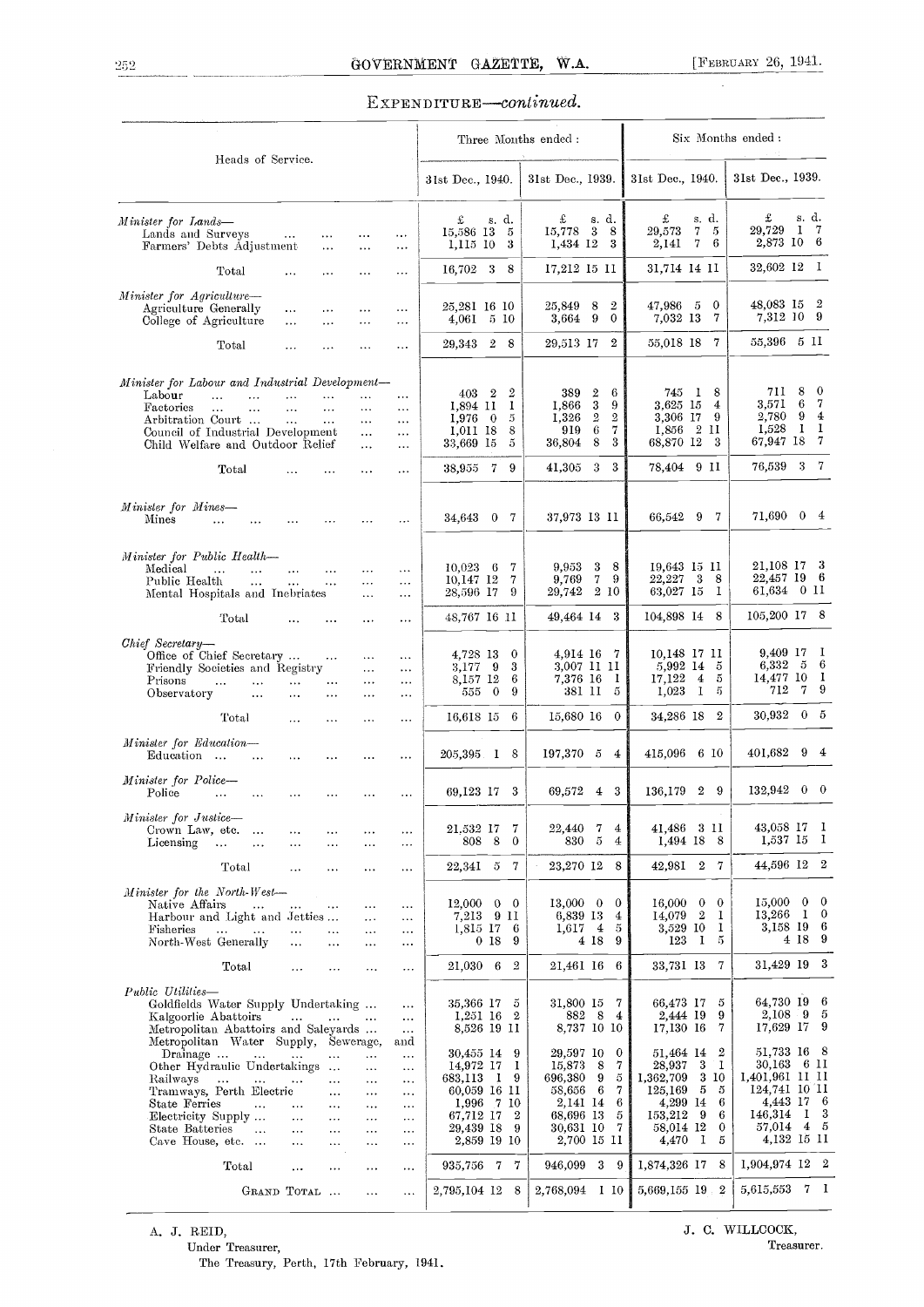| FEBRUARY 26, 1941.   | GOVERNMENT                                                                                                                                                                                                                                                                                                                                                                                                                                                                                                                                                | GAZETTE,<br>W.A.                                                                                                                                                                                                                                                                                                                                                                                                                                                                 |                                  |                                                                                                  |                                                                                |                                        | 253                                                                                           |
|----------------------|-----------------------------------------------------------------------------------------------------------------------------------------------------------------------------------------------------------------------------------------------------------------------------------------------------------------------------------------------------------------------------------------------------------------------------------------------------------------------------------------------------------------------------------------------------------|----------------------------------------------------------------------------------------------------------------------------------------------------------------------------------------------------------------------------------------------------------------------------------------------------------------------------------------------------------------------------------------------------------------------------------------------------------------------------------|----------------------------------|--------------------------------------------------------------------------------------------------|--------------------------------------------------------------------------------|----------------------------------------|-----------------------------------------------------------------------------------------------|
|                      | $\overline{\mathcal{A}}$<br>¢<br>$\rightarrow$ 70<br>అ<br>ಸ<br>14<br>N<br>$\frac{8}{10}$<br>ౚ<br>$\infty$<br>⊖<br>$\frac{15}{17}$<br>ю<br>Þ<br>CO.<br>84,246<br>31,714<br>66,542<br>55,018<br>78,404<br>2,270,714<br>7,739<br>$\begin{array}{c} 60{,}212 \\ 359{,}088 \\ 13{,}973 \end{array}$<br>$\leftrightarrow$                                                                                                                                                                                                                                       | $\infty$<br>$\frac{1}{2}$<br>⇔<br>œ<br>$\frac{8}{18}$<br>4<br>అ<br>CJ.<br>$\mathbf{r}$<br>N<br>$\overline{17}$<br>104,898<br>34,286<br>415,096<br>$\begin{array}{c} 136,179 \\ 42,981 \\ 33,731 \end{array}$<br>1,874,326                                                                                                                                                                                                                                                        | N<br>$\mathbf{g}$<br>£5,669,155  | ⇔<br>0<br>5,977,311                                                                              | Ô<br>$\frac{6}{1}$<br>526,531                                                  | $\circ$<br>$\frac{3}{1}$<br>£6,503,842 | WILLCOCK,<br>Treasurer                                                                        |
| 31st December, 1940. | and<br>$\vdots$<br>Develop-<br>÷<br>$\vdots$<br>ŧ<br>ŧ<br>$\vdots$<br>Public Works, Water Supplies<br>$\vdots$<br>$\vdots$<br>ŧ<br>$\vdots$<br>and Industrial<br>$\frac{1}{2}$<br>$\ddot{\cdot}$<br>$\vdots$<br>Employment<br>1940-<br>$\ddot{\cdot}$<br>$\ddot{\cdot}$<br>Ť<br>Agriculture<br>Expenditure for year<br>Labour<br>ment<br>Forests<br>Lands<br>Mines<br>Parliament House<br>Special Acts<br>for<br>Treasurer<br>Minister<br>Premier<br>$\ddot{\phantom{0}}$<br>$\ddot{\phantom{0}}$<br>$\ddot{\phantom{0}}$<br>÷,<br>$\mathrm{B}\mathrm{y}$ | $\vdots$<br>$\vdots$<br>$\vdots$<br>$\ddot{\cdot}$<br>÷<br>÷<br>÷<br>÷<br>ŧ<br>$\vdots$<br>$\vdots$<br>$\vdots$<br>$\vdots$<br>$\vdots$<br>$\ddot{\ddot{\cdot}}$<br>$\vdots$<br>$\vdots$<br>$\vdots$<br>$\vdots$<br>$\vdots$<br>÷<br>The North-West<br>Public Health<br>$\ddot{\ddot{\cdot}}$<br>Chief Secretary $\dots$<br>$\dots$ for Education .<br>Justice<br>$\vdots$<br>Police<br>Public Utilities<br>$\ddot{\phantom{0}}$<br>$\ddot{\phantom{0}}$<br>$\ddot{\phantom{0}}$ |                                  | $_{\rm June,}$<br>ļ<br>30th<br>Accumulated Unfunded Deficit to<br>1940<br>$\mathrm{B}\mathrm{y}$ | $\vdots$<br>$\vdots$<br>$\vdots$<br>Deficit (as above)<br>$\ddot{\phantom{0}}$ |                                        | ن<br>⇁                                                                                        |
| a t<br>Statement as  | 6<br>$\infty$<br>$\rightarrow \infty$<br>$\overline{\mathcal{A}}$<br>$\circ$<br>$\equiv$<br>ರ<br>$\overline{18}$<br>N<br>$\mathfrak{g}_{\mathbb{I}}$<br>5,142,624<br>$420,679$<br>18,590<br>561,718<br>2,841,256<br>526,531<br>156,672<br>1,102,154<br>41,551<br>پ                                                                                                                                                                                                                                                                                        |                                                                                                                                                                                                                                                                                                                                                                                                                                                                                  | N<br>$\frac{6}{1}$<br>£5,669,155 | Ô<br>$\breve{=}$<br>6,503,842                                                                    |                                                                                | S<br>ဇာ<br>$\equiv$<br>£6,503,842      | 1941.                                                                                         |
|                      | $\vdots$<br>Public Utilities and State Trading Concerns<br>÷<br>÷<br>$\vdots$<br>$\ddot{\ddot{\cdot}}$<br>$\vdots$<br>$\vdots$<br>$\vdots$<br>$\frac{1}{4}$<br>1940<br>year<br>Balance (Deficit)<br>Commonwealth<br>Departmental<br>Revenue for<br><b>Law Courts</b><br>Royal Mint<br>Territorial<br>Taxation                                                                                                                                                                                                                                             |                                                                                                                                                                                                                                                                                                                                                                                                                                                                                  |                                  | December,<br>31st<br>Deficit<br>Unfunded<br>Balance<br>1940                                      |                                                                                |                                        | The Treasury, Perth, 4th February,<br>Under Treasurer,<br>REID,<br>$\overline{J}$<br>$\Delta$ |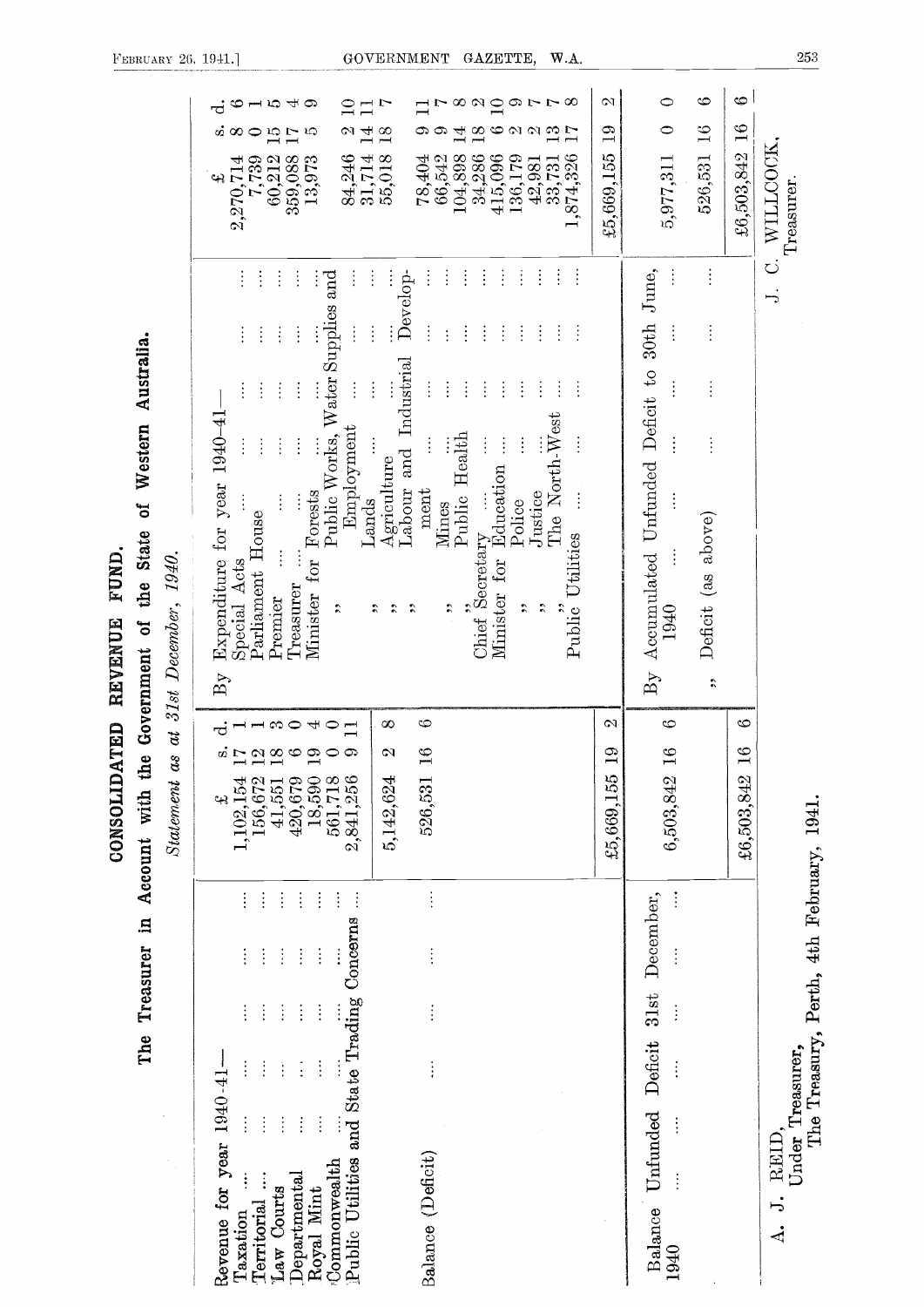|                                                                                                        | LIABILITIES.                 |               |               | 5<br><b>TRANS RANGEMENT</b> | i                     |                                                                                               |                                                                              |                      |                            | AssETS.                    |                                                            |                                                                   |                                                                                                            |  |
|--------------------------------------------------------------------------------------------------------|------------------------------|---------------|---------------|-----------------------------|-----------------------|-----------------------------------------------------------------------------------------------|------------------------------------------------------------------------------|----------------------|----------------------------|----------------------------|------------------------------------------------------------|-------------------------------------------------------------------|------------------------------------------------------------------------------------------------------------|--|
| $\vdots$<br>$\vdots$<br>$\vdots$<br>$\vdots$<br>$\ddot{\ddot{\cdot}}$<br>PUBLIC DEBT                   | $\vdots$                     | $\vdots$      | $\vdots$      | $\vdots$<br>ڊپ              | نۍ<br>ن               | $\div^{\infty}$<br>ക്ക<br>$\begin{array}{c} \text{\Large\it\pounds}\\ 97,347,041 \end{array}$ | INVESTED IN WORKS AND SERVICES<br>Balance-General Loan Fund                  |                      | $\vdots$<br>$\ddot{\cdot}$ | ÷<br>$\vdots$              | $\ddot{a}$<br>$\frac{1}{2}$<br>÷<br>بي                     | ċ<br>$\vec{v}$<br>$\vdots$<br>$\ddot{\cdot}$<br>$\omega$          | ಕ<br>$\overline{ }$<br>$\frac{3}{2}$<br>දා<br>$\begin{array}{c} 96,303,839 \\ 1,043,201 \end{array}$<br>ړي |  |
|                                                                                                        |                              |               |               |                             |                       | œ<br>$\mathfrak{D}1$<br>£97,347,041                                                           |                                                                              |                      |                            |                            |                                                            |                                                                   | တ<br>C)<br>£97,347,041                                                                                     |  |
| $\vdots$<br>TO BALANCE, GENERAL LOAN FUND                                                              | $\vdots$                     | $\vdots$      | $\vdots$      | $\vdots$                    |                       | $\overline{\phantom{a}}$<br>¢<br>1,043,201                                                    | By CONSOIDATED REVENUE FUND                                                  |                      | $\vdots$                   | $\vdots$                   | $\vdots$                                                   | $\vdots$                                                          | ⇔<br>6,503,842 16                                                                                          |  |
| $\vdots$<br>ADVANCES TO MEET EXPENDITURE<br>REVENUE LOAN ACTS, 1931-39)<br>$\hat{\boldsymbol{\gamma}}$ | (PENDING RECEIPT<br>$\vdots$ | $\vdots$      | Ġ<br>$\vdots$ | $\vdots$                    |                       | $\circ$<br>$\circ$<br>873,000<br>ю,                                                           | ADVANCE TO TREASURER (Statement 5)<br>$\ddot{ }$                             |                      |                            | $\vdots$                   | $\vdots$                                                   | $\vdots$                                                          | CJ.<br>356,672 10                                                                                          |  |
| $\vdots$<br>$\vdots$<br>RESERVE ACCOUNTS (Statement 1)                                                 | $\vdots$                     | $\vdots$      | $\vdots$      | $\vdots$                    |                       | ₩<br>H,<br>29,418                                                                             | Government Printer<br>Government Stores<br>STORES ON HAND-<br>$\ddot{\cdot}$ | $\vdots$             | $\vdots$                   | $\vdots$                   | $\vdots$                                                   | $\omega$ $\omega$ $\approx$<br>$\frac{1}{2}$<br>102,489<br>24,361 |                                                                                                            |  |
| $\vdots$<br>SUSPENSE ACCOUNTS (Statement 2)                                                            | $\vdots$                     | $\vdots$      | $\vdots$      | $\vdots$                    |                       | ₩<br>$\pm$<br>337,565                                                                         | $\vdots$<br>Railway Stores                                                   | $\vdots$<br>$\vdots$ | $\vdots$<br>÷              | $\ddot{z}$<br>$\vdots$     | ÷.<br>$\vdots$                                             | 381,510                                                           | $\tilde{=}$<br>$\overline{\mathcal{O}}$<br>508,361                                                         |  |
| $\vdots$<br>$\vdots$<br>TRADING CONCERNS (Statement 6)                                                 | $\vdots$                     | $\vdots$      | $\vdots$      | $\ddot{\cdot}$              |                       | $\bullet$<br>¢۵<br>64,918                                                                     | TRUST FUND INVESTMENTS-                                                      |                      |                            |                            |                                                            |                                                                   |                                                                                                            |  |
| $\vdots$<br>$\frac{1}{2}$ .<br>Governmental (Statement 3)<br>Private (Statement 4)<br>TRUST FUNDS-     | $\vdots$                     | $\vdots$      | $\vdots$      | 2,718,234<br>1,813,981      | $\sim \infty$<br>တ် တ |                                                                                               | Governmental (Statement 7)<br>Private (Statement 8)<br>$\ddot{\cdot}$        | $\vdots$             | $\vdots$<br>$\ddot{\cdot}$ | $\vdots$<br>$\vdots$       | $\vdots$<br>$\vdots$                                       | అ<br>÷<br>$\infty$<br>₩<br>$1,269,713$<br>$1,692,738$             | 2,962,451 12 10                                                                                            |  |
| $\vdots$<br>$\vdots$                                                                                   | $\vdots$                     | $\frac{1}{2}$ | $\vdots$      |                             |                       | ¢<br>,532,215 17                                                                              |                                                                              |                      |                            |                            |                                                            |                                                                   |                                                                                                            |  |
|                                                                                                        |                              |               |               |                             |                       |                                                                                               | Government of W.A. Account<br>At Bank:<br>C <sub>ASH</sub>                   |                      | $\vdots$                   |                            | ю<br>34,590                                                |                                                                   |                                                                                                            |  |
|                                                                                                        |                              |               |               |                             |                       |                                                                                               | $\vdots$<br>$\vdots$<br><b>Eastern States</b><br>Trust                       | $\vdots$<br>$\vdots$ | $\vdots$<br>$\vdots$       | ÷<br>$\ddot{\cdot}$        | ಾ ಅ<br>899, 182 19<br>23, 265 10                           | 957,038 14 10                                                     |                                                                                                            |  |
|                                                                                                        |                              |               |               |                             |                       |                                                                                               | ÷<br>$\vdots$<br>$\vdots$<br>$\vdots$<br>Agent General<br>In Hand            | $\vdots$<br>$\vdots$ | Ì<br>$\vdots$              | $\vdots$<br>$\ddot{\cdot}$ | نہ ہے<br>7,049 11<br>23,246 15                             | ¢.<br>७<br>30,296                                                 |                                                                                                            |  |
|                                                                                                        |                              |               |               |                             |                       |                                                                                               | $\frac{1}{2}$<br>Remittances<br>Less Drafts<br>$In$ $Transitu$ :             | $\vdots$<br>÷        | $\vdots$<br>$\ddot{\cdot}$ | $\vdots$<br>$\vdots$       | 3 <sup>10</sup><br>$\ddot{\phantom{0}}$<br>380 19<br>2,037 |                                                                   |                                                                                                            |  |
|                                                                                                        |                              |               |               |                             |                       |                                                                                               |                                                                              |                      |                            |                            |                                                            | t~<br>⇥<br>1,656                                                  |                                                                                                            |  |
|                                                                                                        |                              |               |               |                             | Ì                     |                                                                                               | REMITTANCES TO LONDON                                                        | $\ddot{\cdot}$       | $\vdots$                   | $\vdots$                   | $\vdots$                                                   | $\vdots$                                                          | $\infty$<br>ల ల<br>$\frac{988,991}{560,000}$                                                               |  |
|                                                                                                        |                              |               |               |                             | $\ddot{x}$            | అ<br>œ<br>,880,319                                                                            |                                                                              |                      |                            |                            |                                                            |                                                                   | $\ddot{\circ}$<br>တ<br>£11,880,319                                                                         |  |
| Under Treasurer.<br>A. J. REID,                                                                        |                              |               |               |                             |                       |                                                                                               |                                                                              |                      |                            |                            |                                                            |                                                                   | Treasurer.<br>J. C. WILLCOCK,                                                                              |  |

BALANCE SHEET of the Government of Western Australia as at 31st December, 1940.

 $254\,$ 

A Alexandria Perth, 15th January 1941.

 $\overline{\phantom{a}}$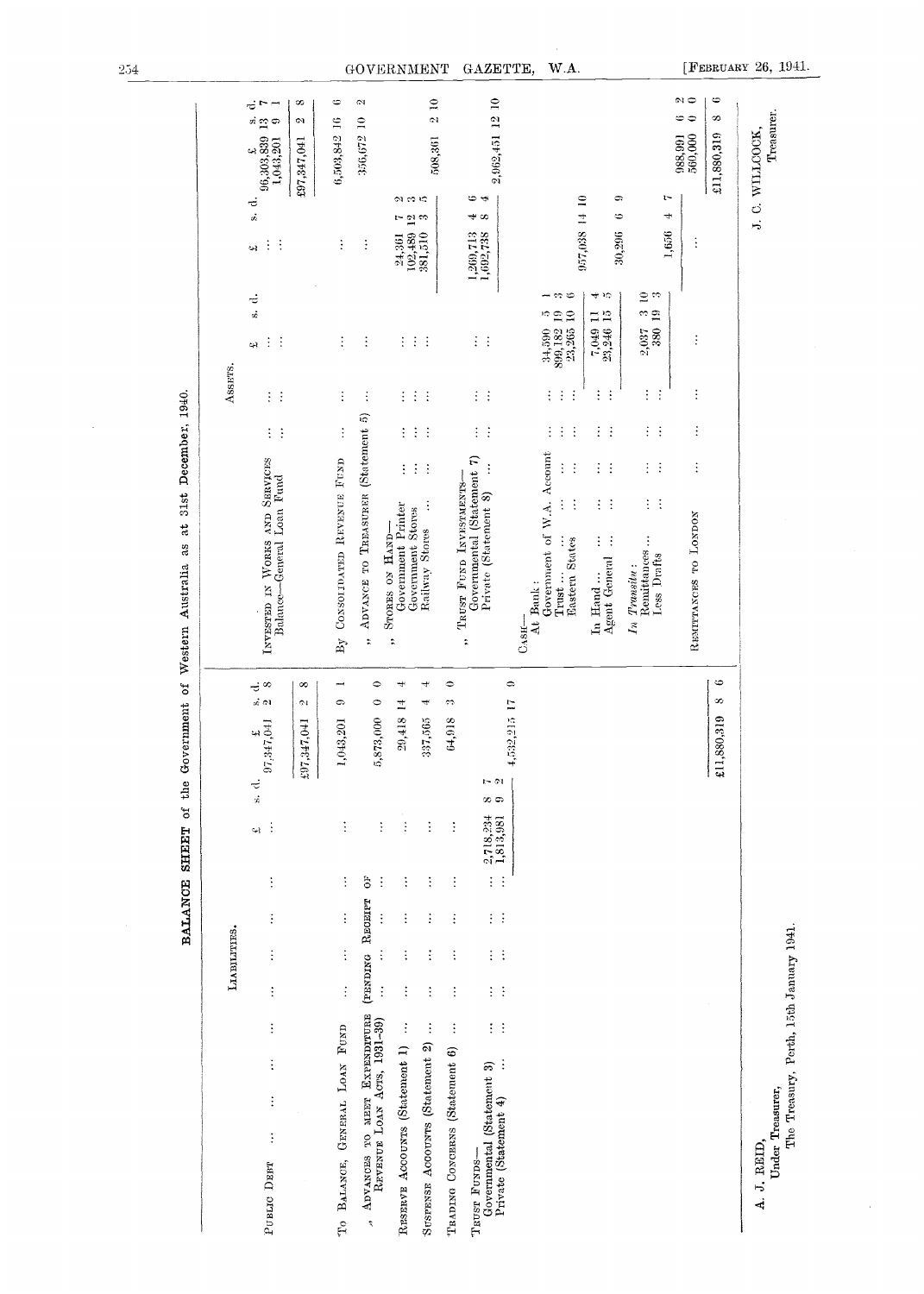#### TOTAL TRANSACTIONS of TREASURY ACCOUNTS from 1st OCTOBER, 1940, and BALANCE as at 31st DECEMBER, 1940.

|                                                                                                                                 | Balance as at 30th<br>September, 1940.                                                                     | Debit.                                                           | Credit.                                                    | Balance as at 31st<br>December, 1940.                             |
|---------------------------------------------------------------------------------------------------------------------------------|------------------------------------------------------------------------------------------------------------|------------------------------------------------------------------|------------------------------------------------------------|-------------------------------------------------------------------|
|                                                                                                                                 | STATEMENT No. 1.                                                                                           |                                                                  |                                                            |                                                                   |
|                                                                                                                                 | RESERVE ACCOUNTS. +                                                                                        |                                                                  |                                                            |                                                                   |
| Assistance to Gold Mining Industry<br><br>Dredge "Sir Wm. Mathews"<br>$\cdots$<br>Railway Timber Mills Reserve Fund<br>$\cdots$ | £<br>s. d.<br>646 14<br>$\overline{2}$<br>$\cdots$<br>14,463 19 11<br>$\cdots$<br>14,529 15 10<br>$\cdots$ | £<br>s. d.<br>$\cdots$<br>$\cdots$<br>8<br>255<br>$\overline{4}$ | £<br>s. d.<br>33<br>12<br>-9<br>$\ldots$<br>$\ddotsc$<br>9 | £<br>s. d.<br>6 11<br>680<br>14,463 19 11<br>14,274<br>$7\quad 6$ |
| Total, Reserve<br>$\cdots$                                                                                                      | 29,640<br>9 11<br>$\cdots$                                                                                 | 8<br>255<br>$\overline{4}$                                       | 33 12                                                      | 29,418 14 4                                                       |
|                                                                                                                                 | STATEMENT No. 2.<br>SUSPENSE ACCOUNTS. +                                                                   |                                                                  |                                                            |                                                                   |
| Agricultural Bank—Interest in Suspense<br>Crown Law                                                                             | 57,428<br>9<br>$\overline{2}$<br>$\cdots$<br>8<br>7<br>3,654                                               | 85,967<br>$\bf{0}$<br>5<br>10.664<br>-1 10                       | 54,834 15 11<br>11,043 15 10                               | 26,296<br>8<br>$\overline{4}$<br>$\overline{2}$<br>7<br>4.034     |
| $\ddotsc$<br>$\ddotsc$<br>$\cdots$<br>$\ddotsc$<br>$\ddotsc$<br>Crown Law-Advance<br>$\ddotsc$                                  | $\cdots$<br>1,606<br>$\overline{0}$<br>$\overline{2}$                                                      | 1,744 12<br>-9                                                   | 1,730 11<br>- 9                                            | 1,591 19<br>$\overline{2}$                                        |
| $\cdots$<br><br>Departmental Receipts in Suspense<br>$\cdots$                                                                   | $\cdots$<br>4,178 14<br>$\theta$<br>$\cdots$                                                               | 98,804<br>$\overline{2}$<br>$\bf{4}$                             | 116,774<br>9<br>1                                          | 22,148 18 11                                                      |
| Dishonoured Cheques<br>$\sim 10^{-1}$<br>$\cdots$<br>$\ddotsc$                                                                  | $\cdots$<br>$\cdots$                                                                                       | 1,861<br>7<br>$\theta$                                           | 1,861<br>7.<br>$\theta$                                    |                                                                   |
| Expenditure in Suspense<br>$\sim 100$<br>$\cdots$<br>$\ddotsc$                                                                  | $\cdots$<br>$\cdots$                                                                                       | 80,413 19 11                                                     | $\cdots$                                                   | *80.413 19 11                                                     |
| Government Stores Adjustment<br>$\cdots$<br>$\cdots$                                                                            | 293 16<br>$\overline{4}$<br>$\cdots$                                                                       | 188 12 11                                                        | $\cdots$                                                   | 3<br>5<br>105                                                     |
| Interest on Stock Treasury Bills, etc.<br>$\cdots$                                                                              | 609.120 13<br>-1<br>$\cdots$                                                                               | 1.230.966<br>-3<br>8                                             | 866,373<br>$\bf{0}$<br>$\bf{0}$                            | 5<br>9<br>244,527                                                 |
| London Salaries<br>$\cdots$<br>$\cdots$<br>$\cdots$<br>$\cdots$                                                                 | 2,041<br>- 6<br>5<br>$\cdots$                                                                              | 1,939 15<br>3                                                    | 0 <sub>10</sub><br>2,102                                   | 2,203 12<br>$\theta$                                              |
| Other Ores-Advances Suspense<br>$\cdots$<br>$\cdots$                                                                            | 9<br>8<br>1,003<br>$\cdots$                                                                                |                                                                  |                                                            | 8<br>9<br>1,003                                                   |
| Plant Hire<br>$\cdots$<br>$\ddotsc$<br>$\ddotsc$<br>$\cdots$<br>$\cdots$                                                        | 7,723 12<br>-11<br>$\cdots$                                                                                | 7,554 18<br>$\overline{4}$                                       | 7,680<br>8<br>8                                            | 3<br>3<br>7,849                                                   |
| Plant Suspense<br>$\cdots$<br>$\cdots$<br>$\cdots$<br>$\cdots$                                                                  | 49,040 14<br>$\Omega$<br>$\cdots$                                                                          | 1,730<br>$\overline{4}$<br>-11                                   | 4.313 14<br>-1                                             | 2<br>3<br>51,624                                                  |
| Plant Suspense Reserve<br>$\cdots$<br>$\cdots$<br>$\cdots$                                                                      | 8<br>5,343 19<br>$\cdots$                                                                                  | $_{9}$<br>2<br>2.130                                             | 6 11<br>2,790                                              | 5<br>6,003 17                                                     |
| Public Works-Unclaimed Wages<br>$\sim$ $\sim$                                                                                   | - 2<br>2,240<br>$\theta$<br>$\cdots$                                                                       | 6<br>- 8<br>6.311                                                | 5.749<br>$\overline{4}$<br>$-4$                            | 8<br>1.677 19                                                     |
| Purchase of Stock Suspense<br>$\cdots$<br>$\cdots$                                                                              | 4,576<br>$\bf{0}$<br>$\theta$<br>$\cdots$                                                                  | 3 10<br>1.780                                                    | 15 10<br>1,571                                             | $\theta$<br>4,367 12                                              |
| Railways-Expenditure Advance<br>$\sim$<br>$\cdots$                                                                              | 44,824 16<br>$\overline{7}$<br>$\cdots$                                                                    | 961,664<br>17<br>-1                                              | 952,967<br>-9<br>$\theta$                                  | 8<br>6<br>36,127                                                  |
| Railways-Payments in Suspense<br>$\cdots$                                                                                       | 1.550 12<br>$\overline{2}$<br>$\ldots$                                                                     | 3 10<br>557                                                      | 714 13<br>$\overline{4}$                                   | 8<br>-1<br>1,708                                                  |
| Railways-Private Works and Sales<br>$\cdots$                                                                                    | 6<br>31 17<br>$\cdots$                                                                                     | $\mathbf{2}$<br>3,477<br>6                                       | 3,743 10<br>3                                              | $\overline{5}$<br>3<br>298                                        |
| Railway Stores-Adjustment<br>$\ddotsc$<br>$\cdots$                                                                              | 1,882<br>$\overline{4}$<br>$\theta$<br>$\cdots$                                                            | $\cdots$                                                         | 1,400 12<br>9                                              | 3,282 16<br>9                                                     |
| Railway Stores-Depreciation Suspense<br>$\ldots$                                                                                | $\theta$<br>250<br>$\bf{0}$<br>$\cdots$                                                                    | $\cdots$                                                         | 250<br>$\bf{0}$<br>$\theta$                                | $\bf{0}$<br>$\theta$<br>500                                       |
| South African Contingents' Relief Fund                                                                                          | $\overline{2}$<br>$\bf{l}$<br>13<br>$\cdots$                                                               | 13<br>$\theta$<br>$\bf{0}$                                       | 20<br>$\bf{0}$<br>$\Omega$                                 | $\overline{2}$<br>20<br>1                                         |
| State Taxation Advance<br>.<br>$\cdots$<br>$\cdots$                                                                             | 6<br>5<br>$*210$<br>$\cdots$                                                                               | 9<br>6<br>2.311                                                  | 1,480 11<br>7                                              | 4<br>$*1,041$<br>4                                                |
| Stud Stock<br>$\cdots$<br>$\sim$ $\sim$ $\sim$<br>$\cdots$                                                                      | 5<br>3,472<br>$\mathbf{I}$<br>$\cdots$                                                                     | $\ldots$                                                         | 25<br>3<br>1                                               | 8<br>2<br>3,497                                                   |
| Water Supply-Unclaimed Wages and Sundry<br>Creditors<br>$\ddotsc$                                                               | 166<br>9 10<br>$\ddotsc$                                                                                   | 9<br>33<br>5                                                     | 19<br>7<br>-8                                              | 152 11<br>-9                                                      |
| Total, Suspense<br>$\cdots$                                                                                                     | 800,232<br>5 11<br>$\cdots$                                                                                | 2,500,113 19<br>6                                                | 2,037,446 17 11                                            | 337,565<br>$\overline{4}$<br>-4                                   |

#### STATEMENT No. 3.

# GOVERNMENTAL TRUST. †

| Agricultural Bank<br>$\sim$ . $\sim$<br>$\cdots$<br>$\cdots$<br>$\cdots$                               | 3 11<br>410,925                              | 71,033 16<br>$\bf{0}$                  | 88,709<br>8<br>- 1                      | 428,600 16<br>$^{0}$                      |
|--------------------------------------------------------------------------------------------------------|----------------------------------------------|----------------------------------------|-----------------------------------------|-------------------------------------------|
| Agricultural Land Purchase<br>$\cdots$<br>$\cdots$<br>$\cdots$                                         | 67,109 8 10                                  | 55,939 15<br>9                         | 4<br>2,083<br>$\overline{4}$            | 13,252 17<br>5                            |
| Bunbury Harbour Board<br>$\ldots$<br>$\cdots$<br>$\sim$ $\sim$<br>$\cdots$                             | 3,629 19<br>- 8                              | $-7,865$<br>- 5<br>5                   | 7,880 II II                             | 2<br>6<br>3,645                           |
| Bunbury—Bulk Handling<br>$\sim$ $\sim$<br>$\sim$ $\sim$ $\sim$<br>$\sim$ $\sim$ $\sim$<br>$\cdots$     | 503 14 10                                    | 1,212 10 11                            | 1,275<br>7<br>$\bf{0}$                  | 566<br>$\bf{4}$<br>6                      |
| Charcoal Production<br>$\ddotsc$<br>$\sim$ $\sim$ $\sim$<br>$\cdots$<br>$\cdots$                       | 291 9<br>-9                                  | 1,065<br>8<br>1                        | 5<br>5<br>258                           | *515 12 11                                |
| Child Welfare<br>$\sim$ $\sim$<br>$\ldots$<br>$\cdots$<br>$\cdots$<br>$\cdots$                         | 1,159 14<br>-3                               | 990<br>9<br>-1                         | 15<br>5<br>1,201                        | 1,371<br>$\mathbf{0}$<br>- 7              |
| Commissioner-Natives' Medical Fund<br>$\cdots$<br>$\cdots$                                             | 2,856 17<br>-5                               | 1,206 10 11                            | 6<br>6<br>401                           | 2,051 13 0                                |
| Commonwealth and State—Local Public Works,                                                             |                                              |                                        |                                         |                                           |
| 12/1936<br>$\cdots$<br>$\cdots$<br>$\ldots$<br>$\sim$ $\sim$ $\sim$<br>$\cdots$                        | $15,497$ 10 0                                | $\cdots$                               | $\cdots$                                | 15,497 10 0                               |
| Commonwealth Grants-                                                                                   |                                              |                                        |                                         |                                           |
| Assistance to Distressed Farmers<br>$\cdots$<br>$\cdots$                                               | 30,000 9 10                                  | 28,609<br>$\bf{0}$<br>$\overline{4}$   | 1,281<br>$\mathcal{I}$<br>5             | 2.672 13<br>3                             |
| Assistance to Metalliferous Mining<br>$\sim$ $\sim$ $\sim$<br>$\sim$ $\sim$ $\sim$                     | 3,222 16<br>- 1                              | $\boldsymbol{2}$<br>9<br>399           | 236 10<br>$\mathbf{4}$                  | -8<br>3,060<br>3                          |
| Banana Growing<br>$\ldots$<br>$\sim$ $\sim$<br>$\sim$ $\sim$ $\sim$<br>$\sim$ $\sim$ $\sim$            | 3<br>6<br>650                                | 8<br>463<br>1                          | 4 18<br>$\theta$                        | 191 19 10                                 |
| Die Back Investigation<br>$\mathbf{r}$ .<br>$\cdots$<br>$\cdots$                                       | 86 16<br>8                                   | $\overline{\mathbf{4}}$<br>3<br>33     | 151 15<br>$\bf{0}$                      | 205<br>75                                 |
| Goldmining Encouragement<br>$\sim 100$<br>$\ddotsc$<br>$\cdots$                                        | 109.000<br>$\theta$<br>$\theta$              | 18,024<br>2<br>1                       | 194<br>0 <sub>11</sub>                  | 91,169 18 10                              |
| Relief to Primary Producers, 1936-37<br>$\sim$ $\sim$                                                  | $\overline{0}$<br>$\theta$<br>$\overline{4}$ | $\overline{4}$<br>$\theta$<br>$\theta$ | $\cdots$                                | $\cdots$                                  |
| Relief to Primary Producers, 1937-38<br>$\cdots$                                                       | $*13\ 10$<br>$\theta$                        | 17 15<br>$\bf{0}$                      | 38<br>$0 \quad 0$                       | $6\;15\;0$                                |
| Relief to Primary Producers, 1938-39<br>$\cdots$                                                       | 8.042 10<br>$\theta$                         | $\theta$<br>774<br>$\bf{0}$            | $\cdots$                                | 7,268 10 0                                |
| Rural Relief<br>.<br>$\sim$ $\sim$ $\sim$<br>$\cdots$<br>$\cdots$<br>$\cdots$                          | 44,714<br>- 1<br>7                           | 20,019<br>$\overline{\mathbf{4}}$<br>7 | 3<br>$\frac{1}{2}$<br>1                 | 24,697 18<br>$\overline{\mathbf{2}}$      |
| Rural Relief No. 2<br>$\cdots$<br>$\cdots$<br>$\cdots$<br>$\cdots$                                     | 271 19<br>6                                  | 6<br>$\overline{4}$<br>4               | 243 18 11                               | 511 13 11                                 |
| Wheat Growers<br>$\sim$ 100 $\mu$<br>$\mathbf{1}$ and $\mathbf{1}$<br>$\cdots$<br>$\cdots$<br>$\cdots$ | 5,552<br>$\mathbf{7}$<br>-3                  | $\cdots$                               | $\cdots$                                | 5,552<br>3<br>-7                          |
| Wheat Bounty<br>$\sim 100$<br>$\cdots$<br>$\sim$ $\sim$ $\sim$<br>$\cdots$<br>$\cdots$                 | 1,870 18 11                                  | 426<br>5<br>3                          | $\cdots$                                | 1,444 13<br>8                             |
| Youth Employment<br>$\ddotsc$<br>$\cdots$<br>$\cdots$<br>$\cdots$                                      | 1,635 12<br>- 6                              | 645 12<br>6                            | 7<br>7<br>$\theta$                      | 990<br>$\mathbf 7$<br>7                   |
| Dairy Cattle—Compensation<br>$\ddotsc$<br>$\cdots$<br>$\cdots$                                         | 739 19<br>7                                  | 289<br>9<br>6                          | 6<br>$\overline{2}$<br>229              | 679 16<br>3                               |
| Dairy Produce Improvements<br>$\sim$<br>$\cdots$<br>$\cdots$                                           | $\theta$<br>460 11                           | 817<br>3<br>1                          | 1,556 11<br>9                           | 8<br>1,199 19                             |
| Education Department-Travelling Library<br>$\ldots$                                                    | 97 18<br>6                                   | 12 17<br>7                             | $\cdots$                                | 85<br>0 <sub>11</sub>                     |
| <b>Education Endowment</b><br>$\ddotsc$<br><b>Castle Control</b><br>$\sim$ $\sim$ $\sim$<br>$\cdots$   | 8<br>$\overline{2}$<br>354                   | 30<br>$\theta$<br>$\Omega$             | 46<br>$\mathbf{0}$<br>$\Omega$          | 8<br>$\boldsymbol{2}$<br>370              |
| Electric Power Extension-Suspense<br>$\cdots$<br>$\sim$ $\sim$ $\sim$                                  | 7<br>1<br>3,560                              | 166 19<br>8                            | $\cdots$                                | $\tilde{5}$<br>3.393<br>7                 |
| Forests—Improvements and Reforestation<br>$\cdots$                                                     | 100,979 16<br>5                              | 17,002 13 11                           | 17,772 12<br>5                          | 101,749 14 11                             |
| Forests—Sandalwood<br>$\mathbf{r}$<br>$\ddotsc$<br>$\cdots$<br>$\cdots$                                | 6<br>372 15                                  | $\cdots$                               |                                         | 372 15<br>-6                              |
| Fremantle Harbour Trust<br>$\sim$ 100 $\mu$<br>$\cdots$<br>$\mathbf{r}$ .<br>$\cdots$                  | 3,222 12<br>$\theta$                         | 133,818 14 5                           | 133,876<br>9<br>$\overline{4}$          | 3,280<br>$\overline{2}$<br>$4\phantom{1}$ |
| Fremantle Harbour Trust Replacement<br>$\cdots$<br>$\cdots$                                            | -5 II<br>100,775                             |                                        | 1,455 14<br>-7                          | 102,231<br>$\mathbf{0}$<br>6              |
| Fremantle Technical School<br>$\ddotsc$<br>$\cdots$<br>$\cdots$                                        | 133 10<br>$\overline{2}$                     | 2<br>90 19                             | $\cdots$                                | 42 11 0                                   |
| Fruit Fly Eradication<br><b>Contract Contract</b><br>$\cdots$<br>$\cdots$<br>$\cdots$                  | 2,221 14<br>6                                | 884<br>$\frac{2}{2}$<br>5              | 639 19<br>9                             | 1,977 11 10                               |
| Hospital Building and Equipment<br>$\sim 10$<br>$\cdots$                                               | 3<br>7,122<br>$\bf{0}$                       | 1<br>- 9<br>7,928                      | 6,044 12<br>3                           | $5,238$ 3<br>5                            |
| Hospital Fund Contributions<br>$\sim$ .<br>$\sim$ .<br>$\cdots$                                        | 14,499<br>7<br>$\mathbf{2}$                  | 5<br>97,820 17                         | 3<br>$\theta$<br>83,994                 | 672 10 0                                  |
| Hospital Fund Grant for Erection of New Perth                                                          |                                              |                                        |                                         |                                           |
| Hospital Building<br>and the contract of the con-<br>$\cdots$                                          | 122,113 18 5                                 | 23,016<br>$\mathbf{l}$<br>- 1          | 368<br>$\overline{2}$<br>$\overline{0}$ | 99,465 19 4                               |
|                                                                                                        |                                              |                                        |                                         |                                           |
| Carried forward<br>$\cdots$<br>$\cdots$                                                                | 2<br>1,063,666 9                             | 490,612 0 1                            | 349,946 15<br>-6                        | 923,001<br>$4 \t7$                        |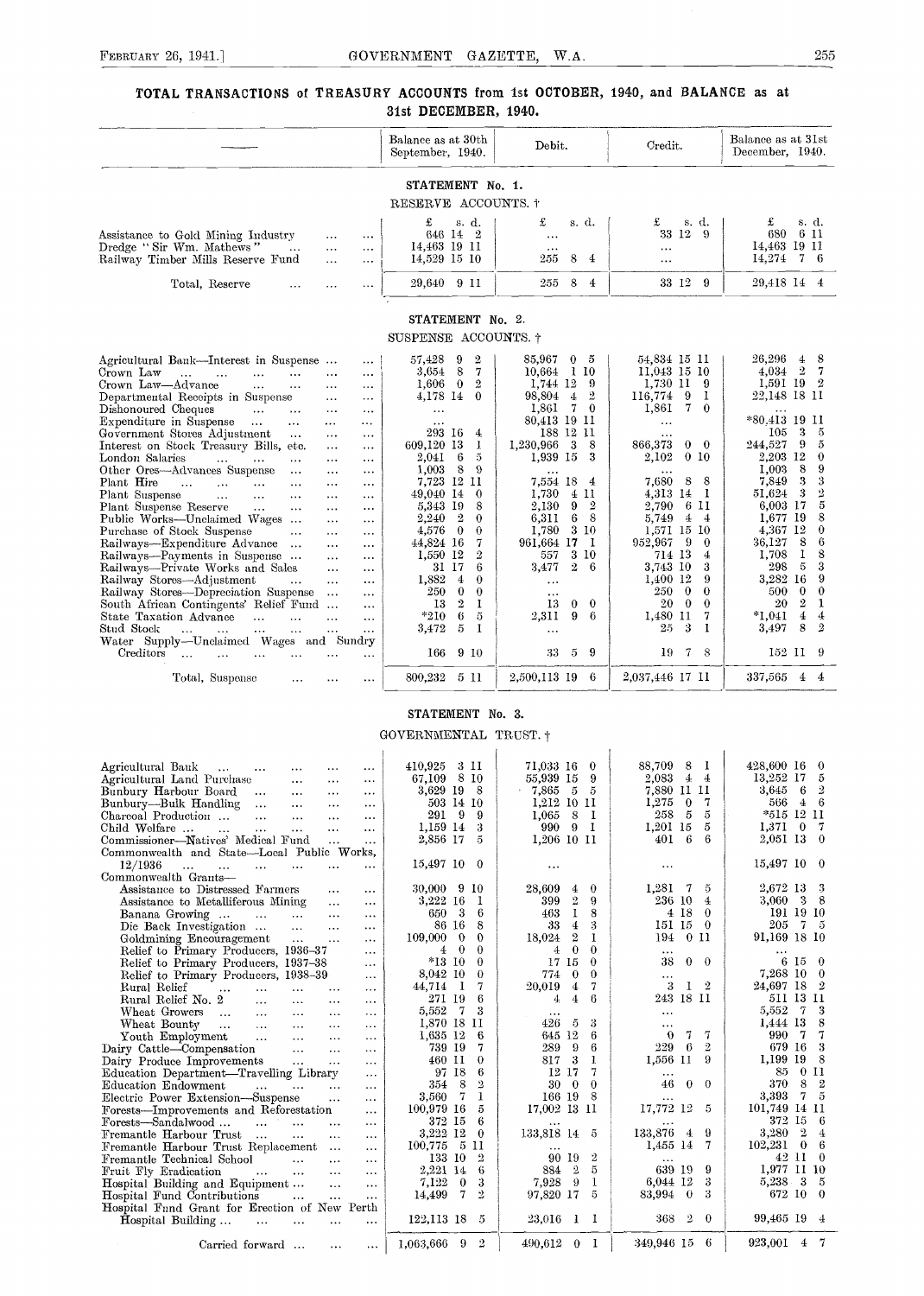#### TRANSACTIONS OF TREASURY ACCOUNTS-continued.

#### Balance as at 30th Debit.<br>September, 1940. Debit.  $\overline{\phantom{a}}$ Credit. Balance as at 31st December. 1940.

#### STATEMENT No. 3-continued. GOVERNMENTAL TRUST  $\dot{\uparrow}$ -continued.

|                                                                                           | £                             |                | s. d.               | £<br>s. d.                    | £<br>s. d.                                | £<br>s.d.                                |
|-------------------------------------------------------------------------------------------|-------------------------------|----------------|---------------------|-------------------------------|-------------------------------------------|------------------------------------------|
| Brought forward<br>$\ldots$                                                               | 1,063,666<br>$\ldots$         | 9              | $\overline{2}$      | 490,612<br>$\bf{0}$<br>-1     | 349,946 15 6                              | 923,001<br>4<br>- 7                      |
| Insurance-                                                                                |                               |                |                     |                               |                                           |                                          |
| Assurance Fund<br>and the company of                                                      | 27.649<br>$\ddotsc$           |                | 3 11                | 117<br>-6                     | 344 14 6                                  | 27.992<br>0 11                           |
| Government Fire and Marine Insurance                                                      | 64,847<br>$\ldots$            | -1             | $\overline{7}$      | 8<br>1,165<br>-9              | 2,180 14<br>-6                            | 65.862<br>6 <sub>5</sub>                 |
| Government Workers' Compensation                                                          | 92,988 14<br>$\ddotsc$        |                | $\overline{2}$      | 77.123<br>9<br>$\overline{4}$ | 40,968 14<br>$\theta$                     | 56.834<br>3 <sub>5</sub>                 |
| Public Buildings<br><b>Service</b><br>$\ldots$<br>$\ddotsc$                               | 19,163<br>$\ldots$            | 6              | 7                   | 304<br>$\boldsymbol{2}$<br>6  | 500<br>$\bf{0}$<br>- 0                    | 19,359<br>$\pm$<br>- 1                   |
| Railway Accident and Fire Insurance Fund                                                  | 134,901 11                    |                | $\bf{0}$            | 597 15<br>5                   | 4,754 13 10                               | 9<br>- 5<br>139,058                      |
| Sheriffs' Assurance Fund<br>$\sim$<br>$\cdots$                                            | 5,172 18<br>$\cdots$          |                | $\ddot{\textbf{4}}$ | $\ldots$                      | 35<br>7.<br>$\overline{2}$                | 56<br>5.208                              |
| State Insurance<br>$\ldots$                                                               | 605,667 18<br>$\ddotsc$       |                | 9                   | 76,510 12<br>7                | 98,688<br>8<br>8                          | 627,845 14 10                            |
| Kalgoorlic Metallurgical Laboratory<br>$\ldots$                                           | $\ldots$                      | 56 16          | 8                   | 6<br>-5<br>46                 | $\bf{0}$<br>$\bf{0}$<br>107               | 117 10<br>-3                             |
| Metropolitan Markets<br>and the contract of the con-<br>$\ldots$                          | 5,309<br>$\ddotsc$            | $\overline{4}$ | 5                   | 8,677 14 0                    | $\overline{2}$<br>7,483<br>$\overline{4}$ | 4.114 12<br>-9                           |
| Metropolitan Milk Board<br>$\ldots$<br>$\ddotsc$                                          | 3,509 18<br>$\cdots$          |                | 10                  | 4,326<br>5 11                 | 2,227 16<br>1                             | 1.411<br>-9<br>$\bf{0}$                  |
| Metropolitan Milk Board-Reserve<br>$\ldots$                                               | 17,452<br>$\cdots$            | 6              | $\bf{0}$            | $\ldots$                      | $2.250\,$<br>$0\quad 0$                   | 6<br>19,702<br>$\theta$                  |
| Mines Department-Deposits<br>$\ddotsc$<br>$\cdots$                                        | 175<br>$\cdots$               | $\bf{0}$       | $\bf{0}$            | $\bf{0}$<br>$\bf{0}$<br>5.    | $0 \quad 0$<br>5                          | 175<br>$\mathbf{0}$<br>$\Omega$          |
| Mining Leases-Royalty<br>$\sim 100$<br>$\sim$ .<br>$\cdots$                               | 652 10<br>$\ldots$            |                | 9                   | 93<br>$\bf{1}$<br>7           | 40 12 10                                  | $\overline{2}$<br>600<br>$\theta$        |
| Native Affairs Administration<br>$\ldots$<br>$\ldots$                                     | 6,927 11<br>$\ldots$          |                | 6                   | 12,731<br>-6<br>-6            | $12,254$ 16<br>- 8                        | $\mathbf{1}$<br>6.451<br>8               |
| Perth Hospital<br>and a series of the series<br>$\ldots$<br>$\ldots$                      | 44,061<br>$\cdots$            | 3              | 1                   | 1,841 19<br>$\overline{4}$    |                                           | -3<br>42,219<br>9                        |
| Public Buildings-Suspense<br>$\sim 100$<br>$\ldots$                                       | 36,333<br>$\cdots$            |                | 6 11                | 4,562 1 10                    | 219<br>-9<br>- 6                          | 31,990 14<br>- 7                         |
| Public Debt-Sinking Fund<br>$\ldots$                                                      | 303,976 11<br>$\ldots$        |                | -1                  | $\ldots$                      | $\cdots$                                  | 303,976 11 1                             |
| Public Works-Works and Sales<br>$\cdots$                                                  | $*598$ 13<br>$\cdots$         |                | 3                   | 309 11 1                      | 2,050 16 5                                | 1,142 12<br>$\mathbf{1}$                 |
| Perth Technical School-Building<br>$\ldots$                                               | $\cdots$                      | 2 18           | $\cdot$ 2           | 218<br>$\overline{2}$         | $\cdots$                                  |                                          |
| Railway Rolling Stock-Suspense<br>$\ldots$                                                | 11,018 11 10<br>$\ldots$      |                |                     | 2,757 15<br>-1                | $\cdots$                                  | 8,260 16 9                               |
| Roads-                                                                                    |                               |                |                     |                               |                                           |                                          |
| Federal Aid Roads (New Agreement)                                                         | $116,815$ 1 5<br>$\ldots$     |                |                     | $135,674$ 4 5                 | $141,219$ 19 0                            | 122,360 16 0                             |
| Federal Aid Roads (New Agreement and other                                                |                               |                |                     |                               |                                           |                                          |
| Works)<br>$\ddotsc$<br>$\ddotsc$                                                          | 33,219<br>$\cdots$            | $\mathbf{I}$   | 7                   | $9,444$ 15 3                  | 29,892<br>1<br>4                          | 53,666 7 8                               |
| Main Roads<br><b>Contact Contact</b><br>$\sim 100$<br>$\ldots$<br>$\ldots$                | 34,792 12<br>$\cdots$         |                | $\overline{2}$      | 12,587 16<br>-8               | 1,324<br>-1<br>7                          | 23,528 17<br>- 1                         |
| Main Roads-Contributions<br>$\ldots$<br>$\ddotsc$                                         | 25,256<br>$\ddotsc$           | $\overline{2}$ | 9                   |                               | 1,289 17<br>4                             | 26,546<br>$\overline{0}$<br>1            |
| Metropolitan Traffic<br>$\sim 100$ km s $^{-1}$<br>$\ldots$<br>$\ldots$                   | 68,360<br>$\cdots$            | 9              | 8                   | 65,341<br>-3<br>7             | $\overline{2}$<br>8,706<br>5              | 11,725<br>-8<br>-6                       |
| Settlers' Sick and Clothing Fund<br>$\ldots$                                              | 39<br>$\ldots$                |                | 4 11                | 19<br>7<br>$\overline{2}$     |                                           | 19 17<br>-9                              |
| State Brickworks-Depreciation<br>$\cdots$<br>$\ldots$                                     | 12,645 16<br>$\cdots$         |                | 6                   | $\cdots$                      | 79<br>4<br>$\mathbf{0}$                   | $12,725$ 0<br>-6                         |
| State Gardens Board<br>$\sim$<br>$\ldots$<br>$\sim$ $\sim$ $\sim$                         | 717<br>$\cdots$               | 4              | 1                   | 1,493 19<br>$\overline{5}$    | 1,399<br>6<br>-1                          | 622 10<br>9                              |
| Technical School Typewriters<br>$\ldots$<br>$\bullet$ $\bullet$ $\bullet$                 | 262<br>$\ldots$               | $\overline{2}$ | 6                   | $\ddots$                      |                                           | 262<br>$\frac{1}{2}$<br>6                |
| Tobacco Investigation<br>$\ldots$<br>$\ldots$<br>$\ldots$                                 | 697 15<br>$\ldots$            |                | 5                   | 826<br>1<br>3                 | 513<br>2<br>6                             | 384 16<br>8                              |
| Tourist Burean<br>$\sim 100$ km s $^{-1}$<br>$\sim$ .<br>$\sim$ $\sim$ $\sim$<br>$\ldots$ | 3.974<br>$\cdots$             | 1              | $\bf{0}$            | 8.467<br>$\bf{0}$<br>$\bf{0}$ | 3<br>10,034<br>7                          | 5,541<br>4<br>7                          |
| Tramways Purchase Act<br>$\ddotsc$<br>$\cdots$<br>$\cdots$                                | 3,117<br>$\sim$ $\sim$ $\sim$ | $\overline{2}$ | 3                   | 3,061 19<br>6                 | 3.000<br>$\bf{0}$<br>$\bf{0}$             | $\overline{2}$<br>9<br>3,055             |
| Tramways—Suspense<br>$\sim 100$<br>$\ldots$<br>$\ddotsc$                                  | 22,189<br>$\ldots$            | $\,$ 8 $\,$    | $\overline{4}$      | 4<br>5<br>4.602               | 3.917<br>4 9                              | 8 <sup>8</sup><br>21,504<br>-8           |
| Transport Co-ordination Fund<br>$\ddotsc$<br>$\cdots$                                     | 3,839 12 11<br>$\cdots$       |                |                     | 6,209<br>9<br>8               | 12,109 11 10                              | 9,739 15<br>- 1                          |
| Vermin Act-                                                                               |                               |                |                     |                               |                                           |                                          |
| Gascoyne Vermin District<br>$\ldots$<br>$\cdots$                                          | 781 4 1<br>$\ldots$           |                |                     |                               | 344 14 3                                  | 1,125 18<br>- 4                          |
| Vermin Act<br>المتحادث المتحادث<br>$\ldots$<br>$\cdots$                                   | 15,143 14 11<br>$\cdots$      |                |                     | 7,411 11 5                    | - 8<br>2,189 14                           | 9,921 18<br>$\overline{2}$               |
| Wire Netting-                                                                             |                               |                |                     |                               |                                           |                                          |
| Advance Repayments, No. 1<br>$\ldots$                                                     | 2,480<br>$\dots$              |                | $2\quad 4$          | $1,937$ 8 10                  | $\boldsymbol{2}$<br>231<br>3              | 773 15<br>-9                             |
| Advance Repayments, No. 2<br>$\ldots$                                                     | $\cdots$                      |                |                     | 3,006 14<br>6                 | $\scriptstyle\rm 7$<br>4,127<br>9         | 1,120 13<br>-3                           |
| Commonwealth-Wire Netting<br>$\ldots$                                                     | 6,066<br>$\ddotsc$            | - 8            | -7                  | 24<br>-6<br>8                 | 225 11<br>$\overline{2}$                  | 6,267 13<br>1                            |
| Workers' Homes Board-McNess Housing                                                       | 25,841 19<br>$\cdots$         |                | -6                  | 8,059 12<br>$\bf{0}$          | 980<br>$5 -$<br>$6\overline{6}$           | 18,762 13<br>$\theta$                    |
| McNess Housing Reserve                                                                    | 28,077 11                     |                | 1                   | 98 19<br>3                    | 2,353 18 11                               | 30,332 10<br>9                           |
| Receipts in Suspense                                                                      | 4,739 16                      |                | -3                  | 31,688<br>6<br>7              | 30,589 17 9                               | $\tilde{5}$<br>3,641<br>$\mathbf{7}$     |
| Workers' Homes Fund<br>and the contract of the<br>$\cdots$                                | 96,222 14 10<br>$\dots$       |                |                     | 61,634<br>$\bf{0}$<br>7       | 34,693 6 11                               | 69,282<br>$\mathbf{1}$<br>$\overline{2}$ |
|                                                                                           |                               |                |                     |                               |                                           |                                          |
| Total, Governmental Trust                                                                 | 2,948,213 16 7<br>$\cdots$    |                |                     | $1,043,258$ 3 7               | 813,278 15 7                              | 2,718,234 8 7                            |
|                                                                                           |                               |                |                     |                               |                                           |                                          |

#### STATEMENT No. 4.

#### PRIVATE TRUST. †

| Army Training<br>$\cdots$<br>$\cdots$           | $\cdots$<br>$\cdots$             | $\cdots$   | *17          | -6-10        |                | 102 19 10                                                      | 210             | $\mathbf{0}$<br>$\theta$         | 89 13<br>4                     |  |
|-------------------------------------------------|----------------------------------|------------|--------------|--------------|----------------|----------------------------------------------------------------|-----------------|----------------------------------|--------------------------------|--|
| Charitable Institutions<br>$\ddotsc$            | $\cdots$<br>$\cdots$             | $\cdots$   | 2,097 14 10  |              |                | 748<br>$\mathbf{3}$<br>$\theta$                                |                 | 1,007 18 11                      | 2,357 10<br>-9                 |  |
| Commissioner of Native Affairs                  | $\sim$ $\sim$ $\sim$<br>$\cdots$ | $\cdots$   | 351 16       |              | -9             | 927 18                                                         | 1,317 14        |                                  | 741 12 8                       |  |
| Commonwealth Defence Training--R.A.A.F.         |                                  | $\cdots$   | 1.412        | - 8          | -6             | 1,466<br>$\mathbf{0}$                                          | 555             | $\bf{0}$<br>$\Omega$             | 501<br>7 11                    |  |
| Commonwealth Training Factory Board-Wages       |                                  |            |              |              |                |                                                                |                 |                                  |                                |  |
| of Trainees<br>$\mathbf{r}$<br>$\cdots$         | $\sim 100$<br>$\cdots$           | $\cdots$   | $\cdots$     |              |                | 2,620 17<br>-9                                                 | 2,620 17        | -9                               |                                |  |
| Commonwealth Training Factory Board-Training    |                                  |            | 512 18       |              | $\Omega$       | 615 15<br>2                                                    | $1,050 \quad 0$ | $\theta$                         | $\cdots$<br>947<br>- 3         |  |
| Commonwealth Defence Works                      | $\cdots$<br>$\sim$               | $\dddotsc$ | $*45,652$ 18 |              |                | 49,820<br>-7<br>8                                              | 59,070 17       | 2                                | $*36,402$<br>-8                |  |
| Clerk of Courts<br><b>Allen Contracts</b>       | $\cdots$<br>$\cdots$             | $\cdots$   | 7,435 10     |              |                | 40,769<br>$\cdot$ 3<br>$\overline{2}$                          | 40,776 15       |                                  | 7,443<br>$\overline{2}$<br>8   |  |
| Curator of Intestate Estates                    | $\cdots$<br>$\sim 100$           | $\cdots$   | 46.429       | $5 -$        |                | 4,494<br>-5                                                    | 7,087           | $\overline{4}$<br>$\overline{4}$ | 49,022<br>$4^{\circ}$<br>- 0   |  |
| Deposits-                                       |                                  |            |              |              |                |                                                                |                 |                                  |                                |  |
| Contractors' Deposits                           | $\cdots$<br>$\cdots$             | $\cdots$   | 31.294 15    |              | 8              | 3,001 2 5                                                      | 5,478 12        | -3                               | 33,772 5<br>-6                 |  |
| Deposits on Land Application                    | $\cdots$                         | $\cdots$   | 4,625 18     |              |                | 510<br>1,692                                                   | $2,103$ 15      | -6                               |                                |  |
| Griffen Coal Mining Co., Ltd.                   | $\ddotsc$                        | $\cdots$   | 250          | $\mathbf{0}$ | $\theta$       |                                                                |                 |                                  | 5,037<br>$\tau$<br>-9          |  |
| Railway Traffic Deposits<br>$\sim$ $\sim$       | $\ddots$                         |            | 70,181       | 3.           | 4              | $\bullet$ $\bullet$ $\bullet$<br>1,309<br>$\theta$<br>$\Omega$ | $\cdots$        |                                  | 250<br>$\bf{0}$<br>$\theta$    |  |
| Students' Deposits:                             |                                  | $\cdots$   |              |              |                |                                                                | 1,171 18        | -9                               | 70,043 12<br>-4                |  |
| Muresk College<br>$\cdots$                      | $\cdots$                         |            | 155          | 3            | $\overline{2}$ |                                                                |                 |                                  |                                |  |
| Narrogin School of Agriculture                  | $\cdots$                         | $\cdots$   | 251          | - 1          | $\theta$       | $\cdots$                                                       | $\cdots$        |                                  | 155<br>-3-<br>$\overline{2}$   |  |
| School of Mines, Kalgoorlie                     | $\cdots$                         | $\cdots$   |              |              |                | 29<br>$\theta$                                                 | $\ldots$        |                                  | 222<br>$\Omega$<br>$\Omega$    |  |
| School of Mines, Wilnna                         | $\cdots$                         | $\cdots$   | 50 17        |              | 6              | 50 17<br>6                                                     | $\overline{2}$  | $\mathbf{0}$<br>$\theta$         | $\overline{2}$<br>$\bf{0}$     |  |
| $\sim$ $\sim$<br>W.A. Timber Export Association | $\cdots$                         | $\cdots$   | 9            | $\Omega$     | $\Omega$       | 8<br>$\bf{0}$<br>$\Omega$                                      | $\cdots$        |                                  | $\theta$<br>$\cdot$ 0          |  |
| Whaling Act, 1937                               | $\cdots$                         | $\cdots$   | 814          | 7            |                | $\cdots$                                                       | $\cdots$        |                                  | $\overline{7}$<br>814          |  |
| $\cdots$                                        | $\ldots$<br>$\cdots$             | $\cdots$   | 50           | $\theta$     | $\Omega$       | $\cdots$                                                       | $\cdots$        |                                  | 50<br>$\bf{0}$<br>$\theta$     |  |
|                                                 |                                  |            |              |              |                |                                                                |                 |                                  |                                |  |
| Carried forward                                 | $\cdots$                         | $\cdots$   | $120,251$ 16 |              |                | 107.656<br>-7-11                                               | 122,452 14      | 6                                | 135,048<br>$\overline{2}$<br>8 |  |
|                                                 |                                  |            |              |              |                |                                                                |                 |                                  |                                |  |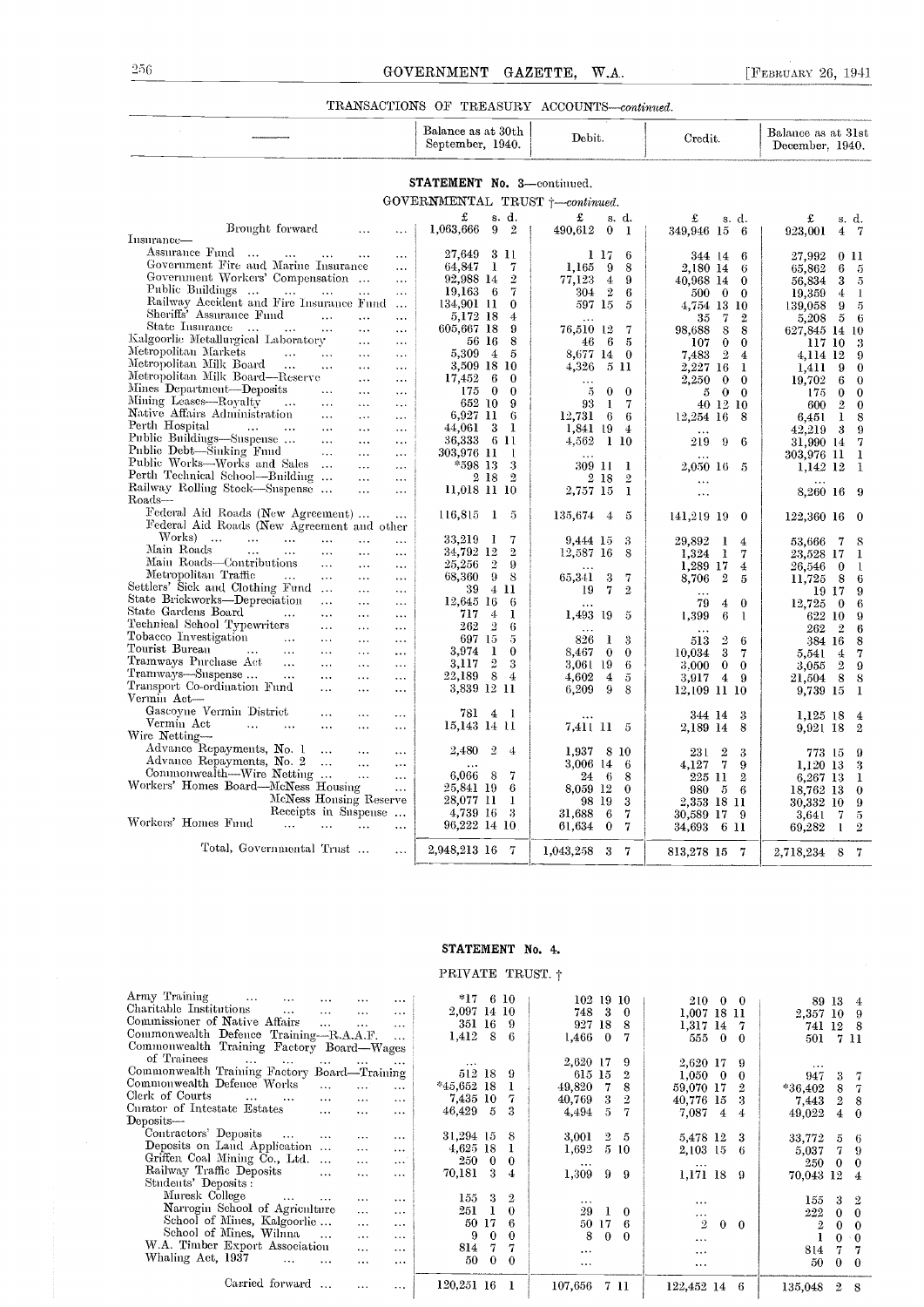#### FEBRUARY 26, 1941.] GOVERNMENT GAZETTE, W.A. 257

#### TRANSACTIONS OF TREASURY ACCOUNTS-continued.

| -30th<br>balance<br>as<br>1940.<br>September | Debit. | Credit. | 31st<br>Balance as at<br>1940.<br>December |
|----------------------------------------------|--------|---------|--------------------------------------------|
|                                              |        |         |                                            |

#### STATEMENT No. 4-continued.

 $PRIVATE$  TRUST  $\uparrow$  continued.

| Brought forward<br>$\cdots$<br>$\cdots$                                                                                                                                                                                                                                                                                                                                                                                                                                                                                                                                                                                                                                                    | s. d.<br>£<br>$120,251$ 16<br>$\mathbf{I}$                                                                                                                                                              | £<br>s. d.<br>107,656 7 11                                                                                                                                                                                               | £<br>s. d.<br>$122,452$ 14 6                                                                                                                              | s. d.<br>£<br>135,048<br>$\overline{2}$<br>8                                                                                                                           |
|--------------------------------------------------------------------------------------------------------------------------------------------------------------------------------------------------------------------------------------------------------------------------------------------------------------------------------------------------------------------------------------------------------------------------------------------------------------------------------------------------------------------------------------------------------------------------------------------------------------------------------------------------------------------------------------------|---------------------------------------------------------------------------------------------------------------------------------------------------------------------------------------------------------|--------------------------------------------------------------------------------------------------------------------------------------------------------------------------------------------------------------------------|-----------------------------------------------------------------------------------------------------------------------------------------------------------|------------------------------------------------------------------------------------------------------------------------------------------------------------------------|
| Geraldton Hospital—McKellar Estate<br>$\ddotsc$<br>$\ldots$<br>Rush Bequest<br>$\ldots$<br>$\ldots$<br>Rush Bequest Income<br>$\ddotsc$<br>Kalgoorlie Hospital—G. C. W. Robinson Bequest                                                                                                                                                                                                                                                                                                                                                                                                                                                                                                   | 920 12<br>$\frac{4}{ }$<br>3,684 7<br>8<br>$36\quad9$<br>$\overline{0}$<br>2,976 17 10                                                                                                                  | 3 10 6<br>$\cdots$<br>59 16 8<br>$\ldots$                                                                                                                                                                                | 18<br>8<br>$\Omega$<br>$\cdots$<br>42 18<br>$\boldsymbol{2}$<br>250<br>$\mathbf{0}$<br>$\mathbf{0}$                                                       | 935 9 10<br>3,684 7<br>-8<br>19 10<br>-6<br>3,226 17 10                                                                                                                |
| Insurance-<br>Insurance Companies Act, 1918<br>$\cdots$<br>$\cdots$<br>Life Assurance Companies Act<br>$\mathbf{1}$ , $\mathbf{1}$<br>$\cdots$<br>Life Assurance Fund<br><b>Contract Contract</b><br>$\ldots$<br>$\ldots$<br>Police Benefit Fund Distribution<br>$\ddotsc$<br>$\ddotsc$<br>Railway Employees' Death Benefit Fund<br>$\ldots$<br>Railway Servants' Benefit Fund<br>$\sim 10^{-1}$<br>$\sim$ $\sim$ $\sim$<br>W.A.G.R. Provident Fund<br>$\sim 100$<br>$\sim 100$<br>$\cdots$                                                                                                                                                                                                | 201,010 0<br>$\bf{0}$<br>126,609<br>$\overline{0}$<br>- 3<br>1,259<br>$6\,10$<br>$17,608$ 5 10<br>122,911 11<br>-3<br>$1,710$ 0 7<br>4,243 15 10                                                        | $\ddotsc$<br>$\cdots$<br>378<br>5<br>$\overline{4}$<br>8<br>7<br>178<br>10,482<br>8<br>$\mathbf{0}$<br>28<br>$\overline{0}$<br>$\Omega$<br>2.526<br>-9<br>3                                                              | $\ddots$<br>38 I7<br>-3<br>239 13<br>-5<br>10,339 16<br>1<br>66 6<br>8<br>2,773 12 10                                                                     | 201,010 0<br>$\theta$<br>3<br>$126,609$ 0<br>919 18<br>9<br>17,669 11<br>7<br>122,768 19<br>$\overline{4}$<br>3<br>1,748 7<br>5<br>4,490 19                            |
| Water Supply Provident Fund<br>$\sim 100$<br>$\dots$<br>Workers' Compensation Act, 1924<br>$\cdots$<br>$\ldots$<br>Interstate Destitute Persons<br>$\sim$ $\sim$<br>$\sim$ $\sim$<br>$\ldots$<br>Iron Ore Assays<br>and the company of the state of the<br>$\ldots$<br>$\ldots$<br>Iron Ore Survey, No. 1 Account, Yampi<br>$\cdots$<br>Iron Ore Deposits, Survey No. 2<br>$\ldots$<br>Local Authorities-                                                                                                                                                                                                                                                                                  | 194 15<br>-9<br>35,150 0<br>$\mathbf{0}$<br>$\overline{7}$<br>76 10<br>890 4 0<br>317 15 11<br>-8<br>443<br>$\overline{0}$                                                                              | 115 17<br>6<br>$\cdots$<br>808 19<br>$\overline{4}$<br>210<br>- 3<br>8<br>3,942 13<br>1<br>$4 \; 18$<br>$\mathbf{0}$                                                                                                     | 142<br>$\mathbf{I}$<br>3<br>20,000<br>$\mathbf{0}$<br>$\theta$<br>830 10<br>$\overline{4}$<br>$\cdots$<br>6,074<br>$\overline{0}$<br>$\theta$<br>$\ldots$ | 6<br>220 19<br>55,150 0<br>$\theta$<br>$\mathbf{I}$<br>$\overline{7}$<br>98<br>680<br>$\mathbf{0}$<br>$\overline{4}$<br>2.449 2 10<br>438 10<br>$\overline{0}$         |
| Municipal Loan Sinking Fund<br>$\sim 100$ km $^{-1}$<br>$\sim$ $\sim$ $\sim$<br>Road Board Current<br>$\sim 100$ km $^{-1}$ , $\sim 100$<br>$\sim 100$<br>$\ldots$<br>Road Board Sinking Fund<br>$\sim 100$<br>$\sim 100$ and $\sim 100$<br>$\dddotsc$<br>Water Board Sinking Fund<br>$\sim 100$<br>$\sim 100$ km s $^{-1}$<br>$\ldots$<br>Mental Hospital Patients' Comforts and Private                                                                                                                                                                                                                                                                                                  | 618,625 0<br>0<br>14,099 13<br>$\boldsymbol{2}$<br>$\overline{7}$<br>159,714<br>$\mathbf{0}$<br>-9<br>2.747<br>8                                                                                        | 21,767 5<br>6<br>48,456 15<br>9<br>$1,312$ 15<br>$\overline{4}$<br>3<br>$\mathbf{0}$<br>$\theta$                                                                                                                         | 26,653 6<br>$\overline{2}$<br>52,264 16<br>9<br>$1,945$ 16<br>6<br>376 12<br>$\overline{4}$                                                               | 623,511 0<br>-8<br>17,907 14<br>$\overline{2}$<br>160,347<br>$\mathbf{I}$<br>9<br>$\boldsymbol{2}$<br>$\mathbf 0$<br>3,121                                             |
| Cash<br><b>Sales Contains the State</b><br>$\sim 100$ km s $^{-1}$<br>$\cdots$<br>Migration-<br>Migrant Nominees<br>$\sim 100$<br><b>Contractor</b><br>$\cdots$<br>$\cdots$<br>Nominated Passages<br>and state of the state<br>$\sim 100$ km s $^{-1}$<br>$\ldots$                                                                                                                                                                                                                                                                                                                                                                                                                         | 362<br>$\overline{2}$<br>6<br>$\boldsymbol{2}$<br>9<br>-5<br>$*0 \t 0 \t 2$                                                                                                                             | 377<br>-7<br>5<br>$\overline{2}$<br>9<br>5<br>$\ldots$                                                                                                                                                                   | 503<br>1 0<br>$\ddotsc$<br>$\overline{2}$<br>$\mathbf{0}$<br>$\mathbf{0}$                                                                                 | -7<br>488<br>-1<br>$\cdots$<br>$\ddots$                                                                                                                                |
| Overseas Settlement Committee Advance<br>$\ldots$<br>Official Receiver in Bankruptcy<br>$\ldots$<br>$\ldots$<br>Official Trustee<br><b>Contract Contract</b><br>$\sim$ . $\sim$<br>$\ldots$<br>$\dots$<br>Old Men's Home Entertainment Fund<br>$\sim$<br>$\ldots$<br>Prisoners' Private Cash<br>$\sim 10^{-10}$<br>$\cdots$<br>$\ddotsc$<br>$\ldots$<br>Purchase of Tailings<br>$\sim$ . $\sim$<br>$\cdots$<br>$\ddots$<br>$\cdots$<br>Registrar Supreme Court<br>$\sim 100$<br>$\cdots$<br>$\cdots$<br>$\sim$ $\sim$ $\sim$<br>Scholarships-                                                                                                                                              | 8 14 11<br>848 0 0<br>685 13 5<br>$61 \quad 4$<br>$\bf{0}$<br>$117$ 3 1<br>2,087 14 1<br>1,321<br>- 6<br>- 1                                                                                            | $\ddots$<br>649<br>1 10<br>5,862 16<br>-3<br>$\ldots$<br>6<br>- 6<br>134<br>23,392<br>5<br>-1<br>1,265<br>9<br>$\overline{4}$                                                                                            | 7 11<br>773.<br>7,082 14 2<br>$\overline{4}$<br>-1<br>$\theta$<br>$\overline{4}$<br>$\boldsymbol{2}$<br>144<br>22.647<br>I 7<br>3 11<br>1,503             | 8 14 11<br>972<br>-6<br>- 1<br>1,905 11<br>$\overline{4}$<br>- 8<br>62<br>$\theta$<br>127<br>$\overline{0}$<br>9<br>1,342 10<br>7<br>1,559<br>$\bf{0}$<br>8            |
| Coats and Clarke<br>$\cdots$<br>$\ldots$<br>$\cdots$<br>$\cdots$<br>Coombe<br>$\sim 1.4$ and $\sim 1.4$ and $\sim 1.4$<br>$\ldots$<br>$\ldots$<br>$\ldots$<br>$\ldots$<br>Shell<br>$\mathbf{1}$ , $\mathbf{1}$ , $\mathbf{1}$<br>$\ldots$<br>$\cdots$<br>$\ldots$<br>$\ldots$<br>$\ddotsc$<br>Sheriff<br>$\cdots$<br>$\cdots$<br>$\cdots$<br>$\cdots$<br>Shipping Master<br>$\mathcal{L}^{\text{max}}$ , and<br>$\cdots$<br>$\cdots$<br>$\cdots$<br>$\cdots$<br>Sundry Creditors<br>$\cdots$<br>$\ldots$<br>$\ldots$<br>$\ldots$<br>Superanniation Fund<br>$\ldots$<br>$\ddotsc$<br>$\ldots$<br>$\ddotsc$<br>Superannuation Board Reserve<br>$\cdots$<br>$\ddotsc$<br>$\dots$<br>Trustees- | $\cdots$<br>8<br>- 8<br>150<br>$225\quad0$<br>$\overline{0}$<br>34 16<br>$\overline{4}$<br>61 11<br>-9<br>$\boldsymbol{2}$<br>$\sqrt{5}$<br>21,192<br>5<br>17.707<br>$\overline{4}$<br>219,652 10<br>-3 | $\ddotsc$<br>$\mathbf{0}$<br>$\overline{0}$<br>80<br>5<br>$\theta$<br>$\theta$<br>123<br>$7\phantom{.0}$<br>-5<br>27,535<br>$\boldsymbol{2}$<br>$\overline{4}$<br>7<br>$7\phantom{.0}$<br>85,859<br>$1\quad 6$<br>18,812 | $\overline{0}$<br>25<br>$\mathbf{0}$<br>$\ddots$<br>$\cdots$<br>$\overline{2}$<br>- 9<br>157<br>2 13 1<br>31,656 10 11<br>81,033<br>1 6<br>71,084 4 11    | $\mathbf{0}$<br>25<br>$\mathbf 0$<br>8<br>70<br>8<br>220<br>$\mathbf{0}$<br>$\Omega$<br>68 11<br>- 8<br>64 4 10<br>25,313 11 0<br>12,880 19<br>3<br>271,924 13<br>- 8  |
| Perpetual Trustees, Executor & Agency Co<br>Testamentary and Trust Deposits<br><b>Contract Contract</b><br>W.A. Trustee, Executor & Agency Co., Ltd<br>Unclaimed Moneys<br>المتقدم التقفي المقفار القفف<br>$\sim 100$<br>War Service Homes<br>$\sim 100$<br>$\ldots$<br>Wooroloo Sanatorium-Logue Bequest<br>$\cdots$<br>McNess Donation<br>$\ldots$                                                                                                                                                                                                                                                                                                                                       | $5,000 \quad 0 \quad 0$<br>269 12 6<br>5,000<br>$0\quad 0$<br>2 10<br>2,071<br>139 9 7<br>47 10 7<br>2,394 8 11                                                                                         | $\cdots$<br>$\ldots$<br>$\cdots$<br>$\ldots$<br>598<br>6 11<br>$\ldots$<br>$\ldots$                                                                                                                                      | 2 13 3<br>$\dots$<br>$\cdots$<br>0 <sub>0</sub><br>550<br>$\ddotsc$<br>16 17 6                                                                            | 5,000<br>$\theta$<br>$\Omega$<br>5<br>272<br>-9<br>$\mathbf{0}$<br>5,000<br>$\theta$<br>210<br>2.071<br>$\overline{2}$<br>91<br>-8<br>47 10<br>- 7<br>6<br>2,411<br>-5 |
| Fotal, Private Trust<br>$\ldots$                                                                                                                                                                                                                                                                                                                                                                                                                                                                                                                                                                                                                                                           | 1,714,928 7 1                                                                                                                                                                                           | 362,639 9 0                                                                                                                                                                                                              | 461,692 11 1                                                                                                                                              | 1,813,981 9 2                                                                                                                                                          |

#### STATEMENT No. 5.

ADVANCE TO TREASURER. \*

| Advance to Local Anthorities on Account-Metro-                                                |                       |          |                   |                                 |                        |  |
|-----------------------------------------------------------------------------------------------|-----------------------|----------|-------------------|---------------------------------|------------------------|--|
| politan Motor License Fees<br>$\sim$ 100 $\pm$ 100 $\pm$<br>$\cdots$<br>$\cdots$              | $\cdots$              |          | $31,379$ 0 0      | $31,379$ 0 0                    |                        |  |
| Advance to Pearlers (1939 Season)<br>$\cdots$<br>$\cdots$                                     | 7,209 16 3            |          | $\cdots$          | 1,093<br>9                      | 6,116 6 6              |  |
| Agricultural Bank—Fees Advance<br>$\sim$ $\sim$ $\sim$<br>$\cdots$                            | 0 <sub>10</sub><br>24 |          | $15\,12$<br>-6    | 28 19<br>4                      | 10140                  |  |
| Albany Freezing Works<br>$\cdots$<br>$\cdots$<br>$\cdots$<br>$\cdots$                         | 900<br>$\Omega$       | $\Omega$ | $\cdots$          | $\bullet$ $\bullet$ $\bullet$ . | 900<br>$\overline{0}$  |  |
| Cablegrams in Suspense<br>$\cdots$<br>$\cdots$<br>$\cdots$<br>$\cdots$                        | 5<br>9                | 9        | 29<br>$4 \quad 1$ | 37 10 11                        | $+2$<br>-17            |  |
| Crown Law-Payments in Suspense<br>$\sim$ $\sim$ $\sim$<br>$\cdots$                            | 525                   |          | 955<br>-5<br>- 9. | 979 19<br>$\overline{4}$        | 500                    |  |
| Expenditure Advances<br>$\cdots$<br>$\cdots$<br>$\cdots$<br>$\cdots$                          | 182,305<br>$\Omega$   |          | $\cdots$          | $\bullet$ $\bullet$ $\bullet$ . | 182,305<br>$0 \quad 0$ |  |
| Fremantle-Bulk Wheat Handling<br>$\ldots$ .<br>$\cdots$                                       |                       |          | $2\,12$<br>-6     | $\cdots$                        | 0<br>4                 |  |
| Kalgoorlie Mechanics' Institute<br>$\cdots$<br>$\ldots$<br>$\cdots$                           | 1,100<br>$\Omega$     |          | $\cdots$          | $\cdots$                        | 1.100<br>$0\quad 0$    |  |
| Liquid Fuel Control Board<br>$\cdots$<br>$\cdots$<br>$\cdots$                                 | $\cdots$              |          | 4,165 12 6        | $\cdots$                        | 4,165 12               |  |
| Loans for Road Construction<br>$\cdots$<br>$\cdots$<br>$\cdots$                               | 250<br>$0 \quad 0$    |          | $\cdots$          | 100<br>$0 \quad 0$              | 150<br>$\Omega$        |  |
| London Payments in Suspense<br>$\sim 100$<br>$\cdots$<br>$\cdots$                             | 358<br>$\frac{4}{ }$  |          | 12.182 14         | 7.<br>12,317<br>3               | 223 11                 |  |
| Overseas Children<br>$\sim 1.1$ , $\sim 1.1$ , $\sim 1.1$<br>$\cdots$<br>$\cdots$<br>$\cdots$ | 9 15                  | $\Omega$ | 7<br>245          | $\cdots$                        | 255<br>2 3             |  |
| Postage Stamps<br><b>Contract Contract</b><br>$\cdots$<br>$\sim 100$<br>$\ddots$<br>$\cdots$  | 736<br>-5             |          | 3,473<br>6.       | 3.460 11                        | 749<br>$\theta$        |  |
| Railways-Departmental Works and Sales<br>$\cdots$                                             | 11,266 12             |          | 3 10<br>38,048    | 17,290 15                       | 32.024<br>$\Omega$     |  |
| Renovation of D. & W. Murray's Buildings<br>$\cdots$                                          | 4.442 17              | 5        | 114 19 10         | 1,400 19                        | 3.156 17               |  |
| State Shipping Service—Expenditure Advance<br>$\cdots$                                        | 102,287 15            |          | $\cdots$          | $\cdots$                        | 102,287 15             |  |
| Sundry Debtors<br>and the same of the same<br>$\sim 100$<br>$\cdots$<br>$\cdots$              | 14,543<br>3           |          | $3.030\,14$ 0     | 3,236<br>0 <sub>7</sub>         | 14,337 17<br>- 0       |  |
| Treasury Paymaster's Advance<br>$\ldots$<br>$\cdots$<br>$\cdots$                              | 5.369 18              |          | 5 10<br>28,041    | 27,522<br>$0$ II                | 5,889<br>3             |  |
| W.A. Meat Export Co.—Building Extension<br>$\cdots$                                           | 2,500<br>0            | $\theta$ | $\cdots$          | $\cdots$                        | 2,500<br>$0 \quad 0$   |  |
|                                                                                               |                       |          |                   |                                 |                        |  |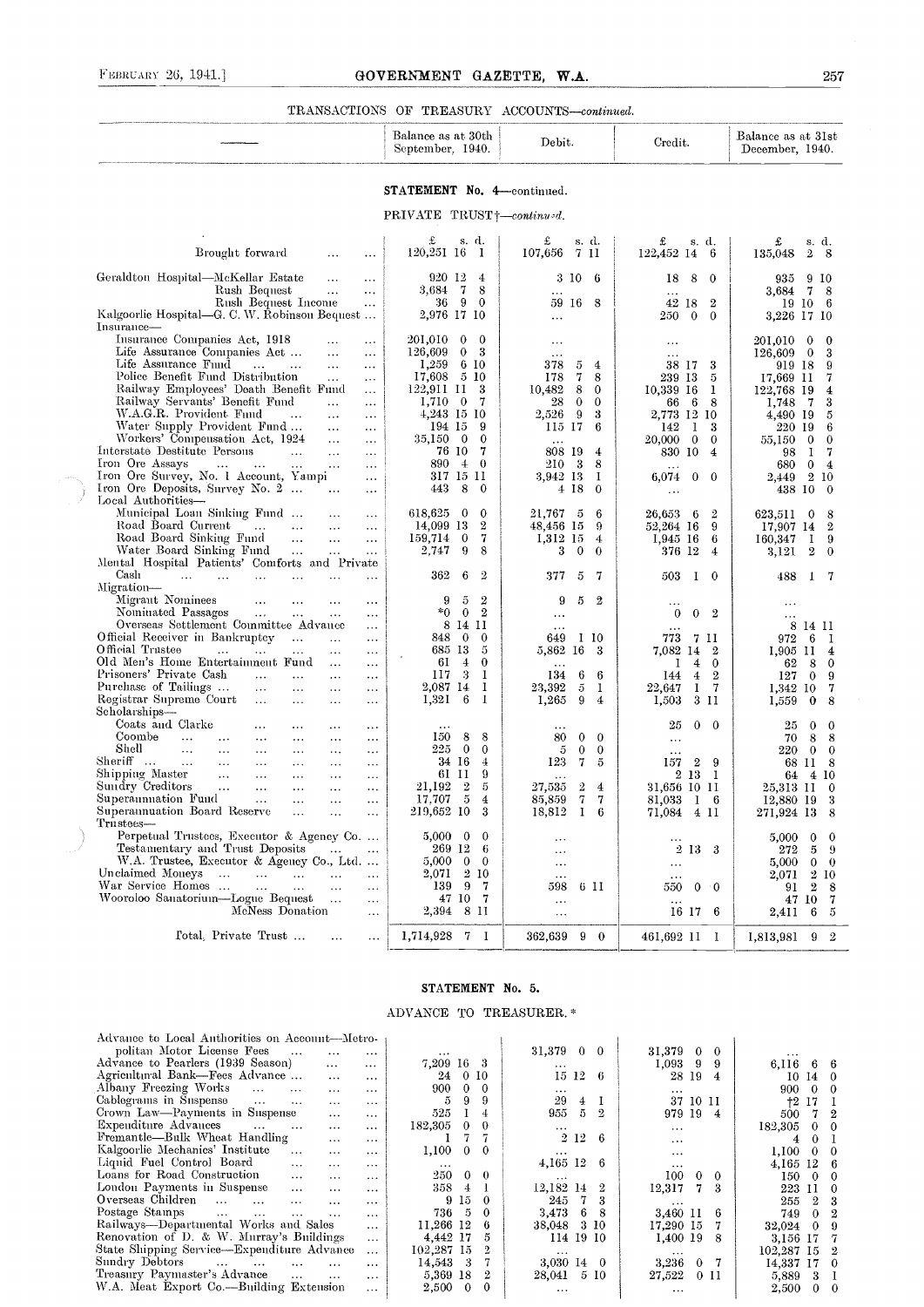$\frac{258}{258}$  GOVERNMENT GAZETTE. W.A. [FEBRUARY 26, 1941]

#### TRANSACTIONS OF TREASURY ACCOUNTS-continued.

|                                                                  | Balance as at 30th<br>September, 1940.   | Debit.              | Credit.          | Balance as at 31s<br>December, 1940. |
|------------------------------------------------------------------|------------------------------------------|---------------------|------------------|--------------------------------------|
|                                                                  | STATEMENT No. 6.                         |                     |                  |                                      |
|                                                                  | TRADING CONCERNS. †                      |                     |                  |                                      |
|                                                                  | £<br>s. d.                               | £<br>d.<br>S.       | £<br>s. d.       | £<br>s. d.                           |
| State Brickworks<br>$\cdots$<br>$\cdots$<br>$\cdots$<br>$\cdots$ | 950<br>-5<br>4<br>                       | 7,898<br>- 9<br>4   | 7.808 8 7        | 860 4 7                              |
| State Hotels<br>$\cdots$<br>$\cdots$<br>$\cdots$<br>$\cdots$     | 26.807<br>- 0<br>- 0<br>$\cdots$         | 15,290<br>$-5$<br>8 | $15.079$ 17 2    | 26,596 11 6                          |
| State Implement Works<br>$\cdots$<br>$\cdots$<br>$\cdots$        | 7.273<br>- 7<br>-9<br>$\cdots$           | 16.333<br>- 7 10    | 12,563 14<br>4   | 3,503 14 3                           |
| State Quarries<br>$\cdots$<br>$\cdots$<br>$\cdots$<br>$\cdots$   | 2,033 12<br>-3<br>$\cdots$               | 4.127 19<br>-2      | 4.417<br>4 11    | 2,322 18<br>- 0                      |
| State Saw Mills<br>$\cdots$<br>$\cdots$<br>$\cdots$<br>$\cdots$  | 14.157<br>- 8<br>4<br>$\cdots$           | 221,904 14<br>9     | 236,137 12 11    | 28.390 6<br>- 6                      |
| State Shipping Service<br>$\cdots$<br>$\cdots$<br>$\cdots$       | 8.180<br>5<br>$\overline{4}$<br>$\cdots$ | 66.080 2<br>2       | 60.063<br>- 6 II | 2,163 9<br>- 2                       |
| Total, Trading Concerns<br>$\cdots$                              | 59,401 18<br>$\cdots$                    | 331,634 18 11       | 336.070<br>410   | 63.837 4<br>$\mathbf{0}$             |

#### STATEMENT No. 7.

GOVERNMENTAL TRUST FUND INVESTMENTS. \*

| $\cdots$<br>$\cdots$ |                                                                                                                                                                          |                                                                                                                                                           | $\cdots$                                                                                                                        | 69.011 17 4                                                                                                             |
|----------------------|--------------------------------------------------------------------------------------------------------------------------------------------------------------------------|-----------------------------------------------------------------------------------------------------------------------------------------------------------|---------------------------------------------------------------------------------------------------------------------------------|-------------------------------------------------------------------------------------------------------------------------|
| $\cdots$<br>$\cdots$ |                                                                                                                                                                          | 680 10 0                                                                                                                                                  | 630 10 0                                                                                                                        | $12.715$ 16 6                                                                                                           |
| $\sim$               | 100,205<br>3 10                                                                                                                                                          | -3                                                                                                                                                        |                                                                                                                                 | $102.231 \t0 \t6$                                                                                                       |
|                      |                                                                                                                                                                          |                                                                                                                                                           |                                                                                                                                 |                                                                                                                         |
| $\cdots$<br>$\cdots$ | 27.291 13 8                                                                                                                                                              | 2,267 10 0                                                                                                                                                |                                                                                                                                 | 27,821 14 10                                                                                                            |
| $\sim$<br>$\cdots$   | 14.159 10<br>- 6                                                                                                                                                         |                                                                                                                                                           |                                                                                                                                 | $14.159$ 10 6                                                                                                           |
| $\cdots$             |                                                                                                                                                                          |                                                                                                                                                           |                                                                                                                                 | $25,000 \quad 0 \quad 0$                                                                                                |
|                      |                                                                                                                                                                          |                                                                                                                                                           |                                                                                                                                 |                                                                                                                         |
|                      |                                                                                                                                                                          |                                                                                                                                                           |                                                                                                                                 | 5,172 18 4                                                                                                              |
| $\cdots$<br>$\cdots$ |                                                                                                                                                                          |                                                                                                                                                           | $\cdots$                                                                                                                        | $115.528 \quad 2 \quad 6$                                                                                               |
| $\cdots$<br>$\cdots$ | 17.452<br>-6<br>$\mathbf{0}$                                                                                                                                             | 2.250<br>$0\quad 0$                                                                                                                                       | $\cdots$                                                                                                                        | $19.702 \quad 6 \quad 0$                                                                                                |
| $\cdots$<br>$\cdots$ | 28.077 11                                                                                                                                                                |                                                                                                                                                           |                                                                                                                                 | 30,332 10 9                                                                                                             |
| $\cdots$<br>$\cdots$ | 303.976 11                                                                                                                                                               | $\cdots$                                                                                                                                                  |                                                                                                                                 | 303,976 11                                                                                                              |
| $\cdots$<br>$\cdots$ | 44.060 16<br>$\overline{2}$                                                                                                                                              |                                                                                                                                                           |                                                                                                                                 | 44,060 16 2                                                                                                             |
|                      |                                                                                                                                                                          |                                                                                                                                                           |                                                                                                                                 | $500,000 \quad 0 \quad 0$                                                                                               |
|                      |                                                                                                                                                                          |                                                                                                                                                           |                                                                                                                                 |                                                                                                                         |
|                      | $1,251,415$ $10$<br>2                                                                                                                                                    | 27.715 16 8                                                                                                                                               | $\overline{2}$<br>9.418<br>4                                                                                                    | 1.269.713<br>$4\quad 6$                                                                                                 |
|                      | Fremantle Harbour Trust Replacement<br>Railway Accident and Fire Insurance<br>$\cdots$<br>$\cdots$<br>$\cdots$<br>$\cdots$<br>Total, Governmental Trust Fund Investments | 67,929<br>4 10<br>$12,665$ 16 6<br>25,000<br>$\bf{0}$<br>$\theta$<br>5.068 14<br>$\Omega$<br>105.528<br>$\cdot$ 2<br>6<br>500,000<br>$\theta$<br>$\Omega$ | $1.082$ 12 6<br>8.063 15<br>$\cdots$<br>$\cdots$<br>$1,017$ 10 0<br>10,000<br>$0\quad 0$<br>2,353 18 11<br>$\cdots$<br>$\cdots$ | 6,037 18 7<br>1,737<br>8 10<br>$\cdots$<br>$\cdots$<br>913<br>$5 -$<br>8<br>98 19 3<br>$\cdots$<br>$\cdots$<br>$\cdots$ |

#### STATEMENT No. 8.

PRIVATE TRUST FUND INVESTMENTS. \*

| Deposits-                                                                                    |            |                          |                             |                             |                                     |
|----------------------------------------------------------------------------------------------|------------|--------------------------|-----------------------------|-----------------------------|-------------------------------------|
| Contractors'<br>and the con-<br>$\cdots$<br>$\cdots$<br>$\cdots$<br>$\cdots$                 | 22,178 12  | $\theta$                 | $1,248$ 11 6                | 528 14 6                    | 22,898 9<br>$\Omega$                |
| Griffen Coal Mining Co., Ltd.<br>$\sim$ and $\sim$<br>$\cdots$<br>$\cdots$                   | 250        | $\bf{0}$<br>$\theta$     | $\sim 100$                  | $\cdots$                    | 250<br>$\bf{0}$<br>$\bf{0}$         |
| Railway Traffic Deposits<br>$\cdots$<br>$\cdots$<br>$\cdots$                                 | 70,161 15  | $\theta$                 | 523 15<br>$\Omega$          | 709<br>$\Omega$<br>$\Omega$ | 69,976 10<br>-0                     |
| Geraldton Hospital—McKellar Estate<br>$\cdots$<br>$\cdots$                                   | 920        | $\bf{0}$<br>0            | $\sim$ $\sim$               | $\cdots$                    | 920<br>$\boldsymbol{0}$<br>$\bf{0}$ |
| Rush Bequest<br>$\cdots$<br>$\cdots$                                                         | 3,684      | 7<br>8                   | $\cdots$                    | $\cdots$                    | 3,684<br>7<br>8                     |
| $In surface-$                                                                                |            |                          |                             |                             |                                     |
| Insurance Companies Act, 1918<br>$\ldots$<br>$\cdots$                                        | 201.010    | $\bf{0}$<br>$\bf{0}$     | $\cdots$                    | $\cdots$                    | 201.010<br>$\bf{0}$<br>0            |
| Life Assurance Companies Securities<br>$\sim$<br>$\cdots$                                    | 126,609    | $\bf{0}$<br>$\bf{0}$     | $\cdots$                    | $\sim$ $\sim$ $\sim$        | 126,609<br>$\bf{0}$<br>$\theta$     |
| Life Assurance Fund<br>$\cdots$<br>$\cdots$<br>$\cdots$<br>$\cdots$                          | 1.231 11   | $\overline{2}$           | 44<br>8<br>6                | 375 10<br>T                 | 900<br>9<br>7                       |
| Police Benefit Fund Distribution<br>$\cdots$<br>$\cdots$                                     | 12,370     | $\bf{0}$<br>$\bf{0}$     | $\sim$ $\sim$ $\sim$        | $\cdots$                    | 12,370<br>$\theta$<br>$\Omega$      |
| Railway Employees' Death Benefit<br>Fund<br>$\cdots$                                         | 122,909    | 5<br>6                   | 919<br>$\bf{0}$<br>$\Omega$ | $1,656$ $10$<br>$\theta$    | 122,171 15<br>6                     |
| Railway Servants' Benefit Fund<br>$\cdots$<br>$\cdots$                                       | 1,709      | $\overline{2}$<br>6      | 28<br>17<br>6               | $\cdots$                    | 1,738<br>$\bf{0}$<br>$\Omega$       |
| W.A.G.R. Provident Fund<br>$\cdots$<br>$\cdots$<br>$\cdots$                                  | 4,243      | $\mathbf{0}$<br>$\theta$ | 147<br>$\theta$<br>$\Omega$ | $\cdots$                    | 4.390<br>$\bf{0}$<br>$\bf{0}$       |
| Water Supply Provident Fund<br>$\sim 100$<br>$\cdots$                                        | 100        | $\mathbf{0}$<br>$\bf{0}$ | $\cdots$                    | $\cdots$                    | 100<br>$\bf{0}$<br>$\theta$         |
| Workers' Compensation Act, 1924<br>$\bar{\mathbf{r}}$<br>$\cdots$                            | 35,150     | $\theta$<br>$\Omega$     | 20,000<br>$\bf{0}$<br>0     | $\cdots$                    | 55,150<br>$\bf{0}$<br>$\theta$      |
| Kalgoorlie Hospital-G. C. W. Robinson Bequest                                                |            | 2,976 17 10              | 250<br>$\theta$<br>$\Omega$ | $\cdots$                    | 3,226 17 10                         |
| Local Authorities-                                                                           |            |                          |                             |                             |                                     |
| Municipal Loan Sinking Fund<br>$\cdots$<br>$\ldots$                                          | 612,589    | 1<br>1                   | 31.447<br>5<br>6            | 24,655<br>8<br>6            | 619,380 18<br>-1                    |
| Road Board Sinking Fund<br>$\cdots$<br>$\cdots$<br>$\cdots$                                  | 150,456    | 3<br>5                   | $\,2$<br>13,055             | 3.679<br>17<br>$\bf{0}$     | 159,831 9<br>0                      |
| Water Board Sinking Fund<br>$\sim$ . $\sim$<br>$\cdots$<br>$\cdots$                          | 2.697 19   | 6                        | 147<br>5<br>$\Omega$        | 5<br>97<br>$\Omega$         | 2,747 19<br>-6                      |
| Old Men's Home Entertainment<br>$\cdots$<br>$\cdots$<br>$\cdots$                             | 60         | $\theta$<br>$\bf{0}$     | $\sim$ $\sim$ $\sim$        | $\cdots$                    | $\bf{0}$<br>60<br>$\theta$          |
| Scholarship—Coombe<br>$\sim 100$<br>$\sim$ $\sim$ $\sim$<br>$\sim$ $\sim$ $\sim$<br>$\cdots$ | 150        | $\bf{0}$<br>$\bf{0}$     | $\cdots$                    | 80<br>0<br>$\Omega$         | 70<br>$\bf{0}$<br>$\Omega$          |
| Superanuuation Fund<br>$\mathbf{1}$ and<br>$\cdots$<br>$\cdots$<br>$\cdots$                  | 219,652 10 | 3                        | 71,084<br>4 11              | 18,812<br>6                 | 271,924 13<br>-8                    |
| Trustees-                                                                                    |            |                          |                             |                             |                                     |
| Perpetual Executors, Trustee & Agency Co                                                     | 5,000      | $\bf{0}$<br>$\bf{0}$     | $\cdots$                    | $\cdots$                    | 5,000<br>$\bf{0}$<br>$\theta$       |
| Testamentary and Trust Deposits<br>$\cdots$<br>$\sim$ $\sim$                                 | 160        | 7<br>$\theta$            | $\cdots$                    | $\cdots$                    | 160<br>7<br>$\theta$                |
| W.A. Trustee, Executor & Agency Co., Ltd.                                                    | 5,000      | $\bf{0}$<br>$\theta$     | $\cdots$                    | $\cdots$                    | 5,000<br>$\bf{0}$<br>$\bf{0}$       |
| W.A. Timber Export Association<br>$\sim 100$ and $\sim 100$<br>$\cdots$                      | 814        | 7<br>7                   | $\cdots$                    | $\cdots$                    | 814<br>7<br>7                       |
| Wooroloo Sanatorium-McNess Donation<br>$\cdots$                                              | 2,353      | 3 II                     | $\cdots$                    |                             | 2,353<br>3 II                       |
|                                                                                              |            |                          |                             | $\cdots$                    |                                     |
| Total, Private Trust Fund Investments<br>$\cdots$                                            | 1,604,437  | 4<br>5                   | 138,895 10<br>-6            | 50.594<br>7<br>6            | 1,692,738<br>8<br>4                 |
|                                                                                              |            |                          |                             |                             |                                     |
|                                                                                              |            |                          |                             |                             |                                     |

\* Debit. † Credit.

#### TRUST FUNDS INVESTED.

| Governmental<br>Private<br>$\cdots$                                      | $\cdots$<br>$\cdots$ | .<br>$\cdots$ | .<br>$\cdots$ | .<br>$\cdots$        | $\cdots$<br> | $\cdots$<br>. | $\cdots$<br>$\cdots$ | $\cdots$<br>$\cdots$ | 1,269,713<br>1.692.738 | £        | 8. d.<br>6<br>4<br>8<br>4 | £               |          | s. d. |  |
|--------------------------------------------------------------------------|----------------------|---------------|---------------|----------------------|--------------|---------------|----------------------|----------------------|------------------------|----------|---------------------------|-----------------|----------|-------|--|
|                                                                          |                      |               |               |                      |              |               |                      |                      |                        |          |                           | 2,962,451 12 10 |          |       |  |
| Security for Trust Fund Investment-<br>Stock Inscribed at State Treasury |                      |               |               |                      |              |               |                      |                      |                        |          |                           |                 |          |       |  |
|                                                                          |                      |               |               |                      | $\cdots$     | $\cdots$      | $\cdots$             | $\cdots$             | $\cdots$               |          | $\cdots$                  | 1,430,899 16    |          | -6    |  |
| Stock Inscribed at Commonwealth Bank                                     |                      |               |               |                      |              | $\cdots$      | $\cdots$             | $\cdots$             | $\cdots$               | $\cdots$ | $\cdots$                  | 78,823 14       |          |       |  |
| Savings Bank Current Account                                             |                      |               |               | $\sim$ $\sim$ $\sim$ |              |               | $\cdots$             | .                    | $\cdots$               | $\cdots$ |                           | 80,807          | 6.       | 10    |  |
| Bank Fixed Deposits                                                      |                      |               | $\cdots$      | $\cdots$             | $\cdots$     | .             | $\cdots$             | .                    | $\cdots$               | $\cdots$ | $\cdots$                  | 714.521         | 14       | -0    |  |
| Debentures                                                               | $\cdots$             | $\cdots$      | $\cdots$      |                      |              |               | $\cdots$             | .                    | $\cdots$               | $\cdots$ | $\cdots$                  | 290.642 10      |          | 4     |  |
| Titles                                                                   | $\cdots$             | $\cdots$      |               | $\cdots$             |              | .             | $\cdots$             |                      |                        | $\cdots$ | $\cdots$                  | 62,780          | $\Omega$ | 0     |  |
| Trustees Sinking Fund                                                    |                      |               | $\cdots$      | $\cdots$             | .1.1         |               |                      | 1.1.1                |                        | $\cdots$ |                           | 303,976         |          |       |  |
|                                                                          |                      |               |               |                      |              |               |                      |                      |                        |          |                           |                 |          |       |  |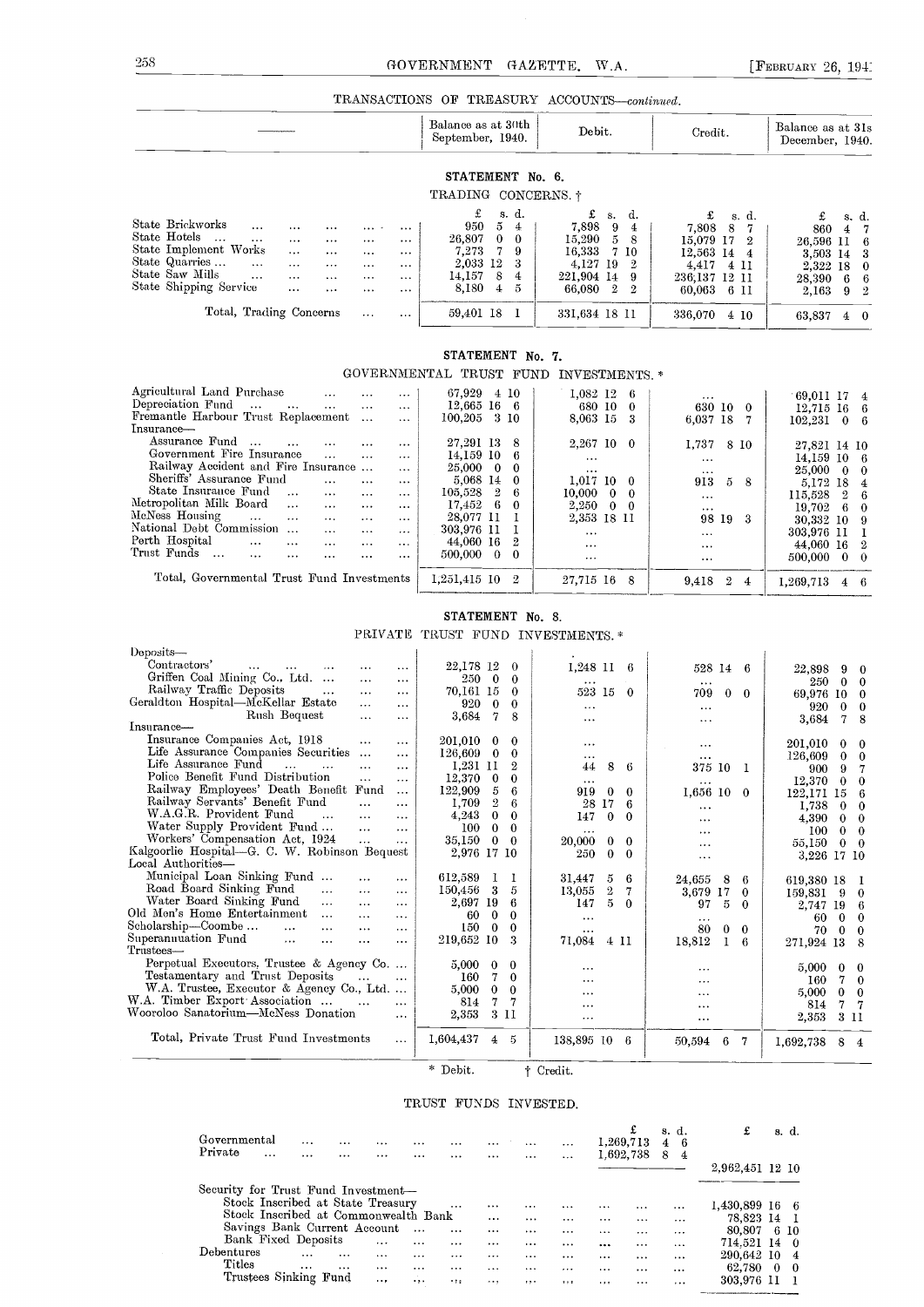# THE GENERAL LOAN FUND.

## SUMMARY

 $\overline{\text{OF}}$ 

# RECEIPTS AND EXPENDITURE FOR SIX MONTHS ENDED

31sr DECEMBER, 1940.

 $\mathcal{L}$ 

259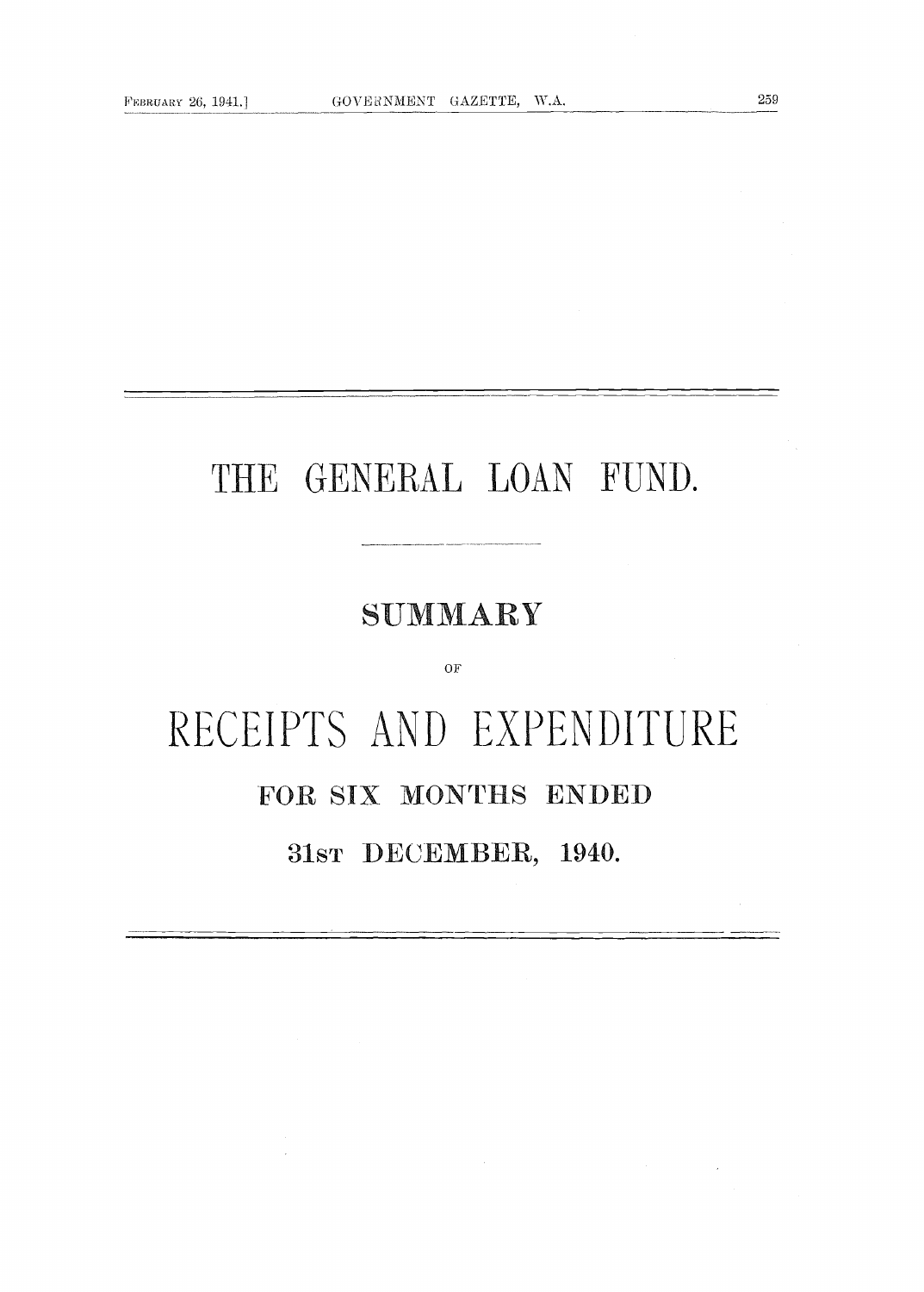| í                                                                     |
|-----------------------------------------------------------------------|
|                                                                       |
|                                                                       |
| $\frac{1}{2}$                                                         |
|                                                                       |
| ں<br>۔                                                                |
|                                                                       |
| S<br>S<br>S<br>S<br>S<br>S<br>ししきく モデーリ                               |
|                                                                       |
|                                                                       |
| ドー・ビ<br>i kuma wa ya kuma matu                                        |
|                                                                       |
|                                                                       |
|                                                                       |
|                                                                       |
|                                                                       |
| )<br>{<br>{                                                           |
| i                                                                     |
| J                                                                     |
| <b>CONTRACTORY IN THE SALE OF A REAL PROPERTY OF A REAL PROPERTY.</b> |
| ALAM WINDOW WALE                                                      |
|                                                                       |
| <b>The first party of the contract</b>                                |
|                                                                       |
| ון<br>ה<br>Í                                                          |
|                                                                       |
| ļ                                                                     |
|                                                                       |
|                                                                       |
|                                                                       |
| $\frac{1}{2}$<br>.<br>.                                               |
| ì                                                                     |
|                                                                       |
|                                                                       |
| $\frac{1}{2}$                                                         |
| איי ה                                                                 |
| $\frac{1}{2}$                                                         |
|                                                                       |
|                                                                       |
|                                                                       |
|                                                                       |
|                                                                       |

| Amount of<br>Nominal<br>Debt.                                                                                                         | Receipts.                          |                                |                                     |                                                                    | $\emph{Expendivre}.$                                                                                                                                                                                                                                                                                                                                                                                             |                                                                                                               |                                                                                |
|---------------------------------------------------------------------------------------------------------------------------------------|------------------------------------|--------------------------------|-------------------------------------|--------------------------------------------------------------------|------------------------------------------------------------------------------------------------------------------------------------------------------------------------------------------------------------------------------------------------------------------------------------------------------------------------------------------------------------------------------------------------------------------|---------------------------------------------------------------------------------------------------------------|--------------------------------------------------------------------------------|
|                                                                                                                                       |                                    | Discounts,                     | Net Proceeds Available.             |                                                                    |                                                                                                                                                                                                                                                                                                                                                                                                                  |                                                                                                               |                                                                                |
|                                                                                                                                       |                                    | Expenses,<br>etc.              | For Redemptions<br>and Conversions. | For Works and<br>Services.                                         | Works and Services.                                                                                                                                                                                                                                                                                                                                                                                              | Amount.                                                                                                       | Total.                                                                         |
| 43<br>$\vdots$<br>$\vdots$<br>$\vdots$<br>To Balance brought forward                                                                  | ಕ<br>å                             | s.<br>s.<br>c)                 | ಕ<br>å<br>¢,                        | -ಕೆ ಅ<br>$\stackrel{\text{\tiny ad}}{=}$<br>$\frac{2}{341,718}$    | $\vdots$<br>$\vdots$<br>Admianisation.<br>$\vdots$<br>etc.<br>$\label{equ:1} Railways,$<br>Departmental                                                                                                                                                                                                                                                                                                          | ಕ<br>o,<br>$\mathfrak{m}$                                                                                     | $\vec{a}$<br>$\omega$ $-$<br>$\begin{array}{c} 1.6 \\ 4.8 \\ 4.58 \end{array}$ |
| Australian Consolidated Inscribed Stock.<br>To Proceeds of Loans, etc.-                                                               |                                    |                                |                                     |                                                                    | $\frac{1}{2}$ .<br>Additions and Improvements to Opened<br>$\ddot{\cdot}$<br>$\vdots$<br>Rolling Stock<br>Perth Electric Tramways<br>Electric Power Station, East Perth<br>$\vdots$<br>$\vdots$<br>Railways                                                                                                                                                                                                      | $\frac{1}{2}$<br>29<br>54<br>ය හ<br>$\begin{array}{c} 66,625 \\ 1,560 \\ 4,708 \\ \end{array}$                |                                                                                |
| $(a) 9,000$<br>614,000<br>$\vdots$<br>Raised by the Commonwealth :<br>MARCH, 1940, LOAN (£939,000)<br>NOVEMBER, 1940, LOAN (£780,000) | $\circ$<br>00                      | 711<br>7,006<br>$\vdots$       | $\frac{1}{2}$ .                     | $\overline{\phantom{0}}$<br>$^{12}$ $^{\circ}$<br>1,993<br>614,000 | Additions and Improvements to Jetties, $\det$ at North-West $\ldots$ $\ldots$<br>Harbour and River Improvements.                                                                                                                                                                                                                                                                                                 | 271<br>302                                                                                                    | $\circ$<br>⇔<br>73,884                                                         |
| 12,300<br>$\vdots$<br>$\vdots$<br>$\vdots$<br>$\vdots$<br>Raised by the State:<br>Counter Sales                                       | $\circ$<br>$\circ$                 | $\vdots$                       | ÷                                   | $\circ$<br>$\circ$<br>12,300                                       | Fremantle Harbour Works<br>Improvements to Harbours and Rivers<br>$\ddot{\cdot}$<br>$\vdots$<br>Bunbury Harbour Works                                                                                                                                                                                                                                                                                            | $\Xi$ $\approx$ $\Xi$ $\approx$<br>$\circ$ $\frac{3}{4}$<br>$4,372$<br>13,560                                 |                                                                                |
| 500,000<br>$\vdots$<br>$\vdots$<br>$\vdots$<br>Commonwealth Treasury Bills.<br>$\vdots$<br>Australia-Re-issues                        | $\circ$<br>$\bullet$               |                                | $\vdots$                            | $\circ$<br>$\bullet$<br>500,000                                    |                                                                                                                                                                                                                                                                                                                                                                                                                  |                                                                                                               | $\Xi$<br>$\ddot{r}$<br>18,506                                                  |
| 1,135,300<br>9,000<br>$\ddot{a}$<br>Loan included<br>Less (a) Portion March, 1940, Loar<br>Debt at 30th June, 1940                    | $\circ$<br>$\circ$<br>$\circ$<br>0 | $\Xi$<br>$\mathbf{r}$<br>7,006 | $\vdots$                            | $\overline{\phantom{0}}$<br>12<br>1,128,293                        | $\ddot{\cdot}$<br>$\vdots$<br>$\vdots$<br>Water Supply and Severage.<br>Water Supply for Towns generally<br>Water Supply, Stock Routes<br>Severage for Perth and Fremantle<br>Actropolitan Water Supply                                                                                                                                                                                                          | 294333<br>$\Box$<br>ь<br>$- - - -$<br>5,229<br>39<br>54,320<br>64,060                                         |                                                                                |
| 1,126,300<br>New Debt, 1st July, 1940, to 31st Dec., 1940                                                                             | $\circ$<br>$\circ$                 |                                |                                     |                                                                    | Water Supply, Agricultural Districts, etc.<br>Goldfields Water Supply                                                                                                                                                                                                                                                                                                                                            | 80,494<br>149,258                                                                                             | $\bullet$<br>Į4<br>353,401                                                     |
| $\vdots$<br>$\vdots$<br>$\vdots$<br>LOAN REPAYMENTS                                                                                   |                                    |                                | $\vdots$                            | L<br>$\bullet$<br>55,892                                           | $\frac{1}{2}$ .<br>÷,<br>Development of Goldfields and Mineral<br>Murchison and Peak Hill Goldfields<br>Development of Mining<br>Erection of State Batteries<br>$\cdot$ :                                                                                                                                                                                                                                        | $\frac{\alpha}{2}$<br>ထကေလ<br>939<br>$15,642$<br>980                                                          | ∞<br>$\overline{14}$<br>17,561                                                 |
|                                                                                                                                       |                                    |                                |                                     |                                                                    | Development of Agriculture, etc.<br>Abattoirs, Cold Storage, Export Depot,<br>Grain Sheds and Sale Yards, etc.<br>$\fbox{\parbox{10.6\textwidth}{\begin{tabular}{ c c } \hline College of Agrichature &  &  \\ \hline Development of Agrichature &  &  \\ Assistance to Setders, Industries, etc. &  \\ Land Setelement for Soldiers &  &  \\ Pin- Planting and Prurchase of Land &  \\ \hline \end{tabular}}}}$ | rowodw<br>$\mathbb{C}^{\infty}$ and $\mathbb{C}^{\infty}$<br>3,169<br>541<br>650<br>58,659<br>6,050<br>27,122 | $\Xi$<br>$\overline{\mathbf{t}}$<br>96.194                                     |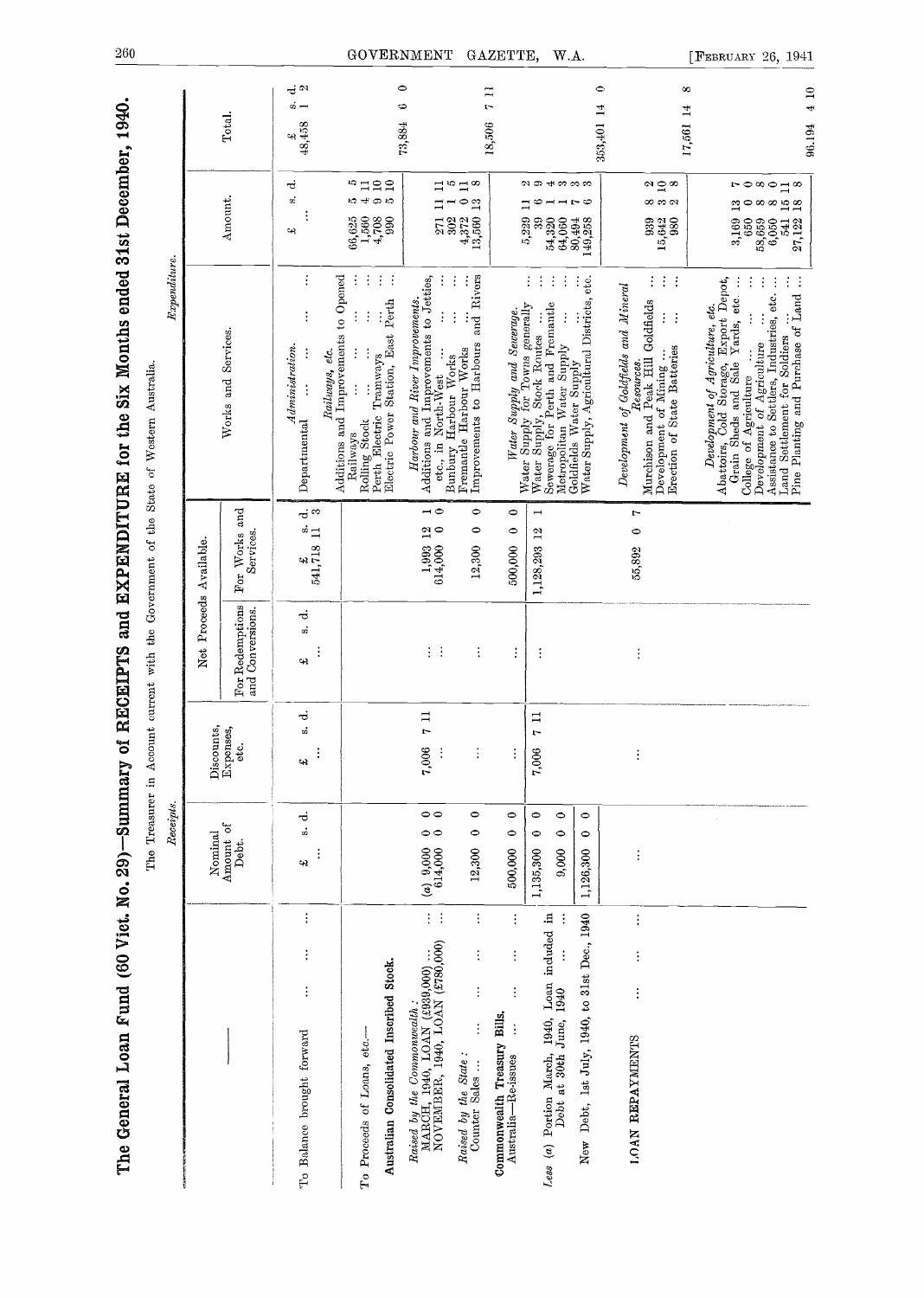| 96 18 10                                                                                               | $\infty$<br>25,307 10 | r<br>1,261 14                                                                                                              | S<br>634,672 12                                              | ŗ<br>$\sim$<br>48,030                                          | 682,702 14 10<br>$\circ$<br>1,043,201            | £1,725,904 3 11 | Treasurer.                                                                  |  |
|--------------------------------------------------------------------------------------------------------|-----------------------|----------------------------------------------------------------------------------------------------------------------------|--------------------------------------------------------------|----------------------------------------------------------------|--------------------------------------------------|-----------------|-----------------------------------------------------------------------------|--|
| $\vdots$                                                                                               | $\vdots$              | $\bullet$<br>5<br>335 0<br>907 14<br>$\bullet$<br>$\overline{a}$                                                           | $\vdots$                                                     | m 4<br>0<br>$\boldsymbol{\omega}$<br>35,277<br>12,753          | $\vdots$                                         |                 | J. C. WILLCOCK,                                                             |  |
|                                                                                                        | $\vdots$<br>$\vdots$  | $\ddot{\sigma}$<br>$\vdots$<br>$\vdots$                                                                                    |                                                              | $\vdots$<br>$\vdots$<br>$\vdots$<br>$\ddot{\cdot}$             | $\vdots$<br>$\vdots$                             |                 |                                                                             |  |
| Roads and Bridges.                                                                                     | Public Buildings.     | Sundries.                                                                                                                  |                                                              |                                                                | $\vdots$                                         |                 |                                                                             |  |
| Roads and Bridges throughout the State (including feeders to Railways and Grants to Local Authorities) | Public Buildings      | Bulk Handling Wheat-Provision<br>Facilities at Bunbury<br>State Hotels and Tourist Resorts<br>State Ferries-Purchase, etc. | Expenditure, 1st July, 1940, to 31st December, 1940 $\cdots$ | Loan Suspense.<br>Roads and Bridges<br>Farmers' Drought Relief | $\vdots$<br>By Balance                           |                 |                                                                             |  |
|                                                                                                        |                       |                                                                                                                            |                                                              |                                                                | $\infty$<br>1,184,185 12                         | 1,725,904 3 11  |                                                                             |  |
|                                                                                                        |                       |                                                                                                                            |                                                              |                                                                | $\vdots$                                         |                 |                                                                             |  |
|                                                                                                        |                       |                                                                                                                            |                                                              |                                                                |                                                  |                 |                                                                             |  |
|                                                                                                        |                       |                                                                                                                            |                                                              |                                                                | $\vdots$                                         |                 |                                                                             |  |
|                                                                                                        |                       |                                                                                                                            |                                                              |                                                                | Net Receipts, 1st July, 1940, to 31st Dec., 1940 |                 | A. J. REID,<br>Under Treasurer,<br>The Treasury, Perth, 4th February, 1941. |  |

FEBRUARY 26, 1941.]

 $261$ 

 $\hat{\mathcal{A}}$